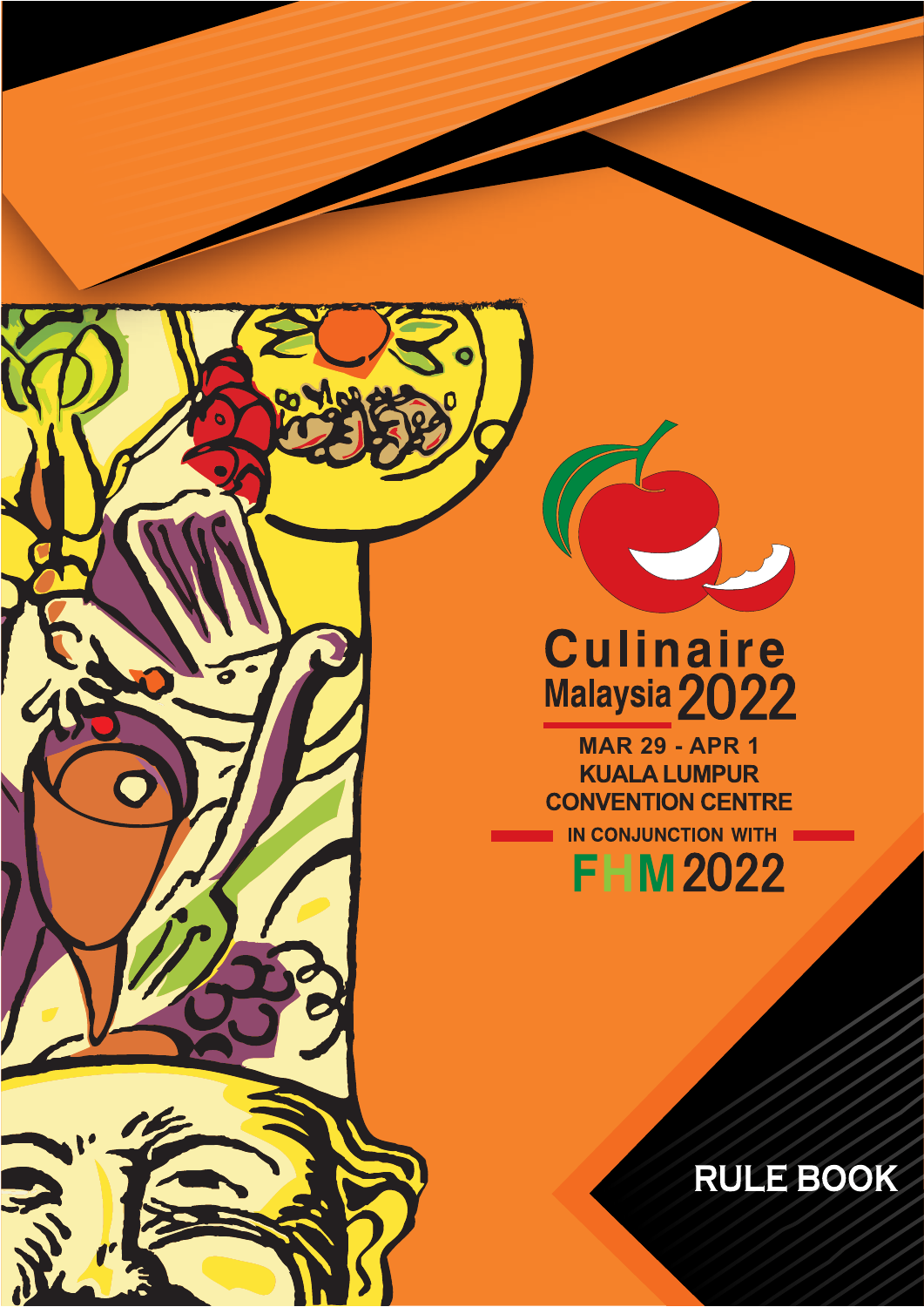

**PRESENTERS**







# **JOINTLY ORGANISED BY**







# **EXCLUSIVE HOTEL TV PARTNER**





**SOCIETIES**

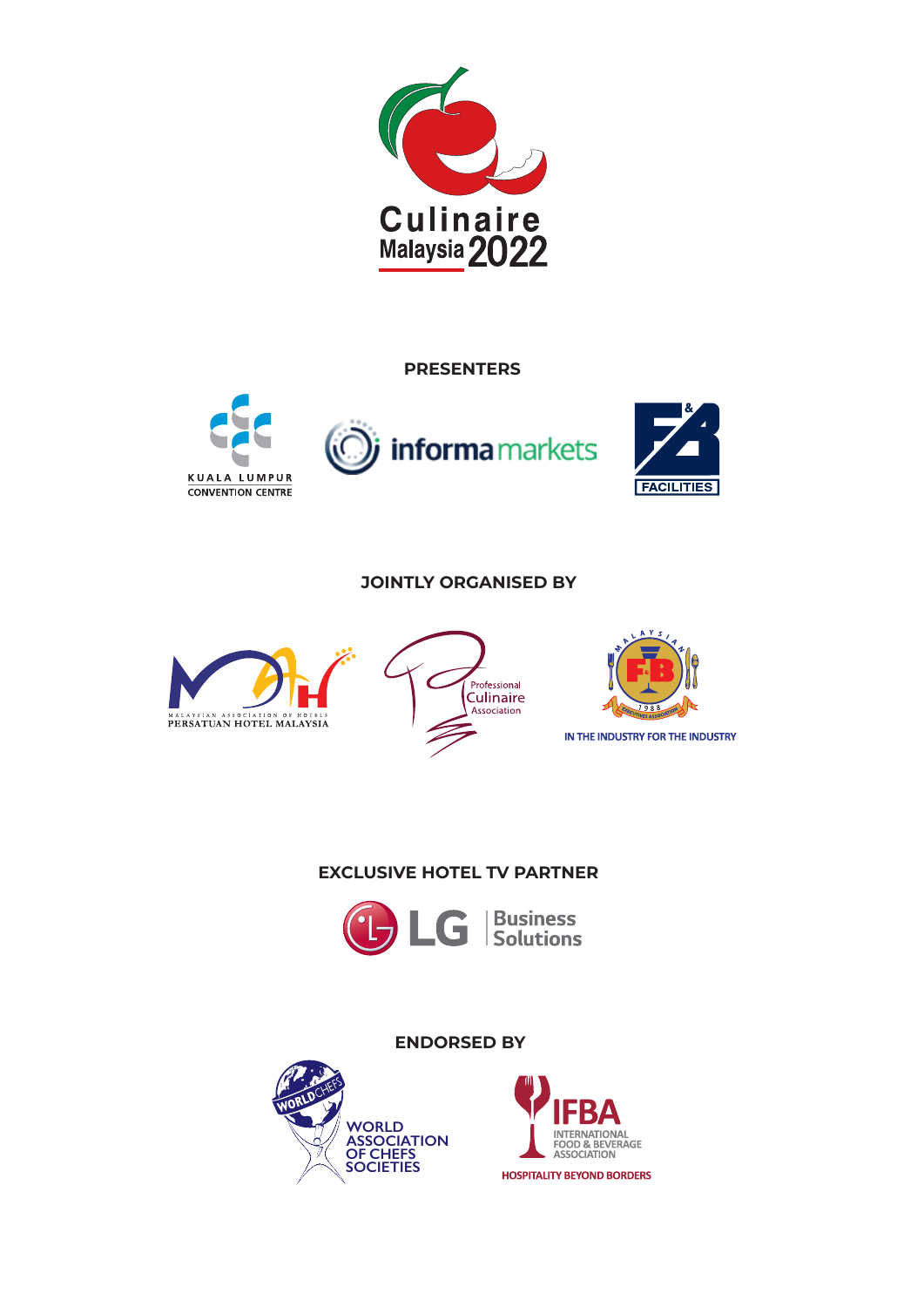# Content

| P <sub>3</sub> | Prizes, Awards & Certificate | P 46 |
|----------------|------------------------------|------|
| P <sub>4</sub> | <b>Rules and Regulations</b> | P 47 |
| P <sub>6</sub> | <b>Registration Form</b>     | P 48 |
|                | Recipe Form                  | P 50 |
|                | HACCP Sheet - Hot Cooking    | P 51 |
|                |                              |      |
|                |                              |      |
| P 11           |                              |      |
| P 12           |                              |      |
| P 13           |                              |      |
| P 16           |                              |      |
| P 18           |                              |      |
| P 21           |                              |      |
|                |                              |      |
|                |                              |      |
| P 35           |                              |      |
| P 36           |                              |      |
|                |                              |      |

Food and Beverage Team Challenge P 38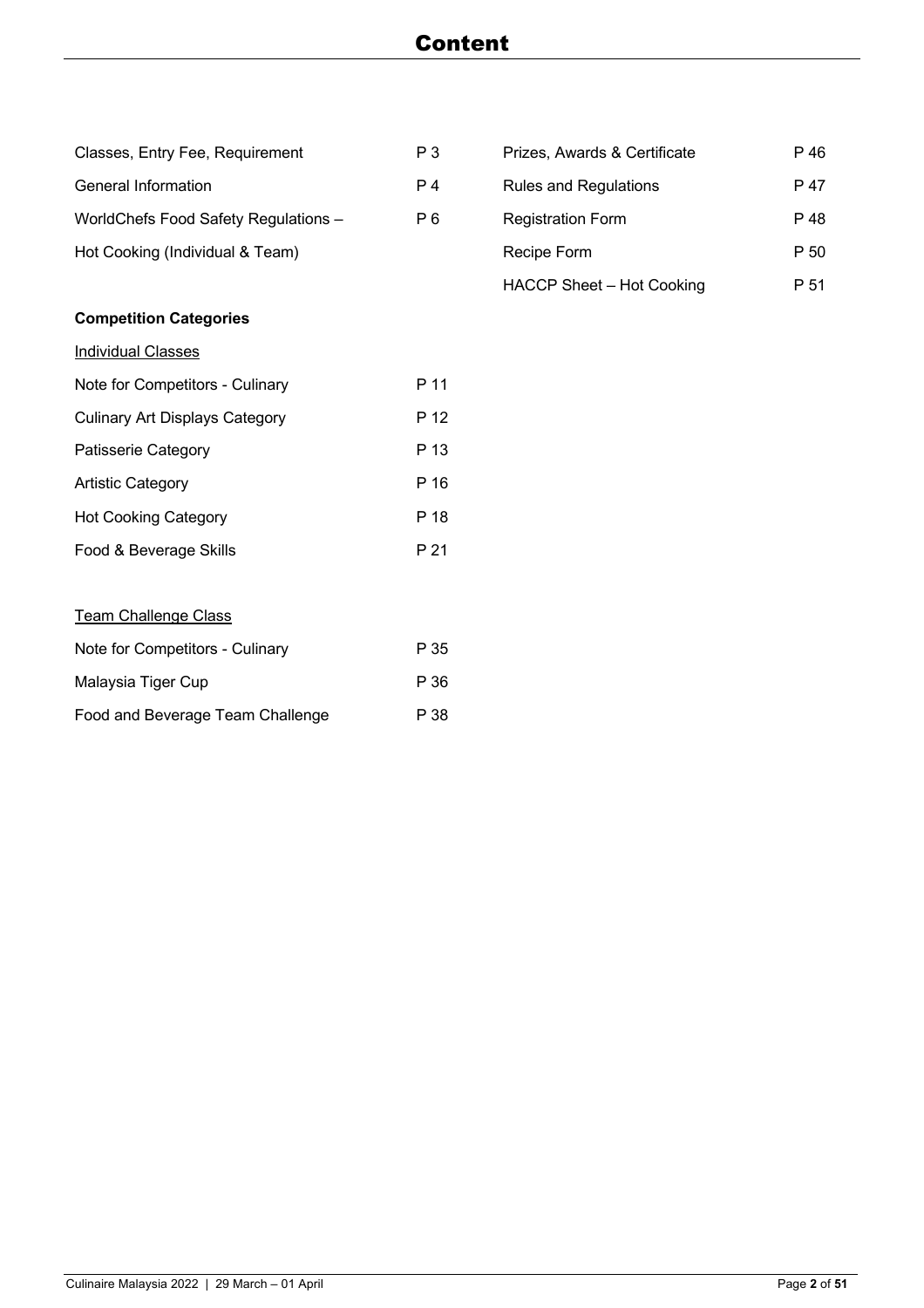# Classes, Entry Fee & Requirement

|         | <b>INDIVIDUAL CLASS</b>              | <b>ENTRY FEE</b><br>(RM) | <b>REQUIREMENT</b>          |
|---------|--------------------------------------|--------------------------|-----------------------------|
|         | <b>Culinary Art Displays</b>         |                          |                             |
| Class 1 | Selection of Tapas                   | 180.00                   | 3 entries per establishment |
| Class 2 | Modern Chinese 4-course Set Menu     | 180.00                   | 3 entries per establishment |
| Class 3 | 5-course Western Set Menu            | 180.00                   | 3 entries per establishment |
| Class 4 | Apprentice 4-course Western Set Menu | 180.00                   | 3 entries per establishment |

## **Patisserie**

| Class 5 | <b>Plated Desserts</b>         |               | 180.00 | 3 entries per establishment |
|---------|--------------------------------|---------------|--------|-----------------------------|
| Class 6 | <b>Petit Fours or Pralines</b> |               | 180.00 | 3 entries per establishment |
| Class 7 | <b>Freestyle Confectionery</b> |               | 180.00 | 3 entries per establishment |
| Class 8 | Elegance Stylish Wedding Cake  |               | 180.00 | 3 entries per establishment |
| Class 9 | Dress the Cake                 | [Live Action] | 180.00 | 3 entries per establishment |

## **Artistic**

|          | Class 10 Stylish Buffet Showpiece |                      | 180.00 | 3 entries per establishment |
|----------|-----------------------------------|----------------------|--------|-----------------------------|
| Class 11 | Ice Breakers                      | <b>ILive Action1</b> | 180.00 | 3 entries per establishment |

## **Hot Cooking**

| Class 12 | Fish/Seafood Main Course (Western Cuisine)                           | [Live Action] | 250.00 | 3 entries per establishment |
|----------|----------------------------------------------------------------------|---------------|--------|-----------------------------|
| Class 13 | Meat/Poultry Main Course (Western Cuisine)                           | [Live Action] | 250.00 | 3 entries per establishment |
| Class 14 | Apprentice Halibut Main Course<br>(Western Cuisine)                  | [Live Action] | 250.00 | 3 entries per establishment |
| Class 15 | Harvest Gourmet Plant-based Protein Main Course<br>(Western Cuisine) | [Live Action] | 250.00 | 3 entries per establishment |

## **Food & Beverage Skills**

| Class 16 | Mixology Challenge - Cocktail | [Live Action] | 200.00 | 2 entries per establishment |
|----------|-------------------------------|---------------|--------|-----------------------------|
| Class 17 | Mixology Challenge - Mocktail | [Live Action] | 200.00 | 2 entries per establishment |
|          |                               |               |        |                             |
| Class 18 | Coffee Signature Beverage     | [Live Action] | 200.00 | 2 entries per establishment |

|          | <b>TEAM CHALLENGE</b>                              |               | <b>ENTRY FEE</b><br>(RM) | <b>REQUIREMENT</b>        |
|----------|----------------------------------------------------|---------------|--------------------------|---------------------------|
| Class 20 | Malaysia Tiger Cup                                 | [Live Action] | 1000.00                  | l entry per establishment |
| Class 21 | Malaysia All Time Snacks Favourites - Professional | [Live Action] | 800.00                   | 1 entry per establishment |
| Class 22 | Malaysia All Time Snacks Favourites - Junior       | [Live Action] | 800.00                   | entry per establishment   |

#### Note:

**Acceptance with full payment only** and based on a first-come-first-served basis.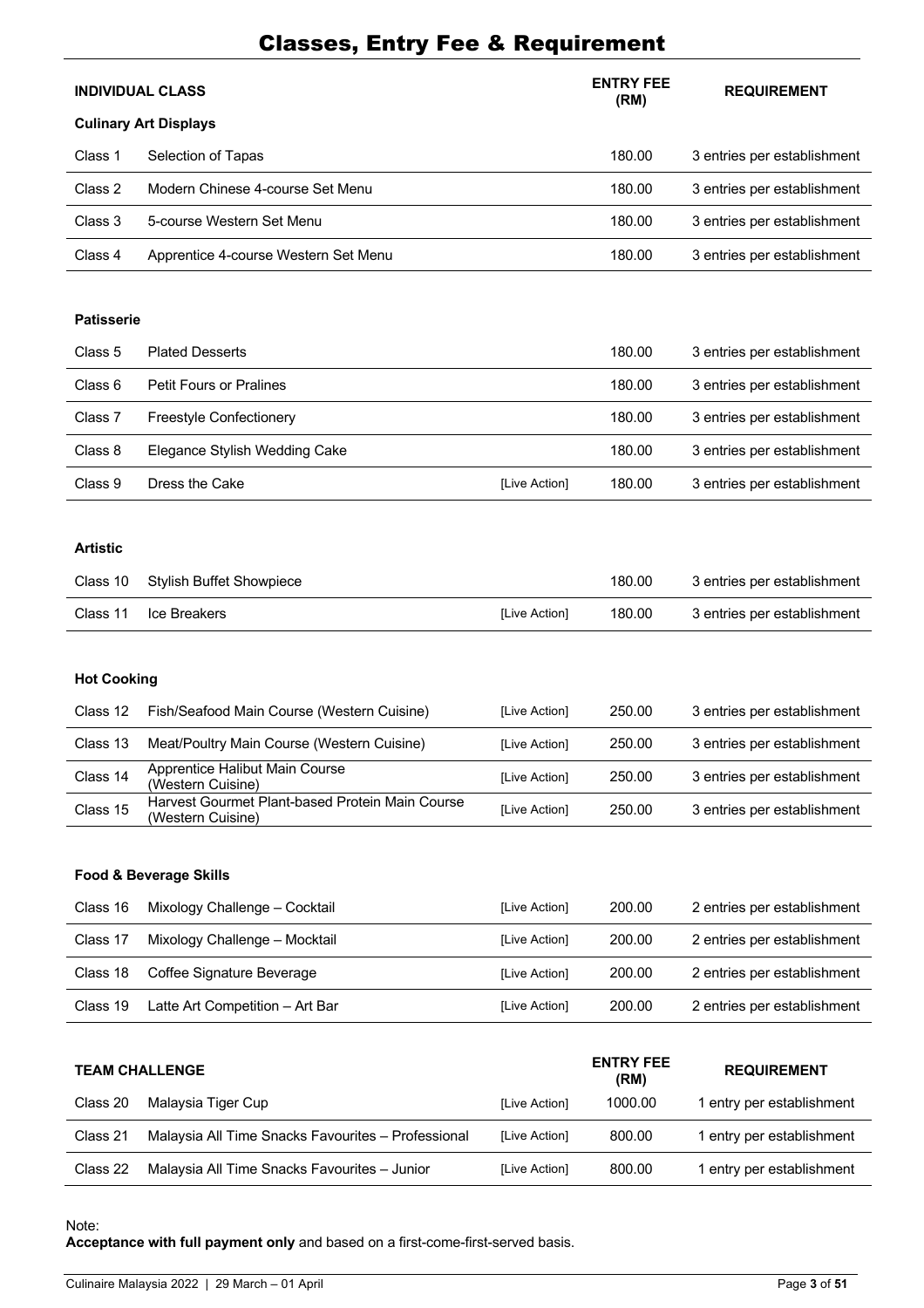The Culinaire Malaysia 2022 maintains international culinary recognition. Held together with the famed Food & Hotel Malaysia from **29 March – 01 April 2022**, this competition is set to be another benchmark in the international culinary industry.

FHM 2022 will cover virtually every aspect of Food & Hotel Management, focusing on hotel/restaurant equipment/supplies, food and beverage, hotel furnishings and accessories, food service and catering equipment, housekeeping products, hospitality and retail technologies.

#### **Venue**

Kuala Lumpur Convention Centre Kuala Lumpur City Centre 50088 Kuala Lumpur, Malaysia

#### **Date**

29 March — 01 April 2022

#### **Organizer**

Malaysian Association of Hotels C5-3, Wisma MAH Jalan Ampang Utama 1/1 One Ampang Avenue 68000 Ampang, Selangor Malaysia Tel : +603 4251 8477 Fax : +603 4252 8477 Email : culinaire@hotels.org.my Website : www.culinairemalaysia.com

#### **Opening Hours and Admission**

The Culinaire Malaysia is open to FHM's trade visitors and public.

29 — 31 March 2022 : 1000hrs — 1800hrs 01 April 2022 : 1000hrs - 1500hrs

The competition hall for Competitors:

Individual Competitors — Culinary Art/Pastry Art Display Classes Open from 0300hrs till 0700hrs and judging begins at 0700hrs.

#### Practical Hot Cooking

Judging and competition begins from 0650hrs.

Entry badges (non-transferable) will be sent to competitors and judges before the Event.

#### **Registration Details**

- 1. Registration Forms are attached in the Rule Book and ensure the payments are submitted together.
- 2. Faxed Registration Forms must be accompanied with payment details in order for the entries to be processed.
- 3. Teams and Individual competitors can expect to receive confirmation of their registration by **01 March 2022.**
- 4. Entry fees are non-refundable, unless classes are full and competitors do not wish to register for alternative classes.
- 5. Competitors' age should be **above 18 years old**.
- 6. Submission of Registration Forms indicates acceptance of the Rules and Regulations of the Culinaire Malaysia 2022 in page 46.
- 7. Payment MUST be in Ringgit Malaysia. All payments are to be made payable by cheque/money order/bank draft only to **MALAYSIAN ASSOCIATION OF HOTELS.** Overseas company/personal cheques will not be accepted.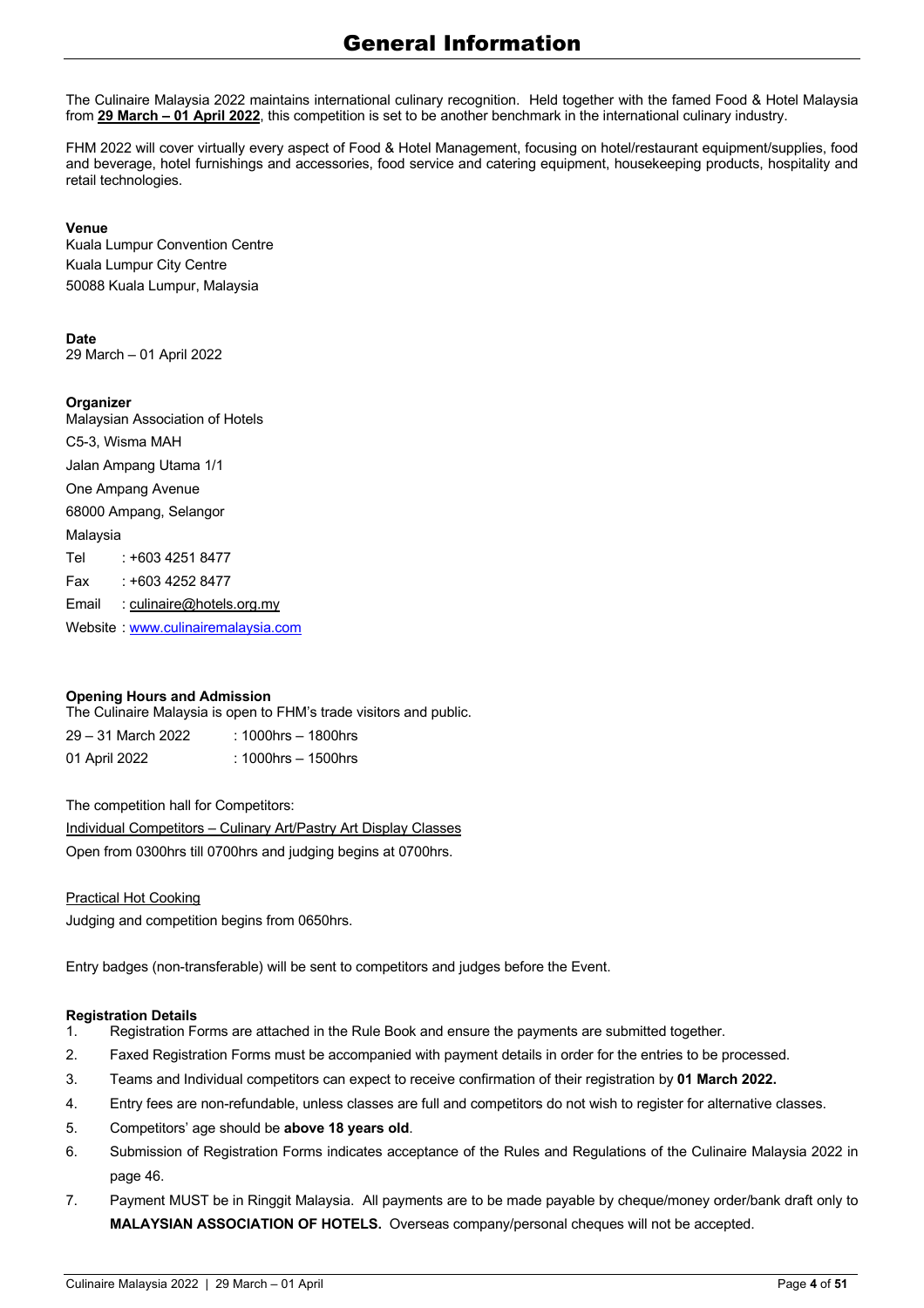## **Registration Details**

- 8. Please **DO NOT** send cash by mail.
- 9. Deadline of registration on **13 February 2022**. Acceptance is on a first-come-first-served basis.

10. Registration Forms (either typewritten or neatly handwritten) with entry fees to be submitted to:

Culinaire Malaysia 2022 Secretariat C5-3, Wisma MAH Jalan Ampang Utama 1/1 One Ampang Avenue 68000 Ampang, Selangor Malaysia Tel : +603 4251 8477 Fax : +603 4252 8477 Email : culinaire@hotels.org.my

**Organizer has the final authority for explanation.**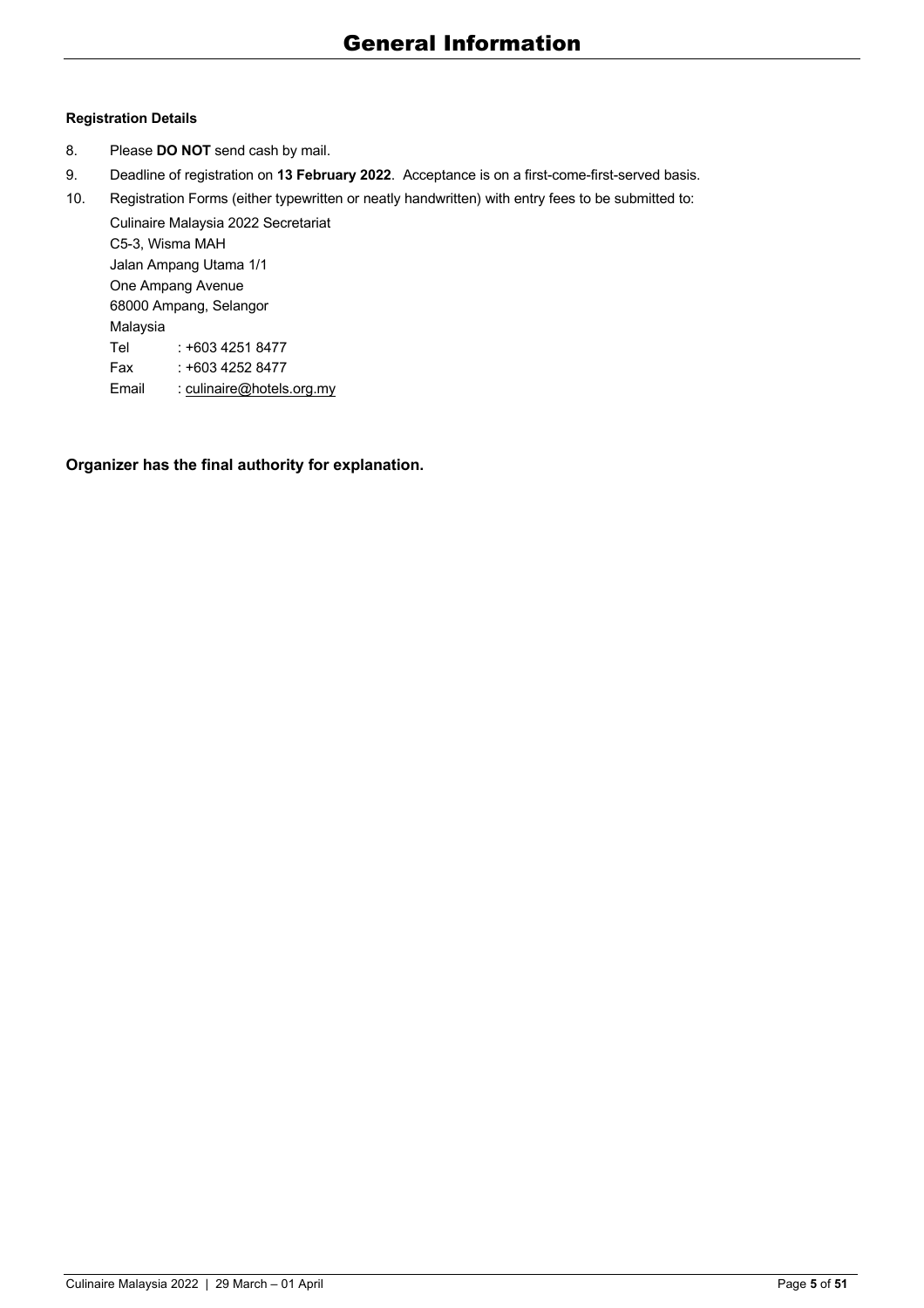#### **The following information is to be read in conjunction with the WORLDCHEF'S Competition Guidelines.**

#### The Five Keys to WorldChefs Food Safety in Competitions

The core messages of the Five Keys to Safer Food are:

1. Keep Clean

*It takes over 2.5 billion bacteria to make 250ml of water look cloudy, but in some cases, it takes only 15-20 pathogenic bacteria to make one sick.*

- a. Wash and sanitize all surfaces and cooking equipment in the preparation area of the kitchen.
- b. Fruits and vegetables need to be washed and packed in appropriate containers.
- c. The kitchen area needs to be spotless as it is a showcase of our profession.
- d. All the equipment, tools, utensils, or service wear including knives and knife containers (wraps, etc) you may be using, must be clean.
- e. Floor, walls, cabinets and refrigeration in the competition hall, and the cart or transport equipment must be kept clean.

#### 2. Separate Raw and Cooked

*Keeping raw and prepared food separate prevents the transfer of microorganisms. Cross-contamination is a termed used to describe the transfer of microorganisms from raw to cooked food, and to the equipment used in the vicinity of the food items.*

- a. All food ingredients should be packed separately and labelled clearly by: name and date of packing, and if required, "use by" date.
- b. Raw poultry, fish, seafood, and meat proteins are to be housed in their own closed containers. These items must be transported and stored at <5°C (41°F).
- c. Various packed and labelled dry items can be stored on the same tray.
- d. Cooked food items must be stored above raw items to avoid drips and cross contamination. There should be no contact between the two items.

#### 3. Cook Correctly

*Correct cooking or care of food can kill almost all dangerous microorganisms, which ensure the jury and guest in attendance, that the food is safe for consumption.*

- a. A standard HACCP sheet should be used in the preparation and cooking of the proteins. Ideally this sheet should contain the following:
	- i. Name of item being cooked
	- ii. Temperature of item prior to cooking
	- iii. Length of timed during which the items was subjected to heat
	- iv. The actual temperature upon cooking
	- v. Time at which the cooking process was completed
- b. Blanched items, should be shocked immediately in clean iced water or running water to stop the cooking process, then drained and stored in a clearly labelled and covered container.
- c. If your cuisine needs a partially cooked item to be blanched/dried, then cooked again, please clearly highlight this to the jury members — example: Peking Duck. These items are to be held in a clean area to avoid bacteria.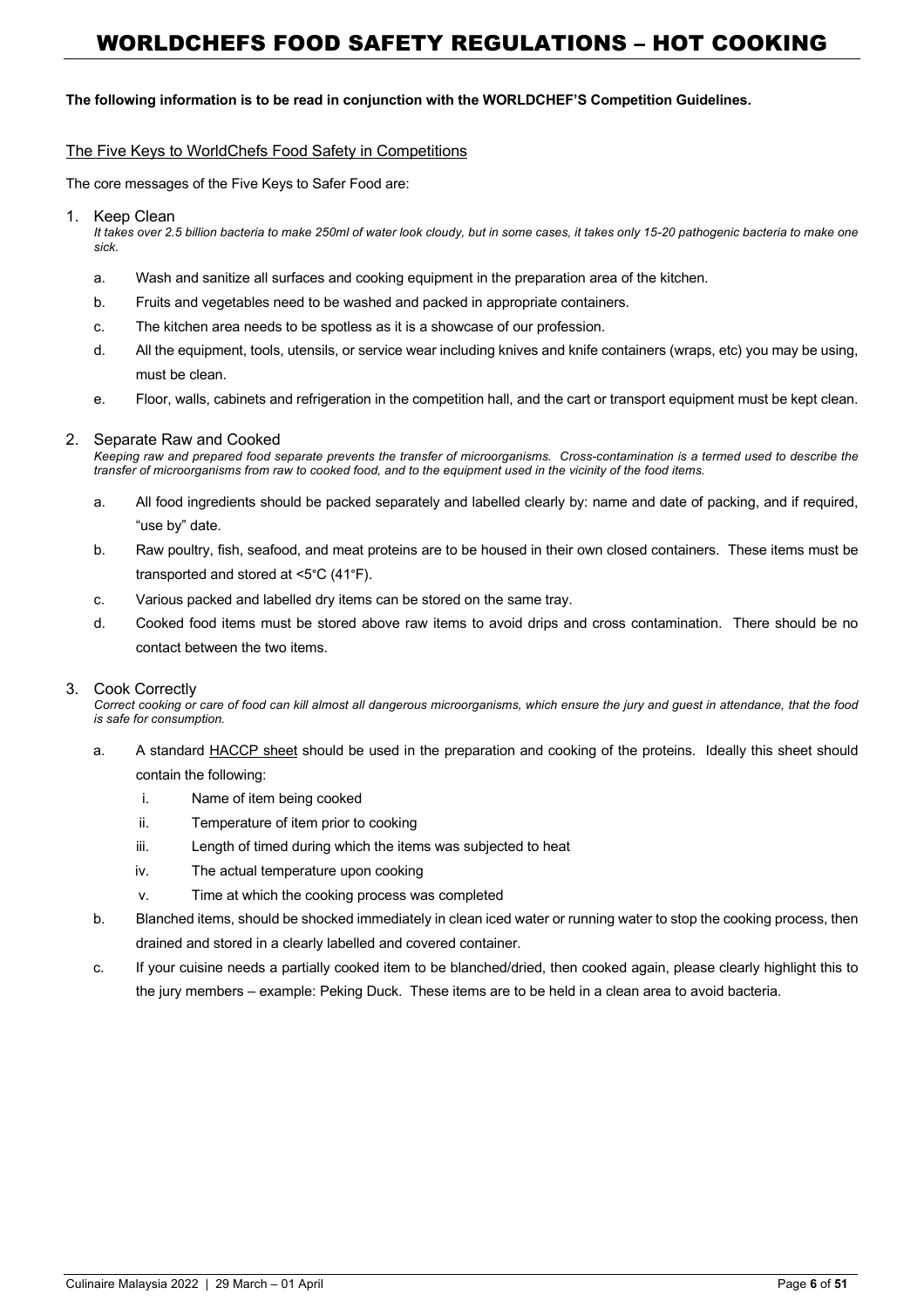#### The Five Keys to WorldChefs Food Safety in Competitions

#### 4. Keep Food at Safe Temperature

*Microorganisms multiply quickly if food is not stored correctly. Holding food at a temperature below 5°C (40°F) or above 60°C (140°F), slows down or stops the growth of microorganisms but some dangerous microorganisms can still grow below 5°C (40°F).*

- a. As mentioned under *Cooking Correctly*, HACCP sheet should be used in all food preparations.
- b. Raw proteins can only be left on work table if it is stored on ice, or ice pad and covered with more ice pad or other cold systems. The temperature of this protein must be kept below 10°C (50°F).
- c. Cooked food needs to be held above 60°C (140°F) to avoid microbial growth, and ensure the food is served hot to members of the jury and to the guests.
- d. Cooked food can be served a la minute to avoid this.
- e. A HACCP sheet should be posted on each refrigerator and, or freezer door. Temperature must be recorded every hour, and corrective actions must be taken if doors are left open too long.
- f. Hot food must be cooled to <5°C (4°F) before it can be refrigerated.
- g. All food items to be refrigerated or kept in the freezer must be covered and labelled.

#### 5. Selection of Safe Raw Materials to Produce the Items

*Raw materials including ice may be contaminated with dangerous microorganisms and chemicals. Toxic chemical can form in mouldy food like fruit and vegetables.*

- a. Temperatures of your produces should be recorded at the market, when you arrive in your preparation facility, and also in your cooking competition kitchen — HACCP.
- b. Fruits and vegetables should be checked for worms, grubs and mould.
- c. Fish, seafood and meat proteins need to be <5°C and not bruised or damaged.
- d. Check that fish exhibit all signs of freshness, and verify that they do not have worms or parasites. Verify for signs of freshness.
- e. All dry ingredients, and all fresh, frozen, cured or smoked food should have the use by or expiring dates checked.

#### **DRESS STANDARD**

Ideally, all members of a team should be dressed near identically.

- 1. Chef's jacket The chefs or team of chefs, should enter the competition hall wearing a clean white, pressed chef's jacket.
- 2. Chef's hat Standard chef hats, or competition sponsored hats must be worn. Individual event skull caps may be worn.
- 3. White apron is the standard apron for competitions. Pale coloured ones, and butcher striped aprons are accepted.
- 4. Footwear Safety style, non-slip, must to be worn. Sport shoes are not allowed in the kitchen.
- 5. Neckties are optional.
- 6. No visible jewellery is to be worn except for a wedding band, ear stud (no more than 7mm dia) or sleeper (small rings).
- 7. No watches to be worn in the competition kitchen.

#### **PERSONAL HYGIENE**

- 1. Male chefs should be clean shaven.
- 2. Chefs with beards must wear a beard net.
- 3. Chefs should be clean and showered and demonstrate good personal hygiene.
- 4. Hair which touch the collar, or fall below the collar, must be restrained and covered with a hair net.
- 5. After shave and perfumes must not be over powering.
- 6. Sleeves of chef's jackets must be minimum of elbow length.
- 7. Correct footwear must be clean.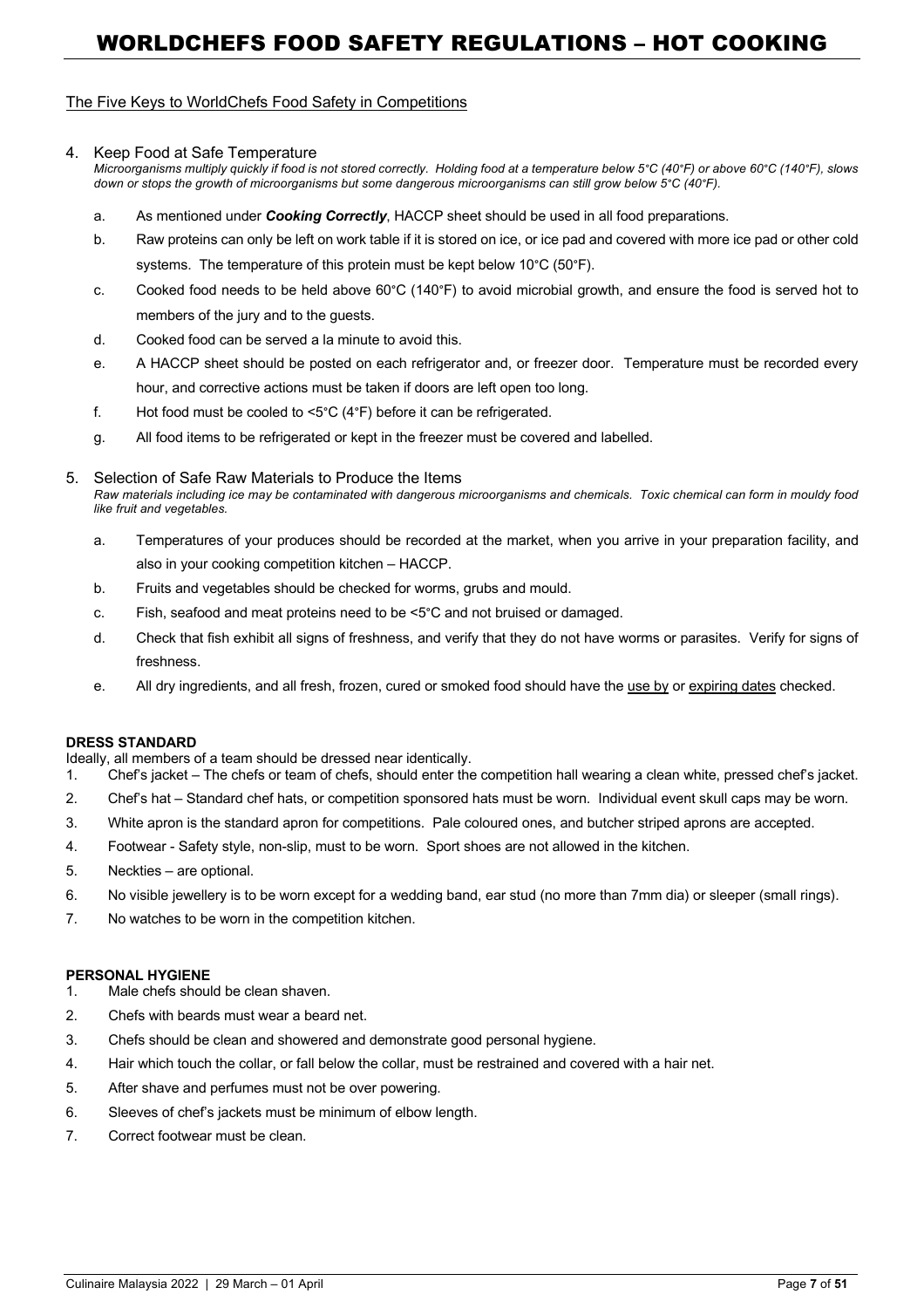#### **GENERAL RULES TO FOLLOW**

- 1. Tasting of food must be carried out with disposable single use utensils; competitors to provide.
- 2. Remove a sample of a product from the container with one spoon.
- 3. Transfer the product sample onto a second spoon, away from the original food container or preparation area.
- 4. Sample the product by tasting.
- 5. Never re-use used spoons. Use clean and sanitary spoons for each tasting. Always use two spoons to ensure sanitary practices are being followed and the product is not contaminated.
- 6. Double dipping into sauces or food items with the same spoon is strictly prohibited.
- 7. Food items in transport, and stored, must be covered with clear plastic or a lid.
- 8. Ready-to-eat food (RTE) should not be handled with bare hands.
- 9. Equipment acceptable for the handling of cooked food are: tongs, chopsticks, or tweezers.
- 10. Work areas should always be cleared of unnecessary items.
- 11. Basic spills should be cleaned up immediately.
- 12. Knives must be kept clean at all times.
- 13. Food trimmings should be identified and labelled.
- 14. Food trimmings from your mise-en-place, that may be used later, should be kept separately, not mixed together, labelled and stored at <5°C (41°F).
- 15. Hand paper towels to be used for work surface and hands wiping.
- 16. Cloth towels should only be used to handle hot items, competitors to provide.
- 17. Cutting boards in PEHD (polyethylene high-density) material are preferred and should be colour coded; competitors to provide. Cutting boards should always be clean.
	- a. Green vegetable
	- b. Red meat
	- c. Blue fish
	- d. Brown cooked meat
	- e. Violet vegan
	- f. White acceptable as a neutral colour for all tasks.
- 18. Use of wooden cutting boards is not authorised.
- 19. Cardboard or any porous containers and boxes are not allowed to enter kitchen.
- 20. Nothing is allowed to be stored on the floor.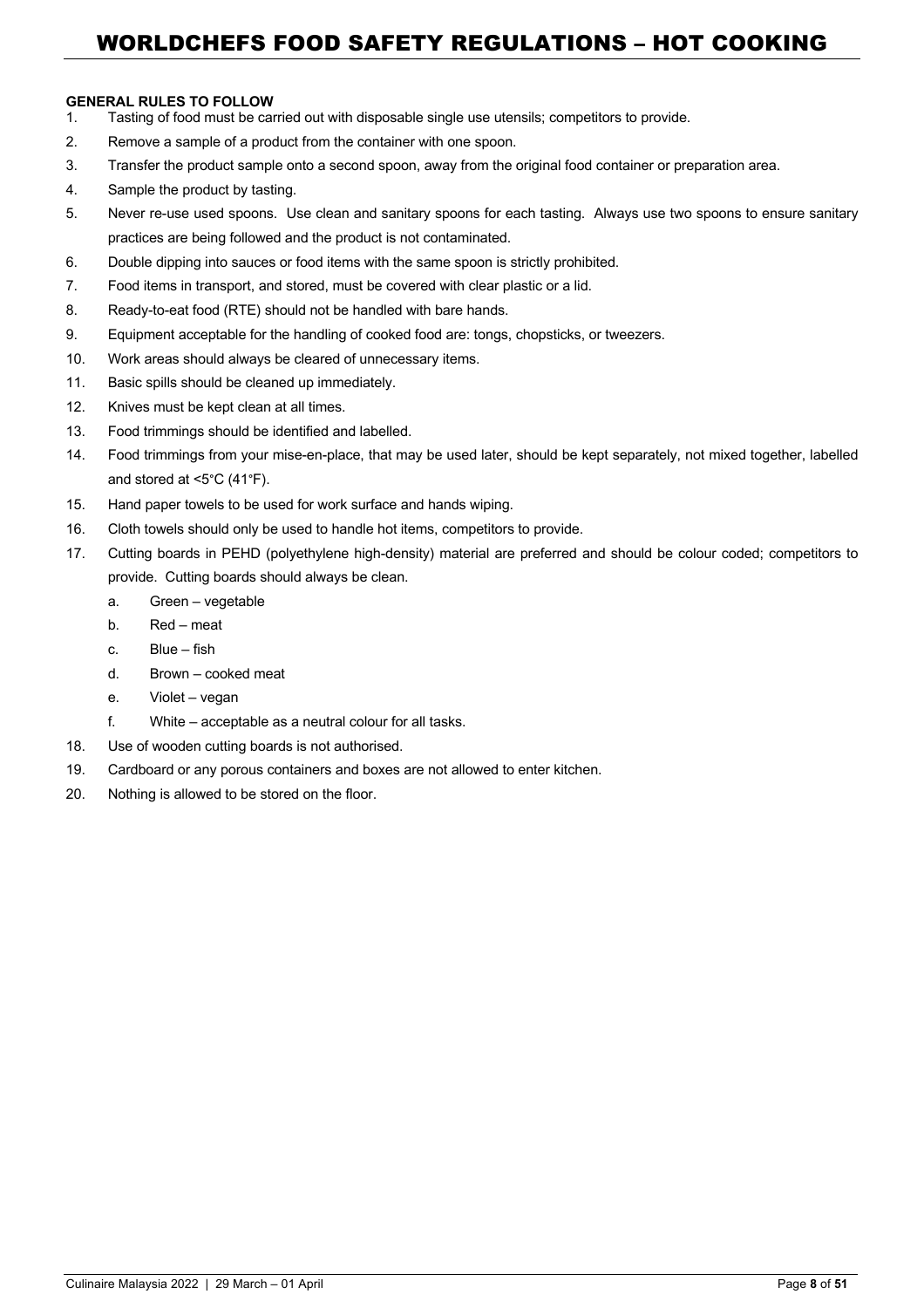#### 1. Face Mask / Face Shield

When requested by the local health authorities or the Organiser.

a. These forms of PPE must be worn during the entire competition while in the competition hall.

- b. They must be changed:
	- i. In preparation for service
	- ii. If they spoiled in any way
- 2. Hand Washing

It is a 30 second process which must take place:

- a. Upon arrival to the kitchen
- b. At the start of the actual competition
- c. When hands become soiled
- d. On the hour
- e. After handling raw proteins
- f. When each task is finished
- g. After mise-en-place has been set
- h. Before service
- i. After visiting the wash room
- j. After handling rubbish
- k. At all times upon returning to the kitchen

#### 3. Sanitizing

Recommended chemical sanitiser must be applied for a minimum of 10 seconds before it can be wipe off with a paper towel or scrapper:

- a. All work surface must be sanitised upon arrival into kitchen.
- b. All work surface must be sanitised at the start of the competition.
- c. All work surface must be sanitised need to be sanitised as they become soiled.
- d. All work surface must be sanitised at the completion of each task.
- e. All work surface must be sanitised prior to starting service.
- f. All work surface must be sanitised at the end of the competition.

#### 4. Aprons

- a. To enhance and promote our profession, and to avoid cross contamination, chefs should not be working with soiled aprons.
- b. Bib aprons can be used when cleaning proteins.
- c. Aprons should be changed:
	- i. At the start of the competition
	- ii. After working on proteins
	- iii. If they become heavily soiled at any stage
	- iv. Prior to service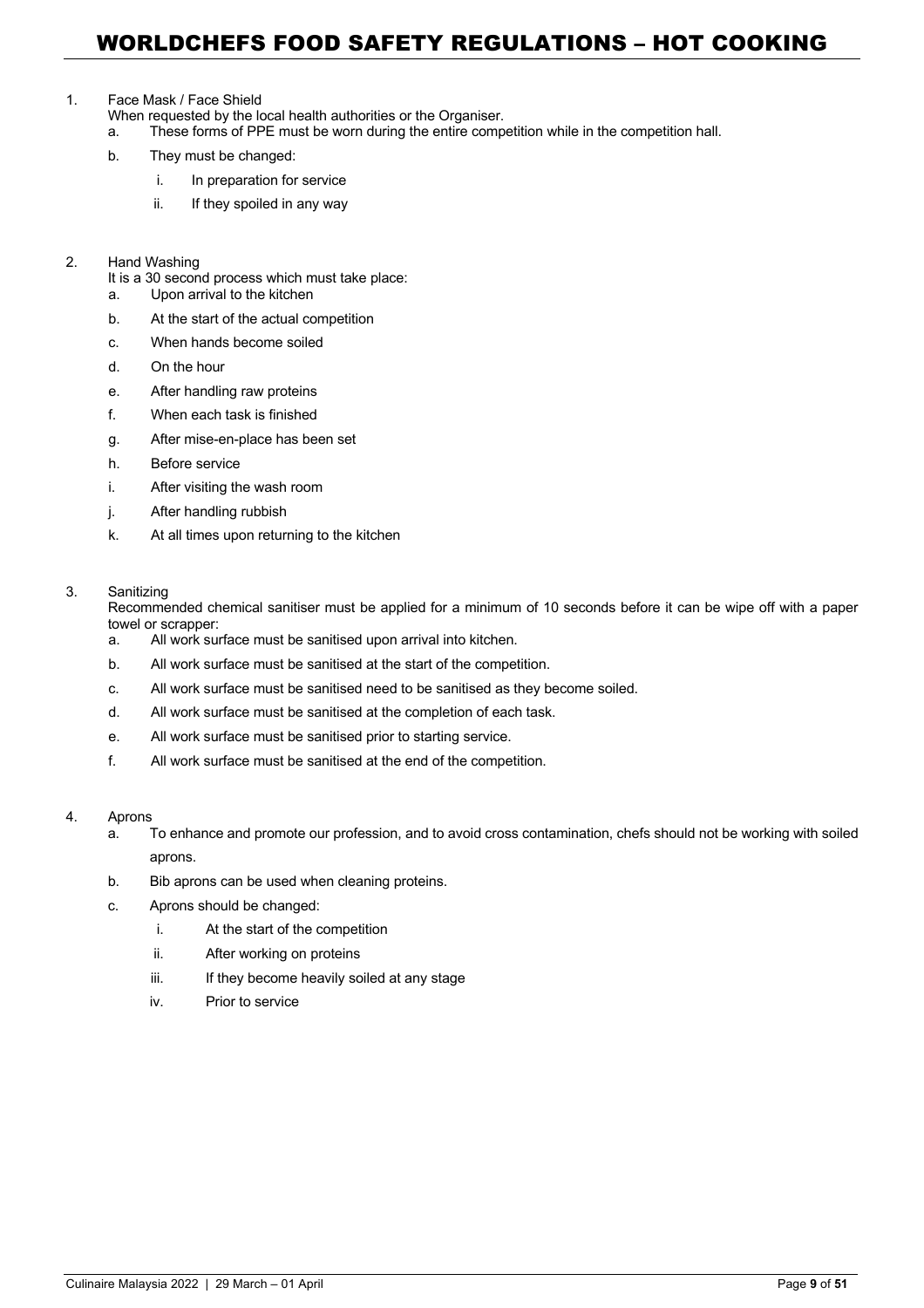#### 5. Gloves

- a. Gloves do not give an automatic exemption to proper food handling techniques.
- b. Must be worn when handling hot or cold "Ready-to-eat" (RTE), which will be consumed by the jury or guests.
- c. Gloves can be worn if working with dirty items, or items that stain, ie: beetroot.
- d. Hand injuries should be protected with a band aid/plaster, and covered with a glove.
- e. Changing the gloves is paramount to avoid cross contamination. It is not necessary to wear gloves during the miseen-place or food items, unless the food items will not receive any heat treatment.
- f. Gloves need to be changed:
	- i. If you start to use other equipment after touching proteins
	- ii. Before starting service
	- iii. Regularly during service
	- iv. Before and after cleaning of dirty, or staining vegetables or marinades

#### 6. Rubbish

- a. Small bins are permitted on the working table.
- b. Neither the small table bins nor the main kitchen bin may overflow.
- c. Rubbish needs to be bagged, and removed each hour of competition, upon closing of the bags.
- d. Bins should be empty at the start of service.
- e. Cleaned and washed at the end of the service.
- f. Sink must be used for washing and not to hold dirty pots and rubbish.
- g. Rubbish must be separated and disposed in designated containers:
	- i. Green colour bin food waste (trimmings, cooked food, uneaten food)
	- ii. Blue colour bin general waste (egg shell, bones, dirty paper, serviette, non-recycle plastic, dirty cling film, etc)
	- iii. Orange colour bin recyclable plastic and metal (plastic with recycle logo, aluminium can, clean cling film)
	- iv. Brown colour bin glass (glass bottle, glass container)

#### 7. Team Spacing

Ideally the team should utilize all work areas of the kitchen to avoid close contact, which at time, may be un-avoidable.

#### 8. Glass Policy

- a. Control No glass items are permitted in any format into the competition kitchen. This may pertain to vinegar, soy sauce, tomato paste, oils, drinking vessels, and any other products.
- b. Items must be decentered into appropriate non-breakable packaging prior to stepping into the competition kitchen.
- c. If sponsored items are in glass, these will remain on the central ingredient table(s), away from the competition kitchen. Competitors will retrieve products from this area in non-breakable containers.

#### 9. Food Efficiency (Left Overs)

- a. In some circumstances, some food excess is unavoidable but this must be controlled. It is how you manage it that will be noted.
- b. 5% excess is acceptable due to a number of kitchen factors, spillage, replacement, wrong table.
- c. Be mindful when planning menus to avoid waste factor, ie: "Pommes Parisiennes" or smaller scooped vegetables or fruits.
- d. Useable trimmings / excess of preparations, must be properly packaged and labelled with date and name of product as a minimum.
- e. Such left over food will be reviewed by the kitchen jury before it is taken away.
- f. Deduction for items thrown in the rubbish, or tried to be washed down a sink.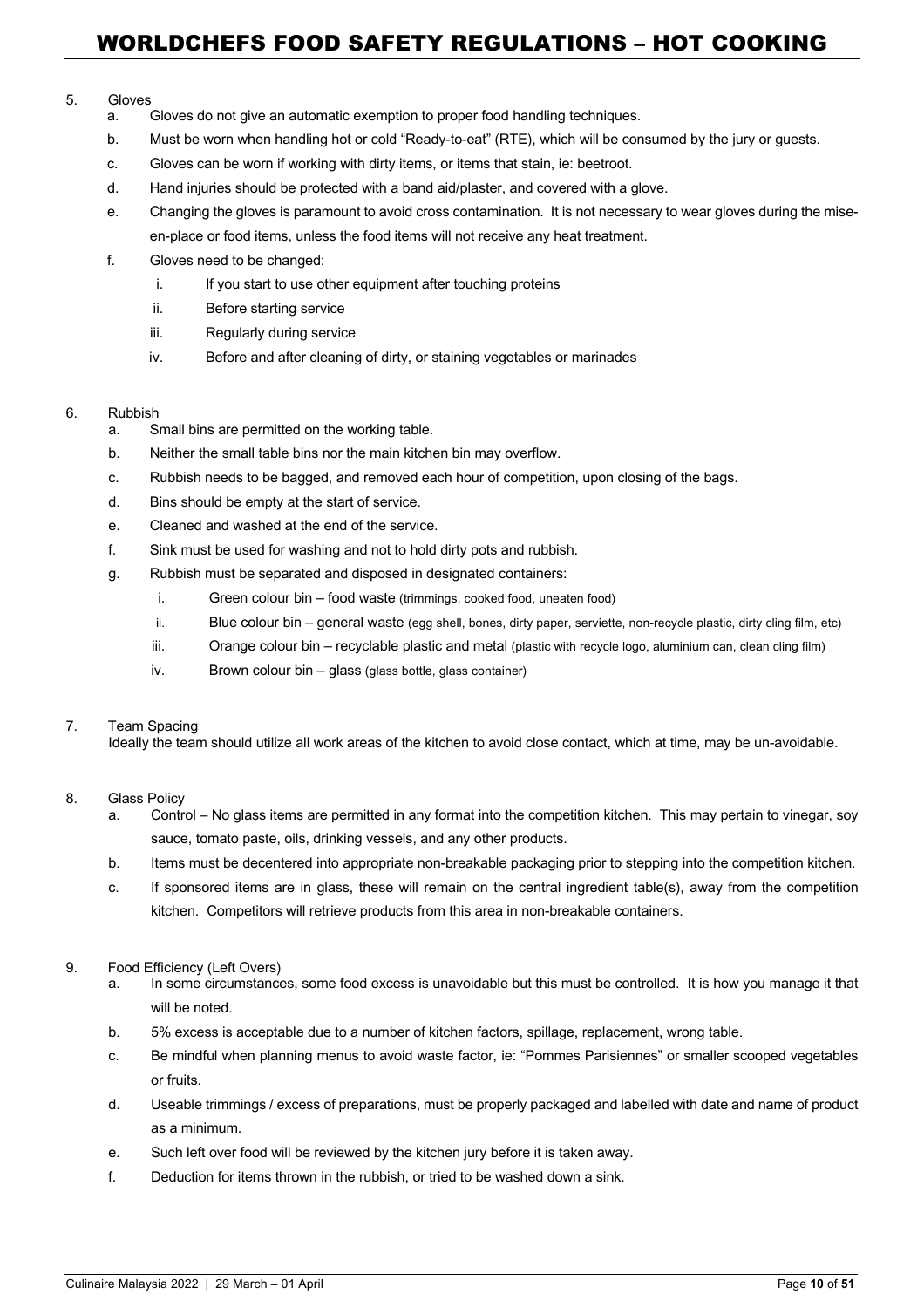# INDIVIDUAL CLASS

#### *Culinary Art Displays, Patisserie, Artistic and Individual Hot Cooking*

Open to teams from hotels, restaurants, culinary institutions, airlines and catering organisations.

#### **Note for Display Classes and Hot Cooking Competitors:**

- 1. Please take note that these classes are usually filled up even before the closing date. Therefore, even if your Registration Form is received before the closing date, places may have been filled by then. All entries are subjected to the Organizing Committee's approval.
- 2. Competitors must report to the respective registration counter at least **30 minutes** before their schedule time. Competitors who did not present at their scheduled time will be considered as no-shows and will be disqualified.
- 3. Competitors must provide their own choice of serving china ware (without name and logo).
- 4. The Organizer will not be responsible for any damage and loss of participant's utensils, works and equipment.
- 5. Competitors should pay compensation for the loss and damage of the items provided by the Organizer.
- 6. The Organizer reserves the right to revise the schedule of competition.
- 7. Name cards or logos of the working place of the competitor may be placed in proper manner **after** judging has been completed.
- 8. Once rosette awards are placed beside the displays (approximately one (1) hour after judging ended), no comments will be given by Judges.
- 9. Competitors of Culinary Art Display, Patisserie, Artistic and Individual Hot Cooking classes who wish to seek Judges' comments should meet the Judging Team Leader by appointment on the same competition day via the Secretariat at the Organizer's Office.

#### Culinary Art Displays and Pastry Art Display

- 1. The halls for Culinary Art Displays will only be open from **0300hrs** and by 0700hrs all competitors are required to leave the hall. Judging begins at **0700hrs** for Culinary Art displays. All packing/exhibit debris must be removed from the competition hall before judging begins.
- 2. A theme or name and Recipe Form must be placed beside the display exhibits.
- 3. Competitors are invited to set up an attractive display, however this will not be judged.
- 4. Aspic should be used to glaze all entries with the exception of crisps and baked dough.
- 5. Display entries will be exhibited daily and will need to be cleared when the exhibition ends daily at 1800hrs and at 1600hrs on the last day. **ONLY** Elegance Stylish Wedding Cake (class: 8) and Stylish Buffet Showpiece (class: 10) will be exhibited for all the 4 days of the show and will be collected at 1500hrs on the last day unless deterioration beyond acceptable standards have taken place.
- 6. Please take note that no clearing of exhibits will be allowed before closing time (1800hrs daily and 1500hrs on the last day). Competitors who break this rule may have their future participation re-considered. Removal must be completed by 1830hrs to facilitate table dressing for the following day. The Organizer reserves the right to dispose of uncollected exhibits.
- 7. No power point is provided at the competition area. However, competitors who wish to request power points (240V) must be ordered via MAH and paid for at least two (2) months before the event. Late order surcharge will apply. Power point requested during competition day will not be entertained.
- 8. Table space allotted for display classes: **100cm x 90cm**.

#### Individual Hot Cooking Class

- 1. Kitchens for Hot Cooking will open from **0630hrs**. The first Hot Cooking session start at **0650hrs** (judging begins at same time).
- 2. Competitors must prepare the Recipe Form for Judges' perusal during the competition.
- 3. Hygiene is paramount.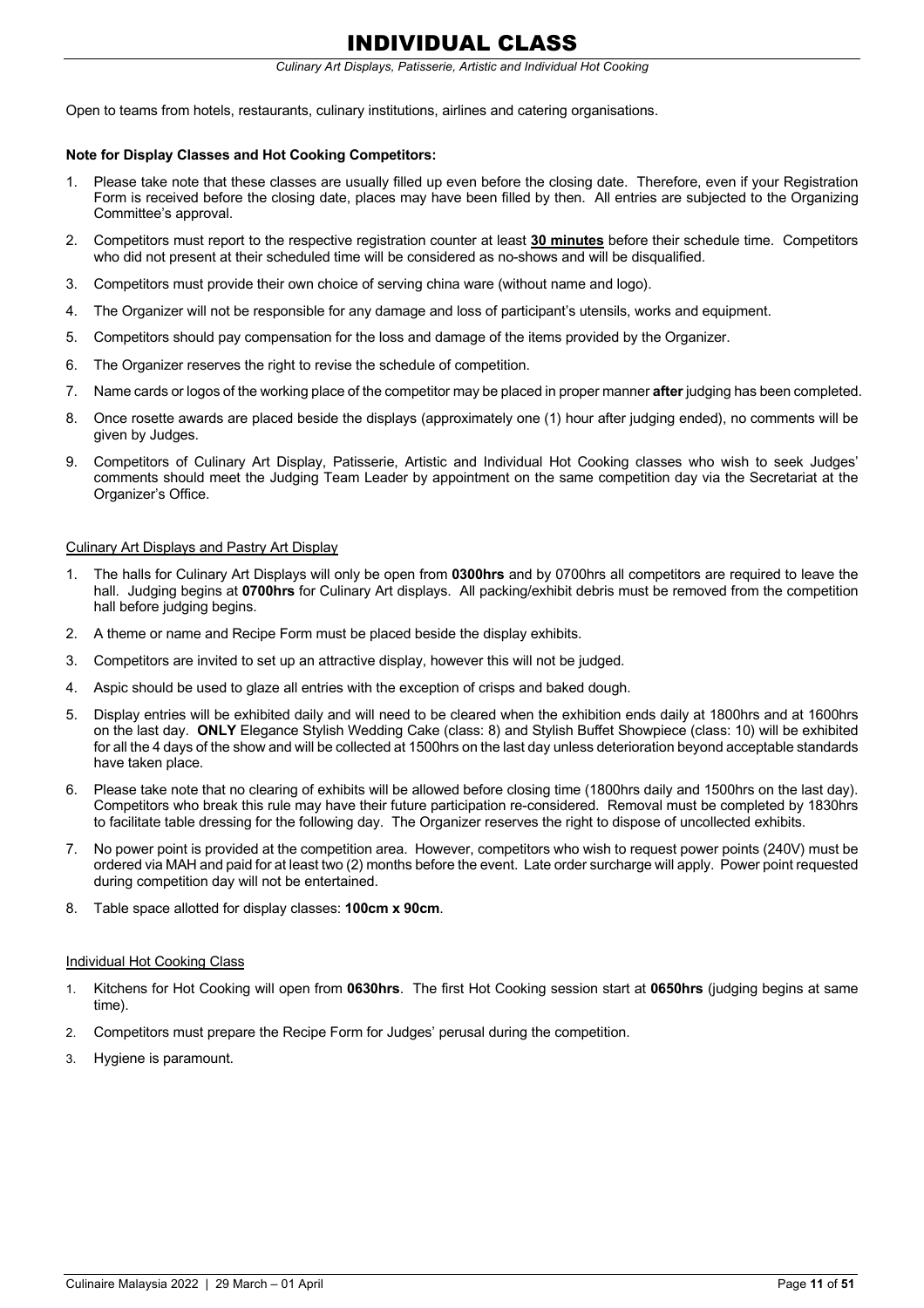# **Class 1**

SELECTION OF TAPAS

To prepared and display four (04) different kinds of tapas, six (06) portions of each, total 24 pieces. Two (02) items are to be hot food displayed cold and two (02) items cold food displayed cold. All items can present on one (01) platter or individually plated.

- 1. Each portion of finger food should weigh 10-20gm
- 2. Can be on one plate or individually plated<br>3. All food items must be glazed with aspic.
- 3. All food items must be glazed with aspic, with the exception of crisps or baked dough
- 4. A brief description of the displayed items must be made available for judges'reference

# **Class 2**

#### MODERN CHINESE 4-COURSE SET MENU

To prepare in advance and display cold. A 4-course set menu with appropriate garnishes for one (1) person shall consist of:

- 1. 1 x seafood appetizer<br>2. 1 x vegetable soup
- 1 x vegetable soup
- 3. 1 x poultry main course accompanied with vegetable and starch (either rice or noodle)<br>4. 1 x self-create dessert
- 4. 1 x self-create dessert

## **Class 3** 5-COURSE WESTERN SET MENU

To prepare in advance and display cold. A 5-course set menu with appropriate garnishes for one (1) person shall consist of:

- 1.  $1 \times$  seafood appetizer<br>2.  $1 \times$  clear soup
- 2. 1 x clear soup<br>3. 1 x game entri
- 1 x game entrñe
- 4. 1 x meat/poultry main course<br>5  $\sqrt{1}$  x self-create dessert
- 5. 1 x self-create dessert

# **Class 4**

## APPRENTICE 4-COURSE WESTERN SET MENU

To prepare in advance and display cold. A 4-course set menu with appropriate garnishes for one (1) person shall consist of:

- 1.  $1 \times$  seafood appetizer<br>2.  $1 \times$  clear soup
- 2. 1 x clear soup<br>3. 1 x meat/poult
- 1 x meat/poultry main course
- 4. 1 x self-create dessert

## **JUDGING CRITERIA CULINARY ART (CLASS 1 – CLASS 4)**

Total possible points: 100 (no half points will be given)

#### **Serving Arrangement**

| Clean arrangement, no artificial decorations, no time-consuming arrangements, exemplary plating, in order to make practical<br>serving possible.                                                      | 10 points |
|-------------------------------------------------------------------------------------------------------------------------------------------------------------------------------------------------------|-----------|
| <b>Presentation / Innovation</b><br>Comprises an appetising, tasteful, elegant presentation, modern style.                                                                                            | 30 points |
| <b>Composition</b><br>Well-balanced food – in a correct proportion of vitamins, carbohydrates, proteins, fats and roughage, harmonizing in colour and<br>flavour. Should be practical and digestible. | 30 points |
| <b>Correct Professional Preparation</b><br>Correct basic preparations of food, corresponding to today's modern culinary art.                                                                          | 30 points |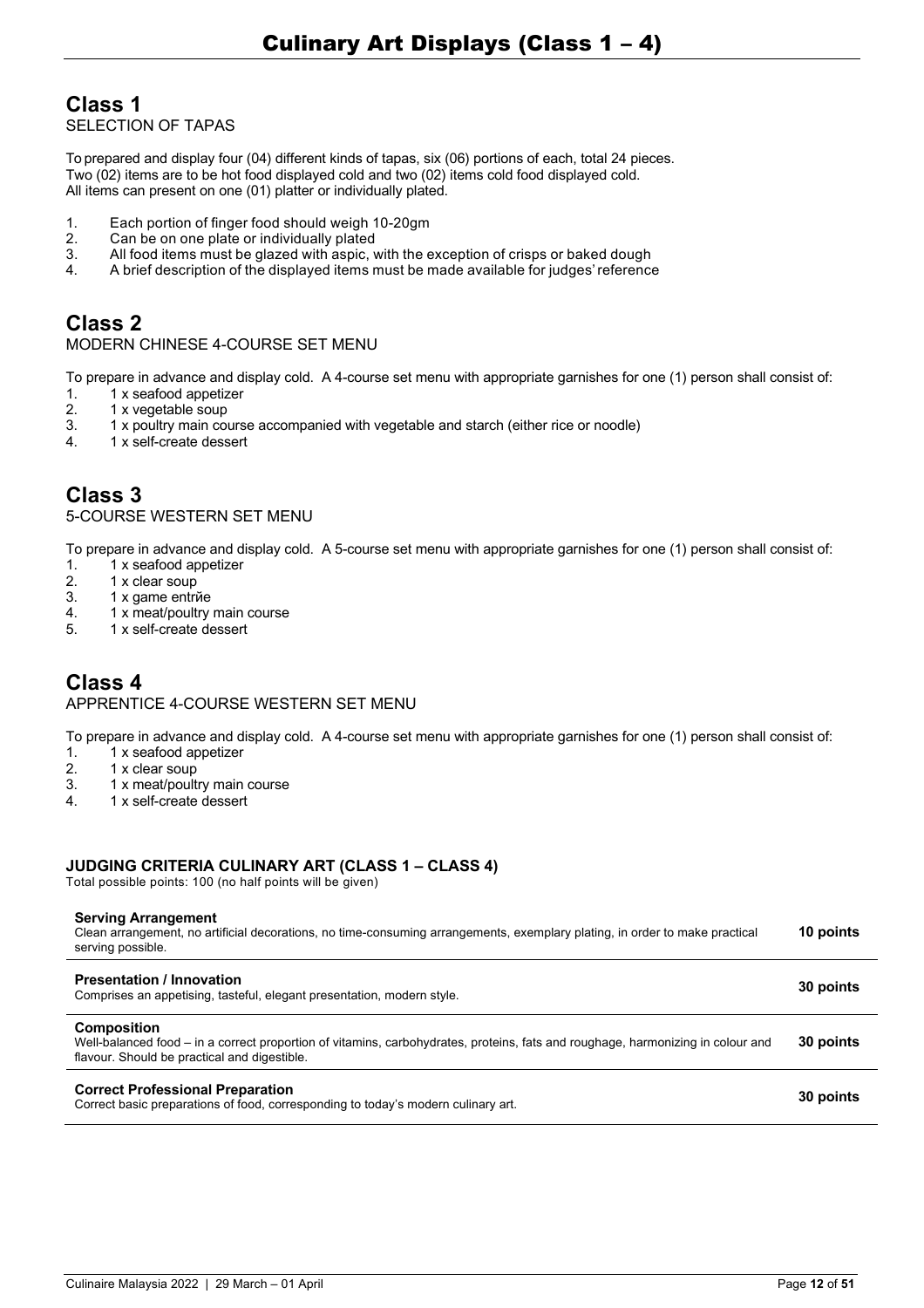## **Class 5** PLATED DESSERTS

To display a total of 4 different types of desserts:

- 1.  $1 \times$  hot and cold<br>2.  $1 \times$  vegetarian w
- 1 x vegetarian without eggs and fat
- 3. 1 x freestyle creation 4. 1 x dessert creation served in glass

All desserts are to be presented cold. Each portion for one person and suitable for a la carte service. Practical and up-to-date presentation is required.

Showpieces are allowed but will not be judged.

# **Class 6**

## PETIT FOURS OR PRALINES

To display 6 bite-sized pieces each of 6 different types of either Petit Fours or Pralines, suitable for service. Exactly **36 pieces** must be presented and each piece to weigh between **6-14 grams**.

Practicality is essential for today's modern dining experience. No commercial moulds are allowed. Showpieces should enhance the presentation and it will be judged.

An extra plate of 1 portion of each type (6 pieces) to be set aside from the display table for tasting by judges.

# **Class 7**

## FREESTYLE CONFECTIONERY

To display a total of 4 different types of cake of today's taste. Cakes to be free-style and displayed as whole.

- 1. 1 nos of whole cake 10 to 12 serving size<br>2. 3 types of petit gateau
- 3 types of petit gateau

Required to display 3 pieces per each type of petit gateau and each piece to weigh between **60-80 grams**. Practical and up-to-date presentation is required. Showpieces are allowed but will not be judged.

#### **JUDGING CRITERIA PASTRY ART (CLASS 5 – CLASS 7)**

Total possible points: 100 (no half points will be given)

#### **Serving Arrangement**

| Clean arrangement, no artificial decorations, no time-consuming arrangements, exemplary plating, in order to make practical<br>serving possible. | 10 points |
|--------------------------------------------------------------------------------------------------------------------------------------------------|-----------|
| <b>Presentation / Innovation</b><br>Comprises an appetising, tasteful, elegant presentation, modern style.                                       | 30 points |
| Composition                                                                                                                                      |           |

Well-balanced food — in a correct proportion of vitamins, carbohydrates, proteins, fats and roughage, harmonizing in colour and flavour. Should be practical and digestible. **30 points**

#### **Correct Professional Preparation**

**Correct Professional Preparation**<br>Correct basic preparations of food, corresponding to today's modern culinary art.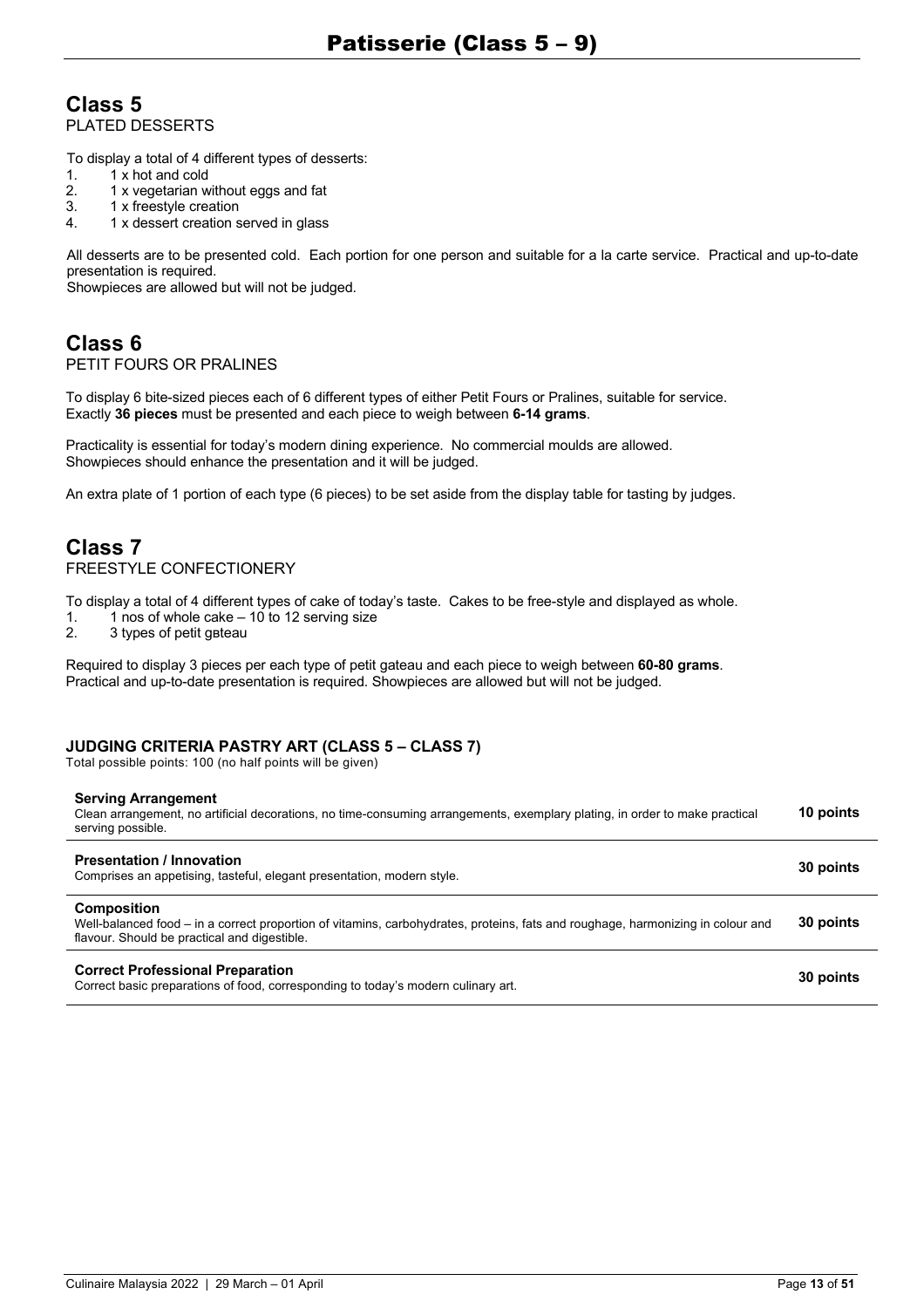# **Class 8**

## ELEGANCE STYLISH WEDDING CAKE

3 cakes to incorporate a wedding design — modern, contemporary or themed.

One of the 3 cakes must be edible. A section of the finished edible cake should be cut for the judges' inspection. This must be from the lowest tier of the 3 cakes. The height of finished display should not exceed 1.5 metre.

Cakes are to be entirely decorated by hand. All decorations, with the exception of pillars, must be edible. Royal icing, pastillage or any other appropriate materials may be used. No wiring and glue are allowed. Lace or its equivalent is not allowed. Points will be deducted for non-compliance.

§ Wedding cakes must stay on display until last day of the show and Organizer will dispose of exhibits uncollected after 1500hrs on the last day or earlier, if exhibits begin to deteriorate.

## **JUDGING CRITERIA PASTRY ART (CLASS 8)**

| <b>Technique and Degree of Difficulty</b><br>The artistry, competence and the expertise involved in the execution of preparation of the exhibit.                          | 25 points |
|---------------------------------------------------------------------------------------------------------------------------------------------------------------------------|-----------|
| <b>Presentation and General Impression</b><br>The finished exhibits should provide a good impression based on balanced proportions and aesthetically pleasing principles. | 25 points |
| Taste<br>The typical taste of the cake should be preserved, it must have appropriate quality, flavours and colours.                                                       | 25 points |
| <b>Correct Professional Preparation</b><br>Correct basic culinary preparation corresponding to today's modern patisserie.                                                 | 25 points |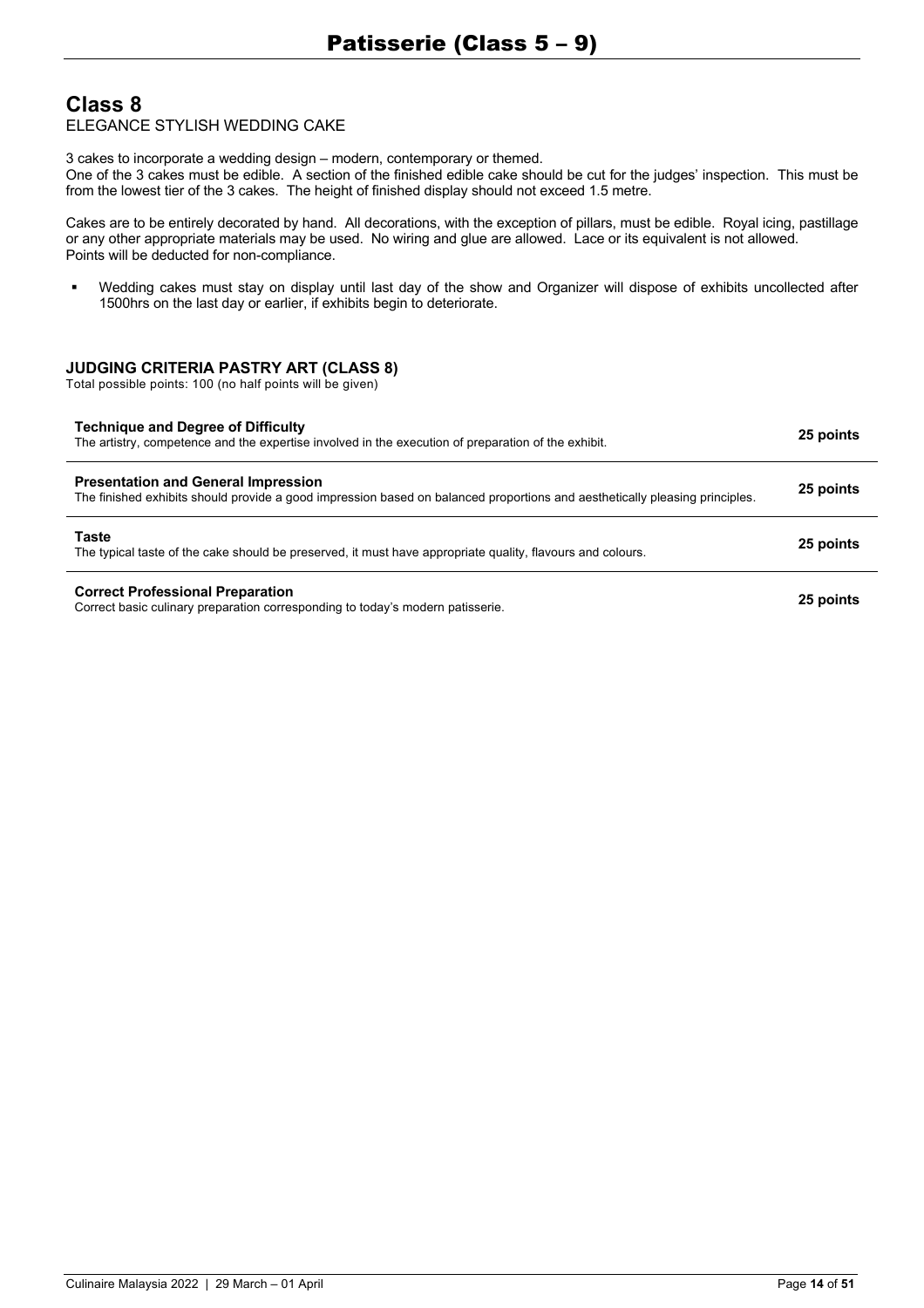## **Class 9** DRESS THE CAKE

Competitors have **120 minutes** to decorate one finished cake, which competitors have to provide.

All decorating ingredients must be edible and mixed on spot. Sugar can be cooked but not modelled. Sugar syrup is allowed. Chocolate and royal icing can be pre-prepared but not shaped. Sugar paste, marzipan and pastillage can be mix colour, but not shaped and modelled.

There are no height restrictions to the finished piece.

The cake (either plain or with fillings) should be either round (30cm diameter) or square (30cm x 30cm). Only 1 cake is allowed. Points will be deducted for non-compliance.

Each competitors is required to provide all ingredients, utensils and materials required, unless the Organiser informs that any products will be provided.

No chiller / freezer provided. No food or working items are to be placed on the floor.

The Organizer will provide the following set up:

• 2 power points (240V) for each competitor.

#### **JUDGING CRITERIA PASTRY ART (CLASS 9)**

| <b>Preparation of Cake and Cleanliness of Work Station</b><br>Planned arrangement of materials for trouble-free working. Work station to be kept neat and tidy.           | 10 points |
|---------------------------------------------------------------------------------------------------------------------------------------------------------------------------|-----------|
| <b>Presentation and General Impression</b><br>Depending on materials used, the finished exhibit must present a good impression based on aesthetic and ethical principles. | 40 points |
| <b>Technique and Degree of Difficulty</b><br>This is judged by the artistry, competence and expert work involved in the execution or preparation of the exhibit.          | 50 points |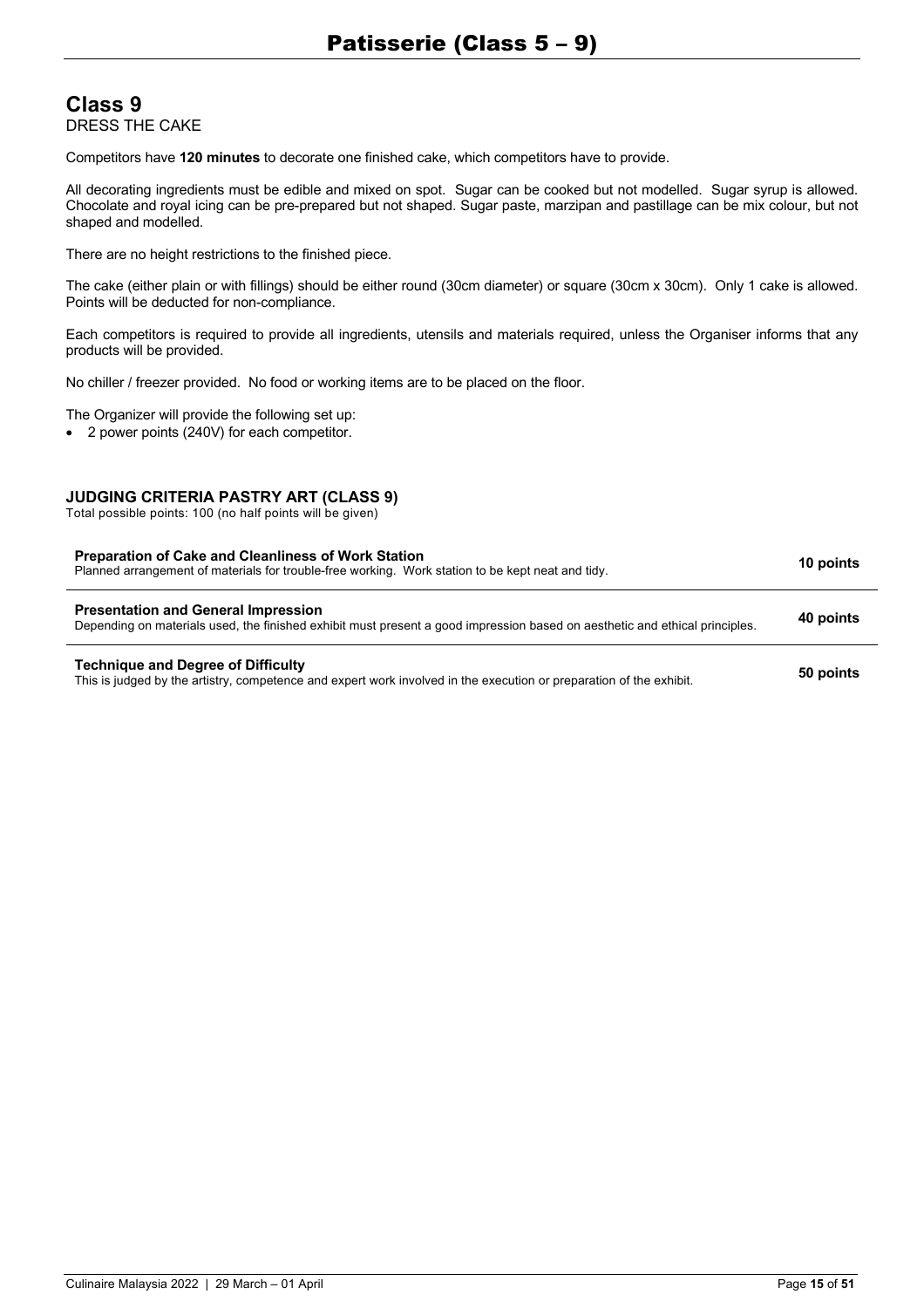## **Class 10** STYLISH BUFFET SHOWPIECE

This is about show and artistry from competitor own choice of buffet showpiece sculpture.

The decorations and showpieces are sculptures made out of margarine/butter, clay, paper clay, salt or sugar work such as icing, pulled or blown sugar into shapes and forms, etc. **Height of sculpture is minimum 60cm and maximum 150cm.**

Aluminium foil, netting, metal plate and iron rod can be used for frame work but must not expose. Inner supporting materials may be used. The use of moulds is not allowed. **Strictly no styrofoam inside the sculpture.**

Toxic paints and sprays, artificial materials and decorations are not allowed.

Showpieces will be judged on the day of competition and display till the last day of competition; the Organiser will dispose the exhibits uncollected after last day of the event.

## **JUDGING CRITERIA (CLASS 10)**

| <b>Creativity and Originality</b>                | 20 points |
|--------------------------------------------------|-----------|
| <b>Design and Composition</b>                    | 30 points |
| <b>Technical Skills and Degree of Difficulty</b> | 50 points |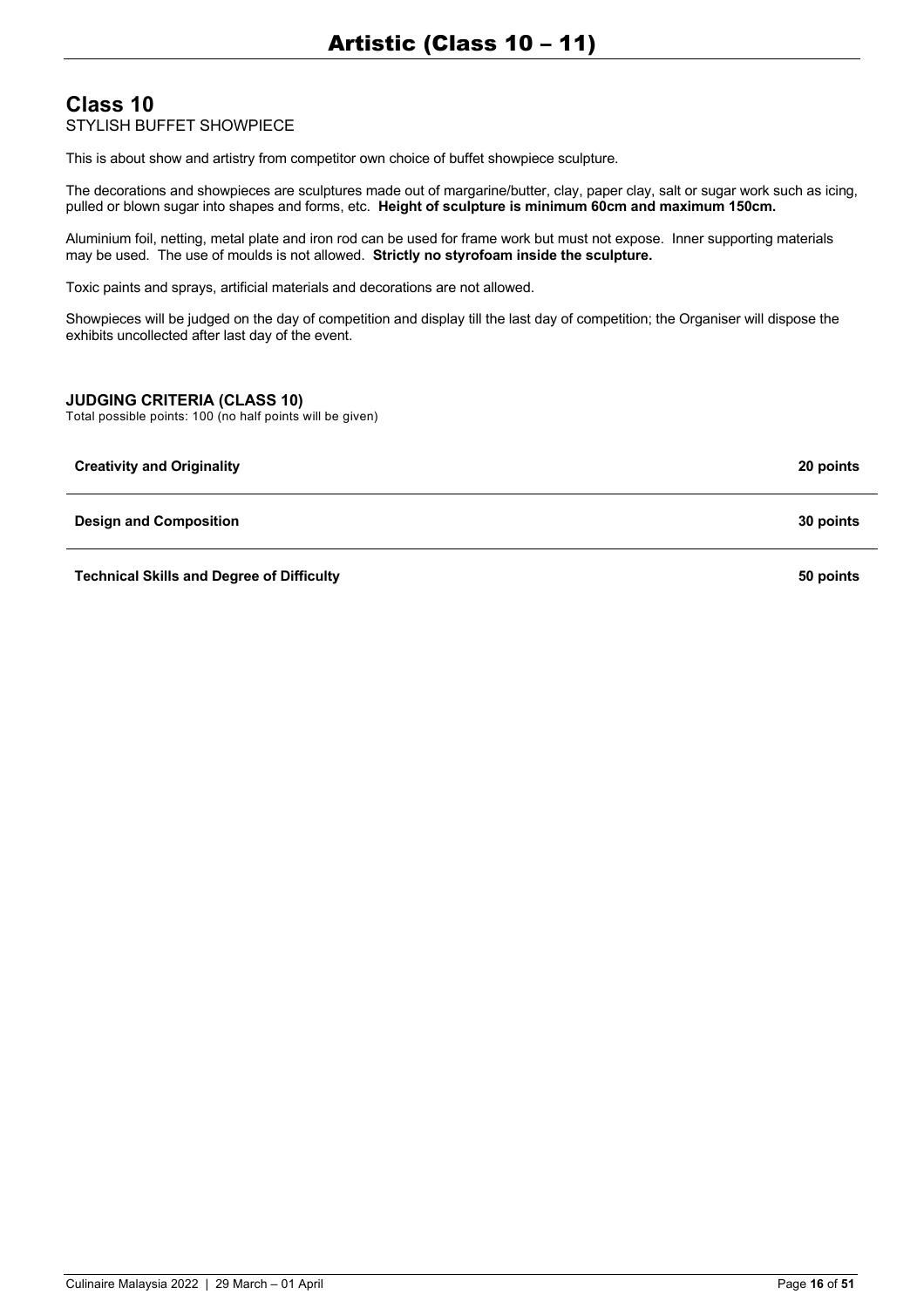## **Class 11** ICE BREAKERS

To execute an ice carving showpiece within **60 minutes** of competitors' own preferred design.

Each competitor will be provided with **1** block of ice measuring estimated 120cm x 50cm x 30 cm. No replacement if there is breakage. Ice carving should consist 2 different artworks and must show skills of attaching ice.

Competitors will have to provide their own tools.

Welding with dry ice is allowed, but must be provided by the competitors.

#### **Electrical tools are allowed. A standard 240w power point will be provided. Competitors are to bring their extension cord. No colouring of the ice is allowed.**

In order to be judged, sculptures must remain standing until the judging process is completed, in which it may take up to approximately 30 minutes.

*Safety measures:*

- 1. Each competitor is responsible for his/her own safety as well as safety of other participants and the general public.
- 2. All competitors are also responsible for the safety of their sculptures.
- 3. The Organizing Committee reserves the right to remove any sculptures which are determinable to be a safety hazard.

#### **JUDGING CRITERIA (CLASS 11)**

| <b>Technical Skill</b>     |           |
|----------------------------|-----------|
| <b>Difficulty</b>          | 10 points |
| Attention to details       | 10 points |
| Finished appearance        | 10 points |
| Structural techniques      | 10 points |
| <b>Design Composition</b>  |           |
| Proportion or symmetry     | 10 points |
| Design and Composition     | 10 points |
| <b>Artistic Impression</b> | 15 points |
| <b>Creativity</b>          | 25 points |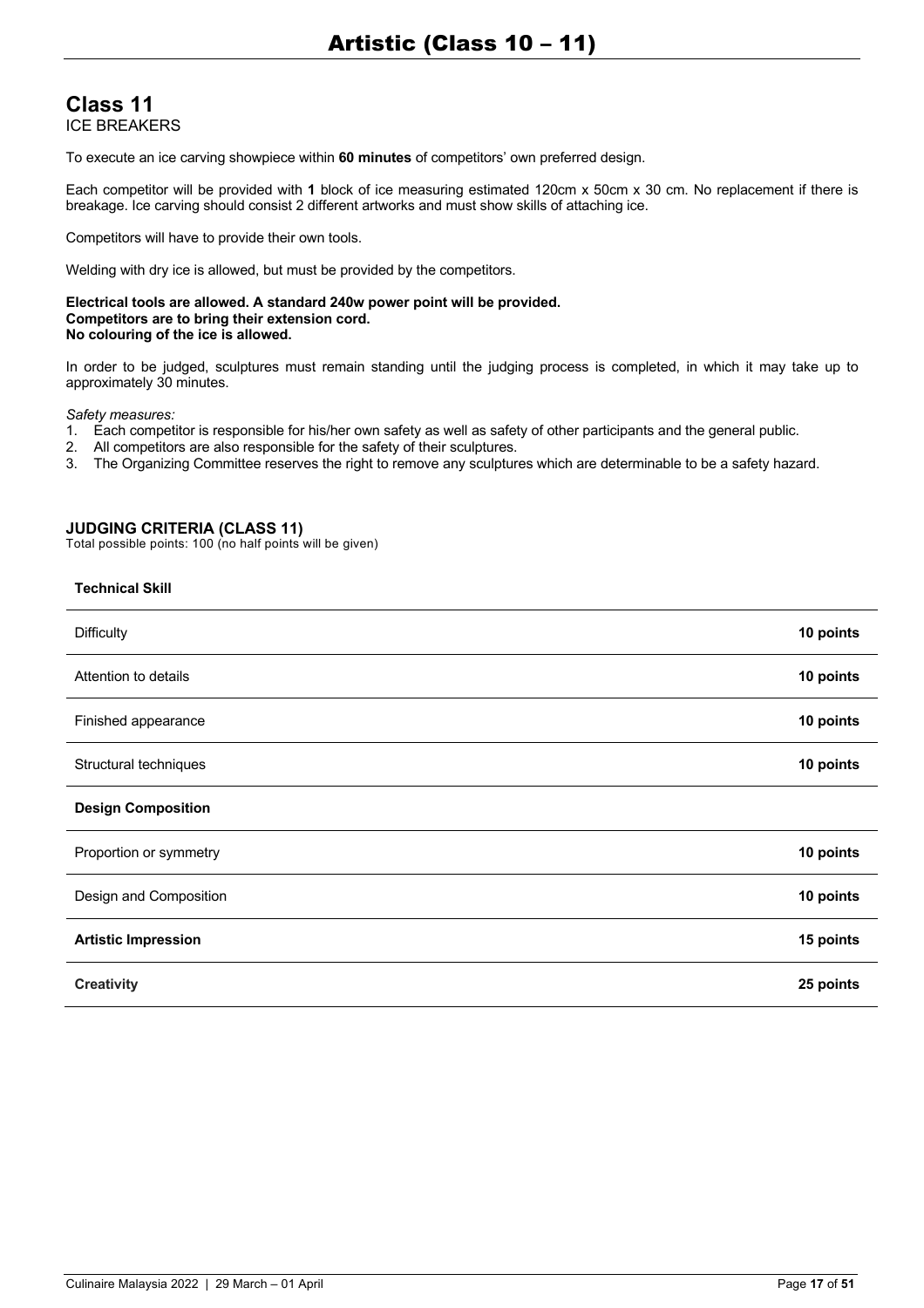#### **Notes for Competitors:**

- 1. From **Class 12 - 15**, each competitor is restricted to one entry in any one class.
- 2. Please take note that priority will be given to competitors taking the most gold medals with compulsory minimum **1 Cold Display classes and either Individual Hot Cooking or Team Challenge classes**, thereby being eligible for the **Most Outstanding Chef Award**. The Organizing Committee reserves the right to determine the Most Outstanding Chef Award depending on the overall result.
- 3. **Apprentice Class (class 14)** competitors' age should not exceed **25 years old**.
- 4. The Hot Cooking Competition begins at 0650hrs and ends at 1900hrs daily, except for the last day when it will end earlier to cater for final results tally.
- 5. All competitors will be given 10 minutes for Food Safety and Hygiene SOP before competition begins.
- 6. No company name / logo should be visible to the judges during competition time. It may be included or placed on uniforms once judging is completed.
- 7. Competitors will be provided with identical facilities as far as possible. Each kitchen station will be equipped with a stove with 4 top burners, built-in oven, a sink and a fridge (to share). Please take note that you are allowed to bring your cooking utensils and ingredients. However, the items will be your own responsibility. More details, if any, will be provided in due course.
- 8. Competitors must bring their own plates with length of diameter not more than **32cm**. The Organizing Committee reserves the right to disqualify the competitor if the rules are not adhered to.
- 9. No supplementary equipment will be available. It is the competitor's responsibility to bring all their required items.
- 10. The Organizing Committee will not be responsible for loss or breakage of competitors' belongings.
- 11. Recipe Form required in the kitchen during competition.
- 12. Competitors must leave the work station in a neat and tidy condition; this is part of the judging criteria.
- 13. No pork and alcohol items are allowed.
- 14. Note for pre-preparation for the **HOT COOKING** classes:
	- a) **Basic stocks** are allow but not reduced or seasoned these are to be presented to the jury in cold and warm format for tasting
	- b) **Salad** can be cleaned and washed not mixed or cut
	- c) **Vegetables and fruits** can be cleaned, cut & trimmed (any shape) **BUT** must be raw
	- d) **Fruit and vegetable purees** are permitted but must not be seasoned or finished item
		- o No glaze or concentrated juices
			- o Dried fruit / or vegetable powder permitted
			- o Dehydrated fruit or sheets permitted
	- e) **Vegetable ash and home-made spice mixture** are permitted
	- f) **Fish** can be gutted, scaled can be filleted if required **BUT** must be raw
	- g) **Shellfish/crustaceans** can be cleaned but raw can be removed from their shell
	- **h) Meat/Poultry/Game** can be deboned not portioned, trimmed
	- i) **Proteins** cannot be minced. Mincing must be done in the kitchen
	- j) **Liver and sweetbreads** can be brought in soaked in milk, but not seasoned or flavoured
	- k) **Smoked fish, prosciutto, chorizo, bacon** are allowed as long as they are further processed in the kitchen
	- l) **Pasta dough** allowed brought in, can be flavoured and rolled into sheets but not portioned and not cooked
	- m) **Pastry sponge, biscuits** can be brought in but not cut or stenciled
	- n) **Macaroons or macarons** need to be made on premise
	- o) **Decor elements** 100% made on site
		- o No titanium dioxide no metallic powder no artificial food colours are permitted
	- p) **Eggs** can be separated, and pasteurized
	- q) **Dry ingredients** can be pre-measured
	- r) **Flavoured oils and butter** are allowed

*\*\* Competitors who violates the above rules will be penalized up to 10% point deduction from their final score.*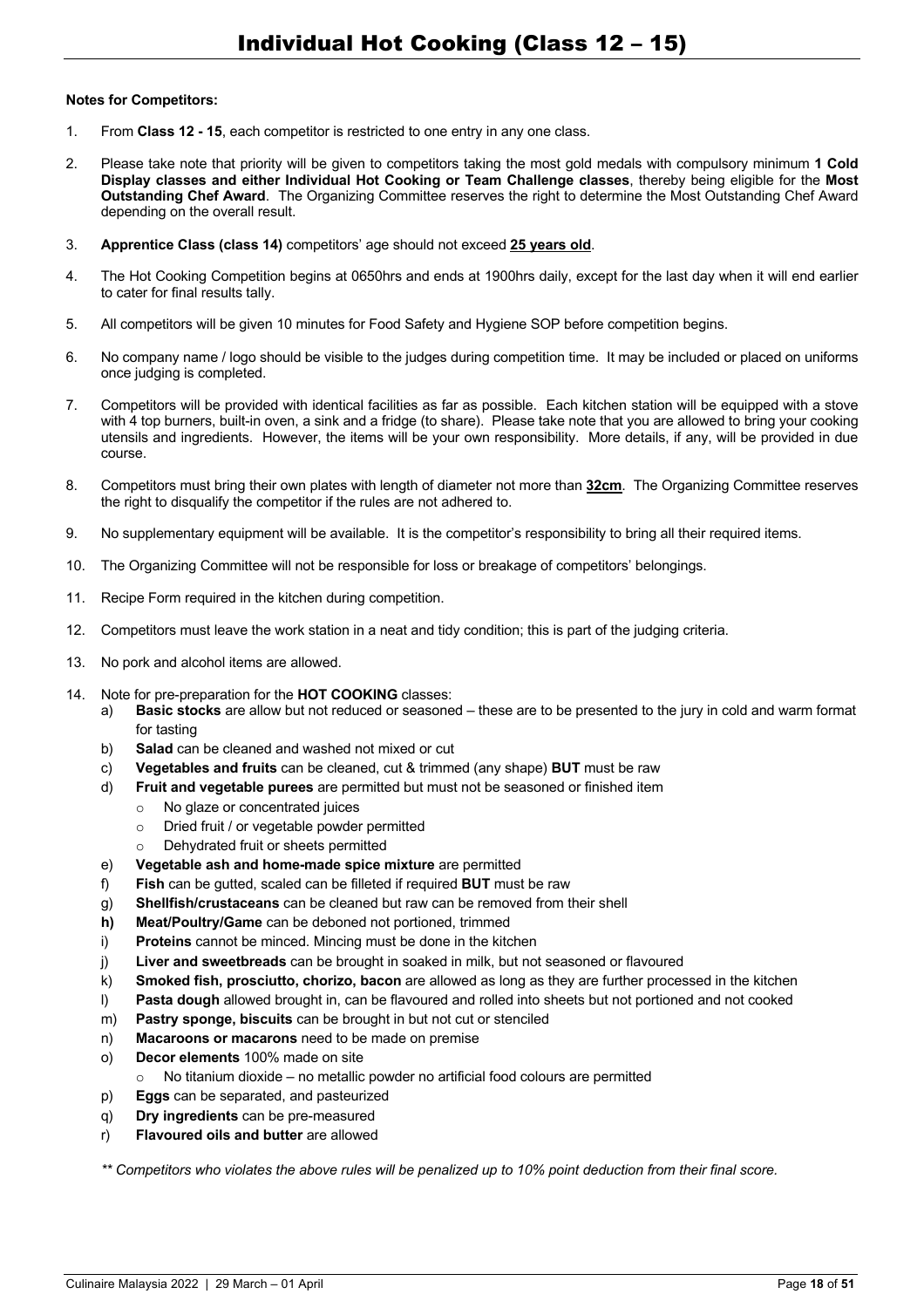# **Class 12**

FISH/SEAFOOD MAIN COURSE (WESTERN CUISINE)

To prepare one (1) main course dish for 2 portions in individual plate and present within **45 minutes** of either:

- a) Cod fish
- b) Seafood

The weight of either fish or seafood shall be at 150gm per portion. Competitor's choice of accompaniments and garnishes to compliment the dish.

Indicate (a or b) accordingly on Registration Form for Class 12. **No changes will be allowed.**

# **Class 13**

## MEAT/POULTRY MAIN COURSE (WESTERN CUISINE)

To prepare one (1) main course dish for 2 portions in individual plate and present within **45 minutes** of either:

- a) Beef
- b) Lamb
- c) Chicken
- d) Duck

The weight of either meat or poultry shall be at 150 gm per portion. Competitor's choice of accompaniments and garnishes to compliment the dish.

Indicate (a, b, c or d) accordingly on Registration Form for Class 13. **No changes will be allowed.**

## **Class 14** APPRENTICE HALIBUT MAIN COURSE (WESTERN CUISINE)

To prepare one (1) main course dish for 2 portions in individual plates and present within **45 minutes**: a) Halibut Fillet

The weight of the whole halibut fillet shall be at 150gm per portion. Competitor's choice of accompaniments and garnishes to compliment the dish.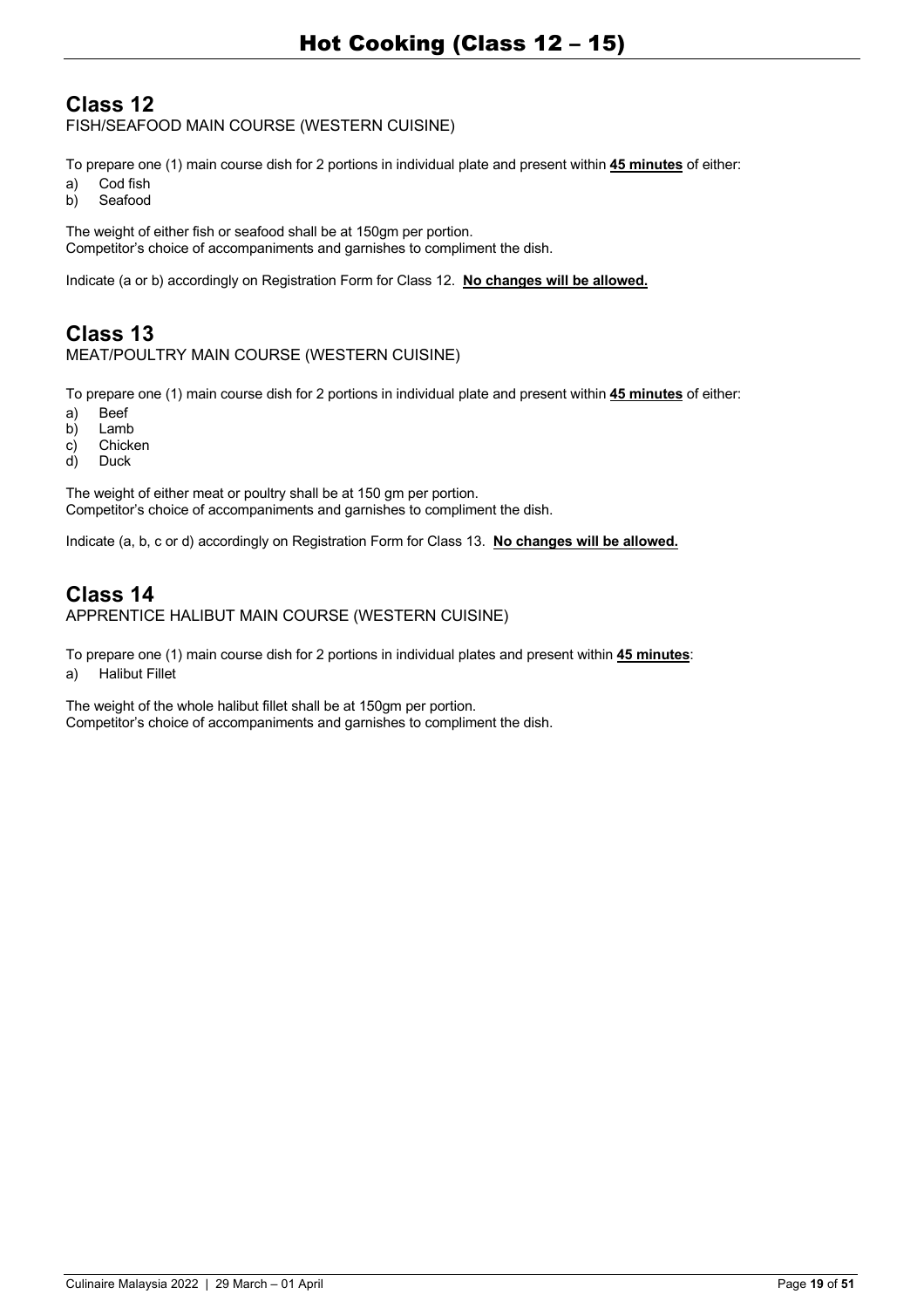# **Class 15**

HARVEST GOURMET PLANT-BASED PROTEIN MAIN COURSE (WESTERN CUISINE)

To prepare one (1) main course dish for 2 portions in individual plates and present within **45 minutes**: a) Plant-based main protein (100% vegan dish)

A vegan main course is free from all animals' products, dairy products and animal — derived substances including honey. A typical vegan diet can include all plant derived food.

The plant-based protein shall be at 150gm per portion. Competitor's choice of accompaniments and garnishes to compliment the dish.

Selected Harvest Gourmet product:

- 1. Harvest Gourmet Stir Fry Mince
- 2. Harvest Gourmet Ground Minced<br>3. Harvest Gourmet Sensational Bur
- 3. Harvest Gourmet Sensational Burger

The main protein must be **HARVEST GOURMET®** by Nestle Professional plant-based range products and proof of purchased required to present during competition day.

## **JUDGING CRITERIA (CLASS 12 – 15)**

| Mise-en-place                           | 5 points  |
|-----------------------------------------|-----------|
| <b>Service</b>                          | 5 points  |
| Presentation                            | 10 points |
| <b>Hygiene and Food Waste</b>           | 10 points |
| <b>Correct Professional Preparation</b> | 20 points |
| <b>Work Skills</b>                      |           |
| Techniques                              |           |
| Workflow                                |           |
| <b>Taste</b>                            | 50 points |
|                                         |           |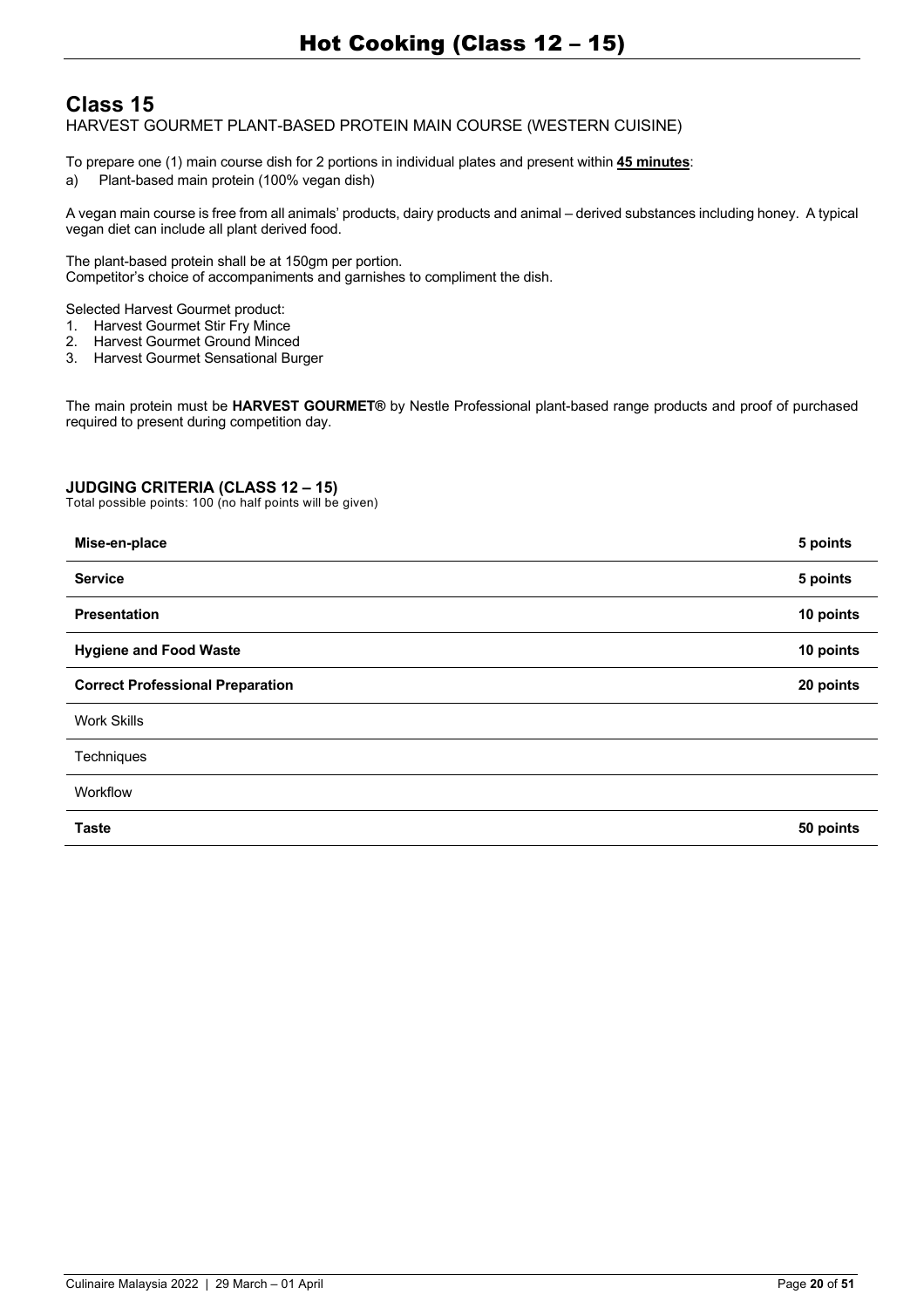#### Flavour Syrup

The Organizer will provide a list of approved flavoured syrups for use. The list will update in Culinaire Malaysia 2022 website https://culinairemalaysia.com/rule-book/

#### **Fiche Technique - Standard Recipe Sheet**

Each team to prepare:

- 1) Five (05) sets Fiche Technique (standard recipe) with pictures and detailed method of step-by-step preparation for each food and beverage item on the menu
- 2) For Judges reference and to be placed on the display table.
- 3) Fiche Technique is to be applied using the standard form provided by the Organiser of Culinaire Malaysia. The form can be obtained from www.culinairemalaysia.com/rule-book/
- 4) Fiche Technique must also be used for cost breakdown for each ingredient used, total cost per portion, total overall cost, recommended selling price per serving & food cost
- 5) The completed form applying Fiche Technique must be submitted to judges during the briefing session on competition day.
- 6) Failure to do so or incomplete forms may subject to minimum overall deduction of 10 points from the overall score.

#### **Disqualification**

The Judges reserves the right to disqualify the team should any of the following occur:

- 1) Non-compliance to any part of the competition
- 2) Use of non-halal items, stale, rotten or expired products in preparation of food and beverage
- 3) Communicating with external parties during the competition
- 4) Use of mobile phone and/or devices during the competition
- 5) Judges' decision is final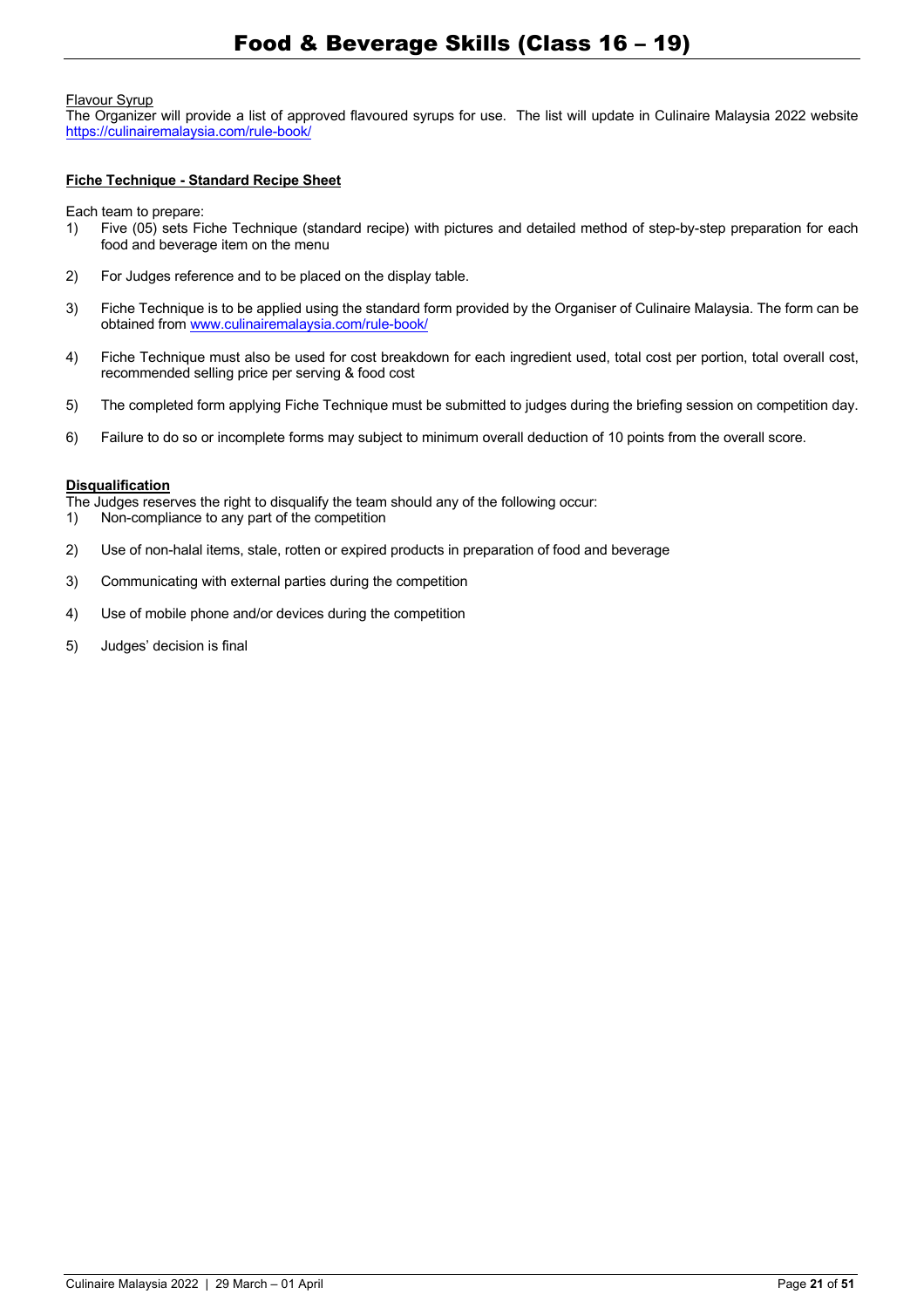# **Class 16**

MIXOLOGY CHALLENGE - COCKTAIL

The objective of this competition is to judge and measure the standard of competitor in their techniques, skills and knowledge in preparing a cocktail.

Participation is open to a maximum of two (02) participants per establishment from hotels, restaurants, culinary institutions, airlines, catering companies, Hospitality Universities and colleges. Instructor / Lecturer / Trainer / Supervisor and above are strictly not allowed to participate.

Establishment logo CANNOT be displayed on the attire worn during the competition. There are three parts to this competition – creating a Long Drink, Dessert Cocktail and standard recipe sheet according to Fiche Technique.

## **Section 1 – Long Drink**

- The participant will create his or her own creative LONG DRINK.
- The drink can be refreshing, sweet, sour or tropical using local fruits, spices or herbs.
- Long Drink recipe must be at least 15 cl. (150ml).
- No more than six (6) ingredients shall be used. This includes drops, dashes and solid ingredients like fruit or spices.
- The overall content of the cocktail shall not be less than 7cl. (international standard).
- Spirits/liquor used must be readily available in Malaysia.
- Dairy products and their substitutes with the exception of fresh milk, cream and eggs are not allowed and homemade, premade ingredients, heated ingredient, artificial and colorants, ice cream.
- Two (02) portions must be prepared simultaneously; one (01) portion for display and one (01) portion to be divided into three (03) equal portions/glasses for the Judges.
- Standard measure for all recipes must be expressed in centiliters (cl).
- Preparation, presentation and service is limited to five (05) minutes per section.
- All garnishes must be appropriate & edible. Not more than 3.
- NO Plastic STRAW, Mini Parasol, Plastic Stirrer, Plastic Pick.
- The Organizer will provide a list of approved flavoured syrups for use. The list will update in Culinaire Malaysia 2022 website https://culinairemalaysia.com/rule-book/

## **Section 2 – Dessert Cocktail**

•

- The participant will create his or her own DESSERT COCKTAIL.
- No more than six (6) ingredients shall be used. This includes drops, dashes and solid ingredients like fruit or spices.
- The overall content of the cocktail shall not be less than 7cl. (international standard).
- Spirits/liquor used must be readily available in Malaysia.
- Dairy products and their substitutes with the exception of fresh milk, cream and eggs are not allowed and homemade, premade ingredients, heated ingredient, artificial and colorants, ice cream.
- Two (02) portions must be prepared simultaneously; one (01) portion for display and one (01) portion to be divided into three (03) equal portions/glasses for the Judges.
- Standard measure for all recipes must be expressed in centiliters (cl).
- All garnishes must be appropriate & edible. Not more than 3.
- NO Plastic STRAW, Mini Parasol, Plastic Stirrer, Plastic Pick.
- Preparation, presentation and service is limited to five (05) minutes per section.
- The Organizer will provide a list of approved flavoured syrups for use. The list will update in Culinaire Malaysia 2022 website https://culinairemalaysia.com/rule-book/

#### **Garnishes**

- Garnishes can be prepared back stage or during routine but cannot be made beforehand and brought to the competition.
- Garnishes must be simple, edible and readily available in most bars.
- Garnishes may only be put on glasses once on stage after the routine has begun.
- No ice may be put into glasses prior to start of the competition (routine).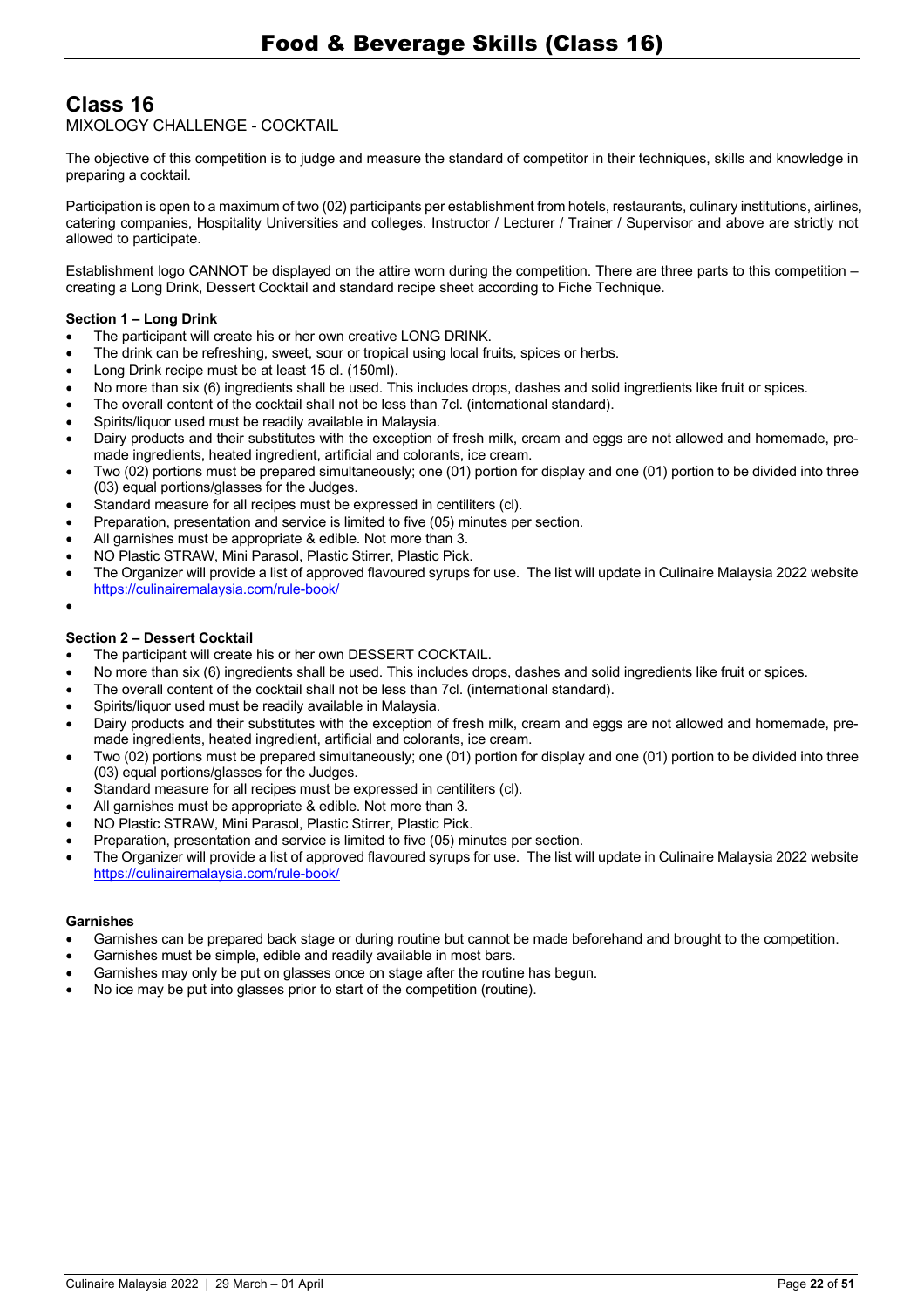## **Section 3 – Fiche Technique – Standard Recipe Sheet**

Each team to prepare:

- Five (05) sets Fiche Technique (standard recipe) with pictures and detailed method of step-by-step preparation for each food and beverage item on the menu for Judges reference and to be placed on the display table.
- Fiche Technique is to be applied using the standard form provided by the Organizer of Culinaire Malaysia. The form can be obtained from www.culinairemalaysia.com/rule-book/
- Fiche Technique must also be used for cost breakdown for each ingredient used, total cost per portion, total overall cost, recommended selling price per serving & food cost
- The completed form applying Fiche Technique must be submitted to judges during the briefing session on competition day.
- Failure to do so or incomplete forms may subject to minimum overall deduction of 10 points from the overall score.

Please be advised all cocktail recipes submitted will remain the property of the Culinaire Malaysia 2022.

#### **Personal Grooming**

- Grooming standards must always be observed.
- You are required to bring:
	- o All ice bucket, ice tongs, shaker, strainer, cutleries, glassware, and serviettes
	- o And any other items required for preparation and set up to execute this competition category effectively and efficiently.
	- o Participant shall provide his/her own CD and Thumb drive and must be labelled with the name of the participant, song title and track. Competitors are encouraged to bring additional backup copies in case their original piece does not work due to unforeseen technical circumstances.
	- $\circ$  There will not be any testing of CD and thumb drive at the competition venue; hence, competitors are requested to test prior and to ensure that it is pre-set to start the song/music of their choice. The competitor must have an assistant to play the song/music for him/her.
	- $\circ$  Song/music, dance group or other gimmicks are allowed but will not be judged.

#### **Delivery & Clearing Up**

- Team manager and colleagues may assist in unloading to mise-en-place area only. Strictly no assistance in unpacking the items at competition area.
- Each team will be given 60 minutes to clear the competition area once the competition is over. Failure to do so will result in deduction of 10 points. The Organizer reserves the right to dispose of everything.
- The organizer will not be responsible for any breakages or losses before, during and after the competition.

#### The Organizer will provide the following:

Mise-en-place area with basic equipment on sharing basis

- Working table
- Double tank wash basin
- Ice cube machine
- plug point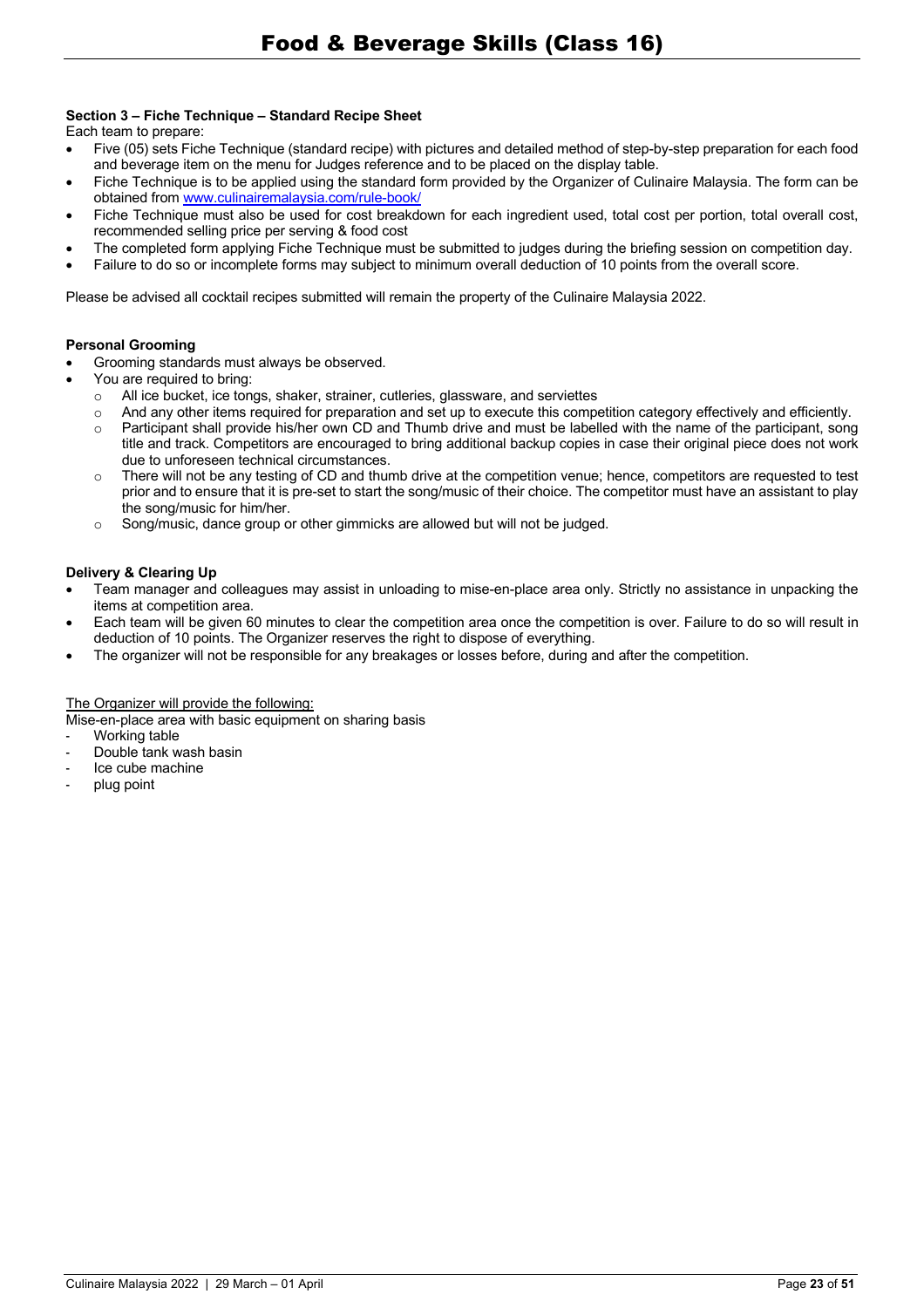# **JUDGING CRITERIA (CLASS 16)**

| <b>Grooming Standard</b>                            | 0-5 points  |
|-----------------------------------------------------|-------------|
| Uniform                                             |             |
| Mise-en-place/Setting getting the right ingredients | 0-10 points |
| Getting the right equipment's                       |             |
| Organization and preparation                        |             |
| <b>Hygiene Practices</b>                            | 0-10 points |
| Practices proper safety and sanitation              |             |
| <b>Cocktail/Mocktail Name</b>                       | 0-5 points  |
| Relevant to the drink created                       |             |
| <b>Speed</b>                                        | 0-5 points  |
| Complete within 5 minutes per drink                 |             |
| <b>Technical Skills</b>                             | 0-15 points |
| Proper sequence of mixing the drinks                |             |
| Aroma                                               | 0-10 points |
| Balance/Pleasant/Fragrant                           |             |
| Colour                                              | 0-10 points |
| Good colour combination                             |             |
| <b>Presentation</b>                                 | 0-15 points |
| Using proper glassware                              |             |
| Relevant garnish                                    |             |
| Overall appeal and appearance                       |             |
| <b>Taste</b>                                        | 0-15 points |
| Overall taste                                       |             |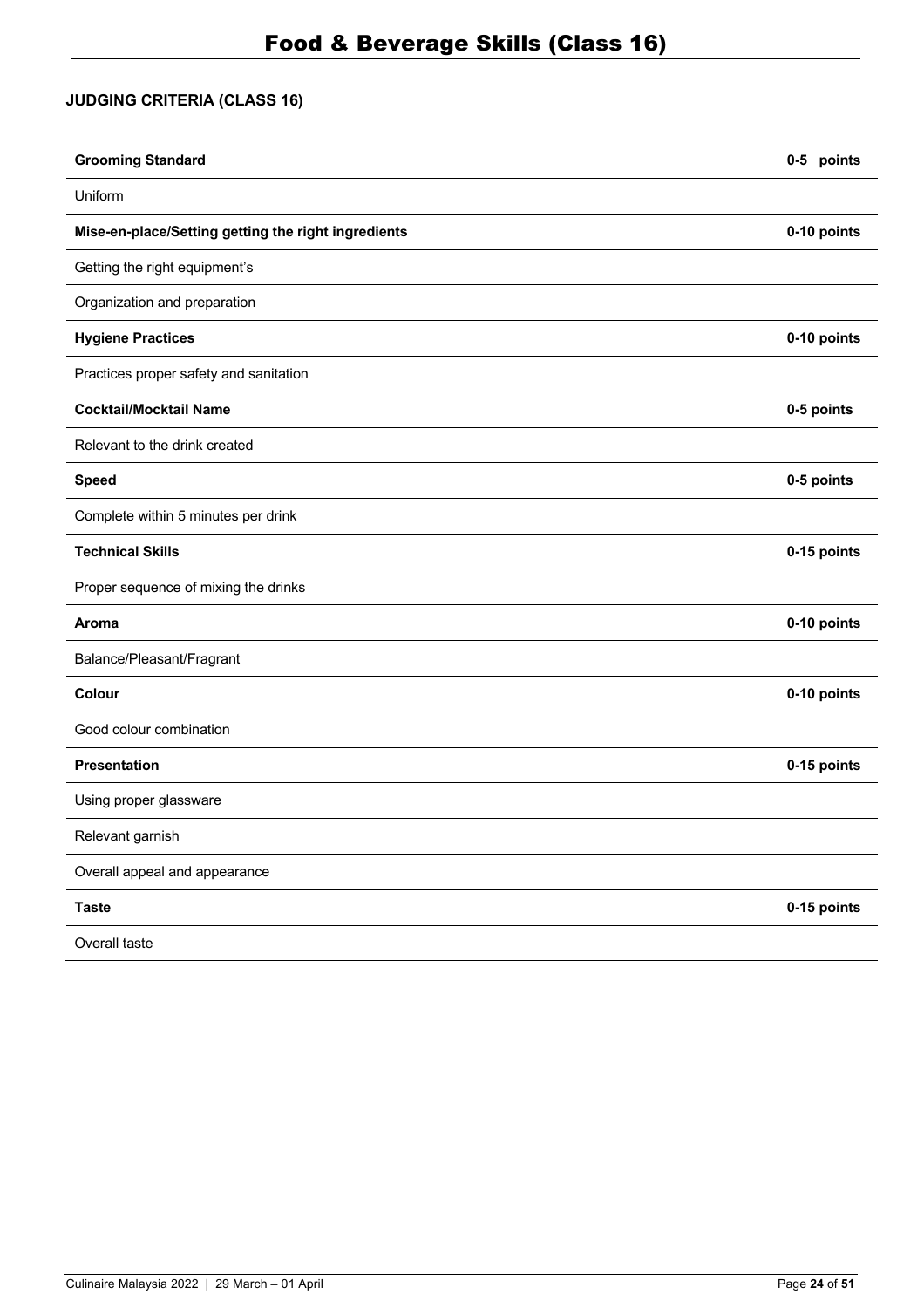# **Class 17**

MIXOLOGY CHALLENGE — MOCKTAIL

The objective of this competition is to judge and measure the standard of competitor in their techniques, skills and knowledge in preparing a mocktail.

Participation is open to a maximum of two (02) per establishment from hotels, restaurants, culinary institutions, airlines, catering companies, Hospitality Universities and colleges.

Instructor / Lecturer / Trainer / Supervisor and above are strictly not allowed to participate. Establishment logo CANNOT be displayed on the attire worn during the competition.

There are three parts to this competition — creating a Long Drink, Short Drink and standard recipe sheet according to Fiche Technique.

#### **Section 1 – Long Drink**

- The participant will create his or her own creative LONG DRINK.
- The drink can be refreshing, sweet, sour or tropical using local fruits, spices or herbs.
- Long Drink recipe must be at least 15 cl. (150ml)
- No more than six (6) ingredients shall be used. This includes drops, dashes and solid ingredients like fruits or spices.
- The overall content of the mocktail shall not be less than 7cl. (international standard).
- Dairy products and their substitutes with the exception of fresh milk, cream and eggs are not allowed and homemade, premade ingredients, heated ingredient, artificial and colorants, ice cream.
- Two (02) portions must be prepared simultaneously; one (01) portion for display and one (01) portion to be divided into three (03) equal portions/glasses for the Judges.
- Standard measure for all recipes must be expressed in centiliters (cl).
- Preparation, presentation and service is limited to five (05) minutes per section.
- All garnishes must be appropriate & edible. Not more than 3.
- NO Plastic STRAW, Mini Parasol, Plastic Stirrer, Plastic Pick.
- The Organizer will provide a list of approved flavored syrups for use. The list will update in Culinaire Malaysia 2022 website https://culinairemalaysia.com/rule-book/

#### **Section 2 – Short Drink**

- The participant will create his or her own SHORT DRINK.
- This drink must be prepared using the SHAKEN method
- No more than six (6) ingredients shall be used. This includes drops, dashes and solid ingredients like fruit or spices.
- The overall content of the mocktail shall not be less than 7cl. (international standard).
- Dairy products and their substitutes with the exception of fresh milk, cream and eggs are not allowed and homemade, premade ingredients, heated ingredient, artificial and colorants, ice cream.
- Two (02) portions must be prepared simultaneously; one (01) portion for display and one (01) portion to be divided into three (03) equal portions/glasses for the Judges.
- Standard measure for all recipes must be expressed in centiliters (cl).
- All garnishes must be appropriate & edible. Not more than 3
- NO Plastic STRAW, Mini Parasol, Plastic Stirrer, Plastic Pick
- Preparation, presentation and service is limited to five (05) minutes per section.
- The Organizer will provide a list of approved flavoured syrups for use. The list will update in Culinaire Malaysia 2022 website https://culinairemalaysia.com/rule-book/

#### **Garnishes**

- Garnishes can be prepared back stage or during routine but cannot be made beforehand and brought to the competition.
- Garnishes must be simple, edible and readily available in most bars.
- Garnishes may only be put on glasses once on stage after the routine has begun.
- No ice may be put into glasses prior to start of the competition (routine).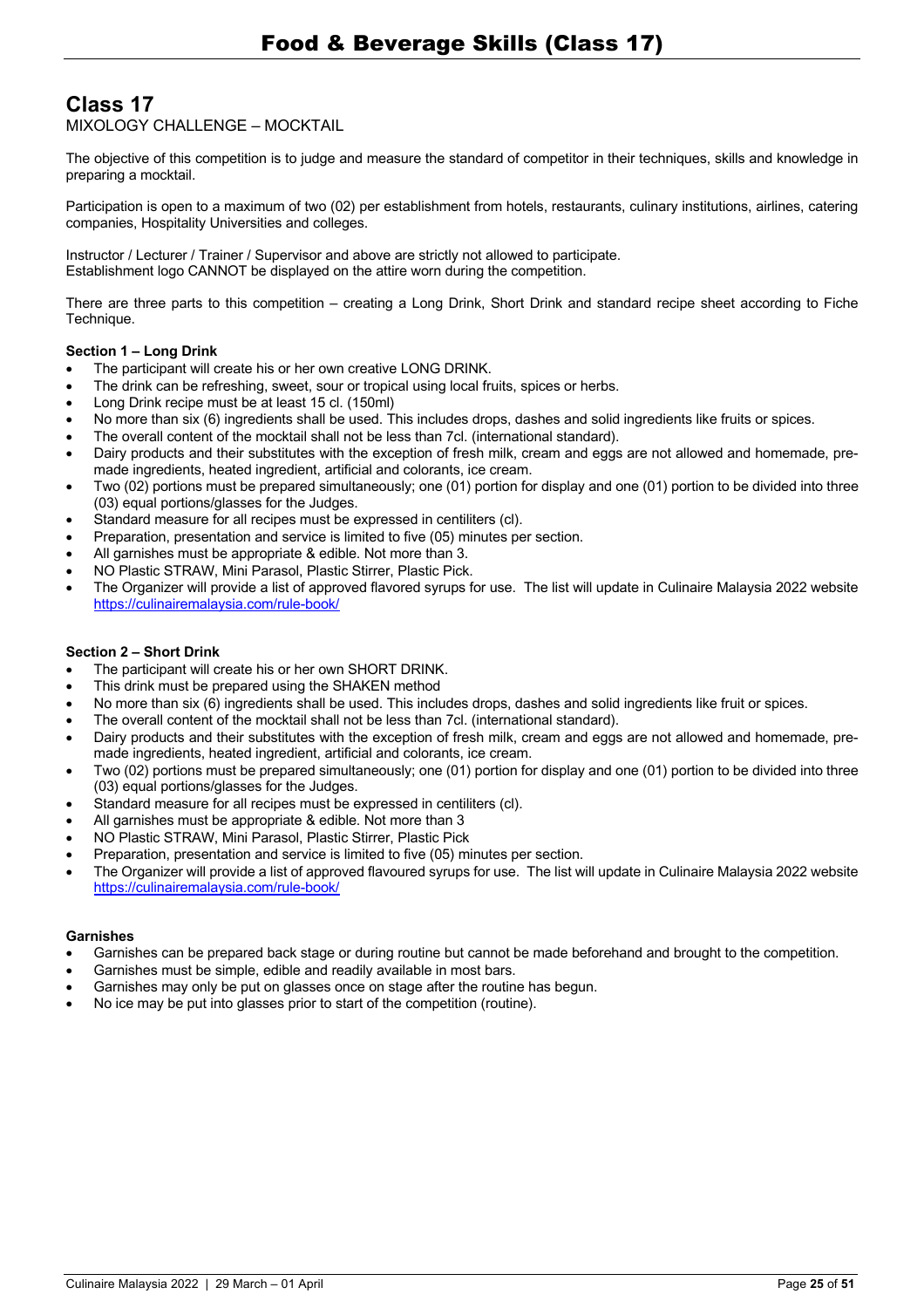## **Section 3 – Fiche Technique – Standard Recipe Sheet**

Each team to prepare:

- Five (05) sets Fiche Technique (standard recipe) with pictures and detailed method of step-by-step preparation for each food and beverage item on the menu for Judges reference and to be placed on the display table.
- Fiche Technique is to be applied using the standard form provided by the Organizer of Culinaire Malaysia. The form can be obtained from www.culinairemalaysia.com/rule-book/
- Fiche Technique must also be used for cost breakdown for each ingredient used, total cost per portion, total overall cost, recommended selling price per serving & food cost.
- The completed form applying Fiche Technique must be submitted to judges during the briefing session on competition day.
- Failure to do so or incomplete forms may subject to minimum overall deduction of 10 points from the overall score.
- Please be advised all cocktail recipes submitted will remain the property of the Culinaire Malaysia 2022.

#### **Personal Grooming**

- Grooming standards must always be observed.
- You are required to bring:
	- o All ice bucket, ice tongs, shaker, strainer, cutleries, glassware, and serviettes.
	- o And any other items required for preparation and set up to execute this competition category effectively and efficiently.
	- $\circ$  Participant shall provide his/her own CD and Thumb drive and must be labelled with the name of the participant, song title and track. Competitors are encouraged to bring additional backup copies in case their original piece does not work due to unforeseen technical circumstances.
	- $\circ$  There will not be any testing of CD and thumb drive at the competition venue; hence, competitors are requested to test prior and to ensure that it is pre-set to start the song/music of their choice. The competitor must have an assistant to play the song/music for him/her.
	- $\circ$  Song/music, dance group or other gimmicks are allowed but will not be judged.

#### **Delivery & Clearing Up**

- Team manager and colleagues may assist in unloading to mise-en-place area only. Strictly no assistance in unpacking the items at competition area.
- Each team will be given 60 minutes to clear the competition area once the competition is over. Failure to do so will result in deduction of 10 points. The Organizer reserves the right to dispose of everything.
- The organizer will not be responsible for any breakages or losses before, during and after the competition.

#### **The Organizer will provide the following:**

Mise-en-place area with basic equipment on sharing basis

- Working table
- Double tank wash basin
- Ice cube machine
- Plug point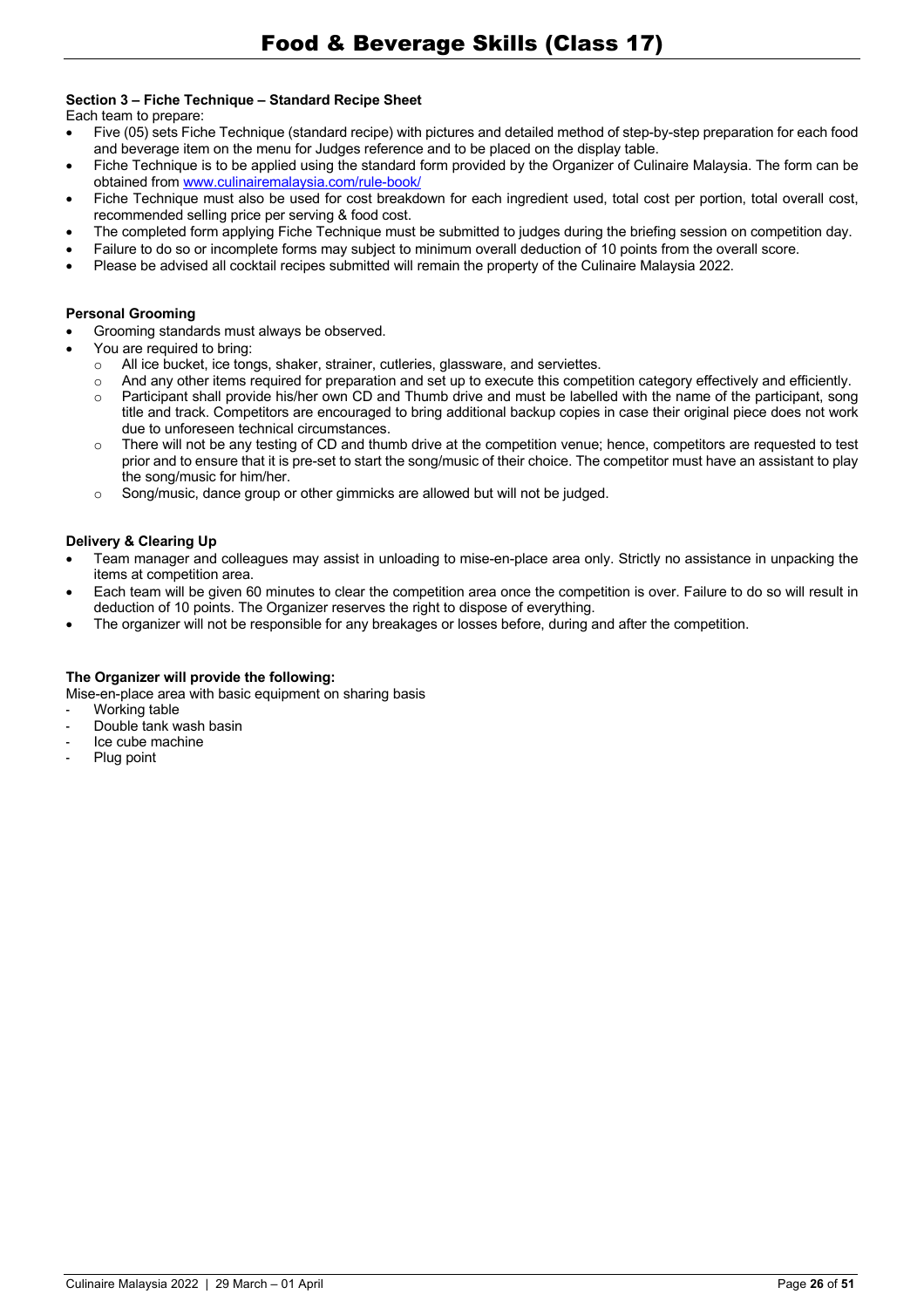# **JUDGING CRITERIA (CLASS 17)**

| <b>Grooming Standard</b>                            | 0-5 points  |
|-----------------------------------------------------|-------------|
| Uniform                                             |             |
| Mise-en-place/Setting getting the right ingredients | 0-10 points |
| Getting the right equipment's                       |             |
| Organization and preparation                        |             |
| <b>Hygiene Practices</b>                            | 0-10 points |
| Practices proper safety and sanitation              |             |
| <b>Cocktail/Mocktail Name</b>                       | 0-5 points  |
| Relevant to the drink created                       |             |
| <b>Speed</b>                                        | 0-5 points  |
| Complete within 5 minutes per drink                 |             |
| <b>Technical Skills</b>                             | 0-15 points |
| Proper sequence of mixing the drinks                |             |
| Aroma                                               | 0-10 points |
| Balance/Pleasant/Fragrant                           |             |
| Colour                                              | 0-10 points |
| Good colour combination                             |             |
| <b>Presentation</b>                                 | 0-15 points |
| Using proper glassware                              |             |
| Relevant garnish                                    |             |
| Overall appeal and appearance                       |             |
| <b>Taste</b>                                        | 0-15 points |
| Overall taste                                       |             |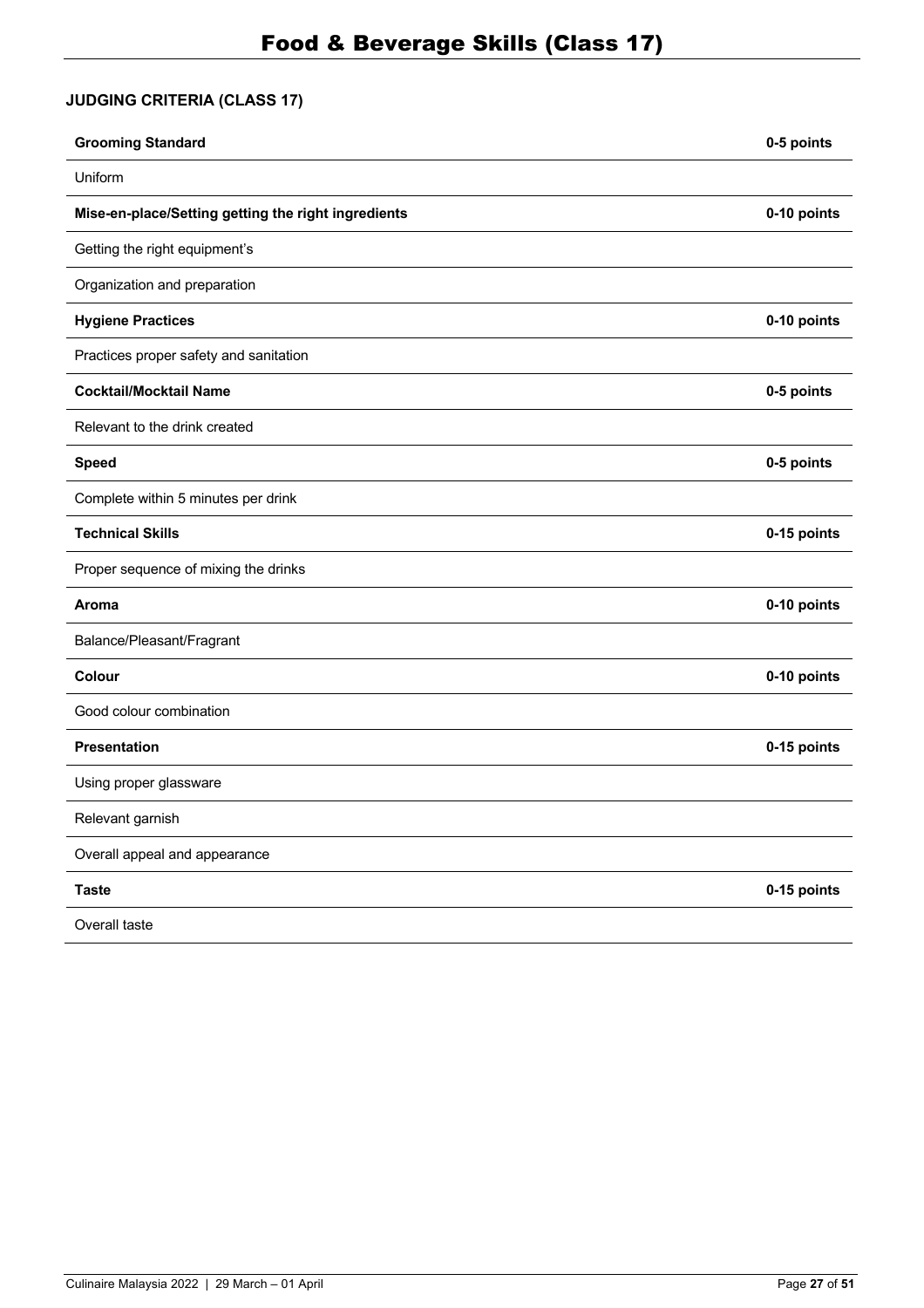# **Class 18**

COFFEE SIGNATURE BEVERAGE

Competition format: 1 Round Max contestant: 16 pax

#### Competition Schedule:

10min PREPARATION TIME<br>10min PRESENTATION TIME PRESENTATION TIME 10min CLEANING UP

#### **The Competition**

- A. During the presentation time, the competitor is required to make 2 identical drinks in total. The drinks should be filter coffee-based signature beverage.
- B. Competitors are required to serve min 30ml of filter coffee used in signature coffee beverage on the side with each signature beverage served.
- C. Competitors will have ten (10) minutes of Presentation Time to prepare and serve their beverages with an accompanying presentation.
- D. Competitors may produce as many beverages as they like during their competition time. Only the beverages served to the judges will be evaluated.

#### E. **Coffee selection**

Competitors may utilize any Whole Bean Coffee of their choosing and/or coffee provided by sponsors.

- a. Whole Bean Coffee
	- i. Whole bean coffee is the accumulation of roasted product of the seed of the fruit of a plant of the genus Coffee.
	- ii. Coffees may not have any additives, flavorings, colorings, perfumes, aromatic substances, liquids, powders, etc. of any kind added at any point between the time the coffee is picked (as cherry) to when it is extracted into beverage. Substances utilized during growing, cultivation, and primary processing of the green bean are permitted (e.g. water, yeast, coffee, coffee byproducts, fertilizers, etc.).
- b. Sponsored Coffees
	- i. Competitor may choose to use selected coffee by competition sponsor.

#### F. **Filter coffee**

- a. The beverage must be an extraction from particles of whole bean coffee, using water as the solvent. No other additives of any kind will be allowed, aside from those contained within the relevant definitions of whole bean coffee, brew water, brewing devices, and service vessels. Additional water may be added ("bypass") to the beverage before serving to alter concentration.
- b. Contestant are expected to serve a minimum of 30ml filter coffee on the side along Signature Beverage to each sensory judge.

#### c. Grinder

- i. A grinder is a device that grinds whole bean coffee into smaller physical particles without changing the chemistry of the coffee, aside from that directly related to the grinding of the coffee (friction, heat, etc.), and does not add any additives to the coffee.
- ii. Within the competition area and during competitors' competition time, competitors must NOT use any grinder other than the provided sponsored grinder. Competitors may use the grinder provided by the competition or a grinder that they have provided for themselves outside of the competition area or in advance of the competition time.

#### d. Brewing device

Competitors may utilize any set of brewing devices of their choosing, so long as they qualify according to the definitions in these rules.

- i. A brewing device is any item that a competitor uses during, and is involved in, the beverage extraction.
- Brewing devices must be "manual" in nature, and may not include or involve mechanical action powered by supplemental forces (e.g. electricity) other than those exceptions below:
	- (1) Mechanical action powered by the competitor's manual action (e.g. hand and/or arm action), by gravity, or created by the act of coffee brewing itself (e.g. pressure in vacuum brewers, movement in balance brewers) is permitted.
	- (2) Heat sources are allowed (electrical, magnetic, or liquid fuel), provided they are used to heat water or the coffee beverage and not to power any additional mechanism.
	- (3) A machine or mechanism that supplies the competitor with brew water is allowed, though if it involves any automated and/or portioning mechanism (e.g., a machine programmed to dispense a specific quantity of water), it may not be used directly on the coffee. For example, an automatic water delivery machine could dispense into a pouring vessel, but not directly on the coffee.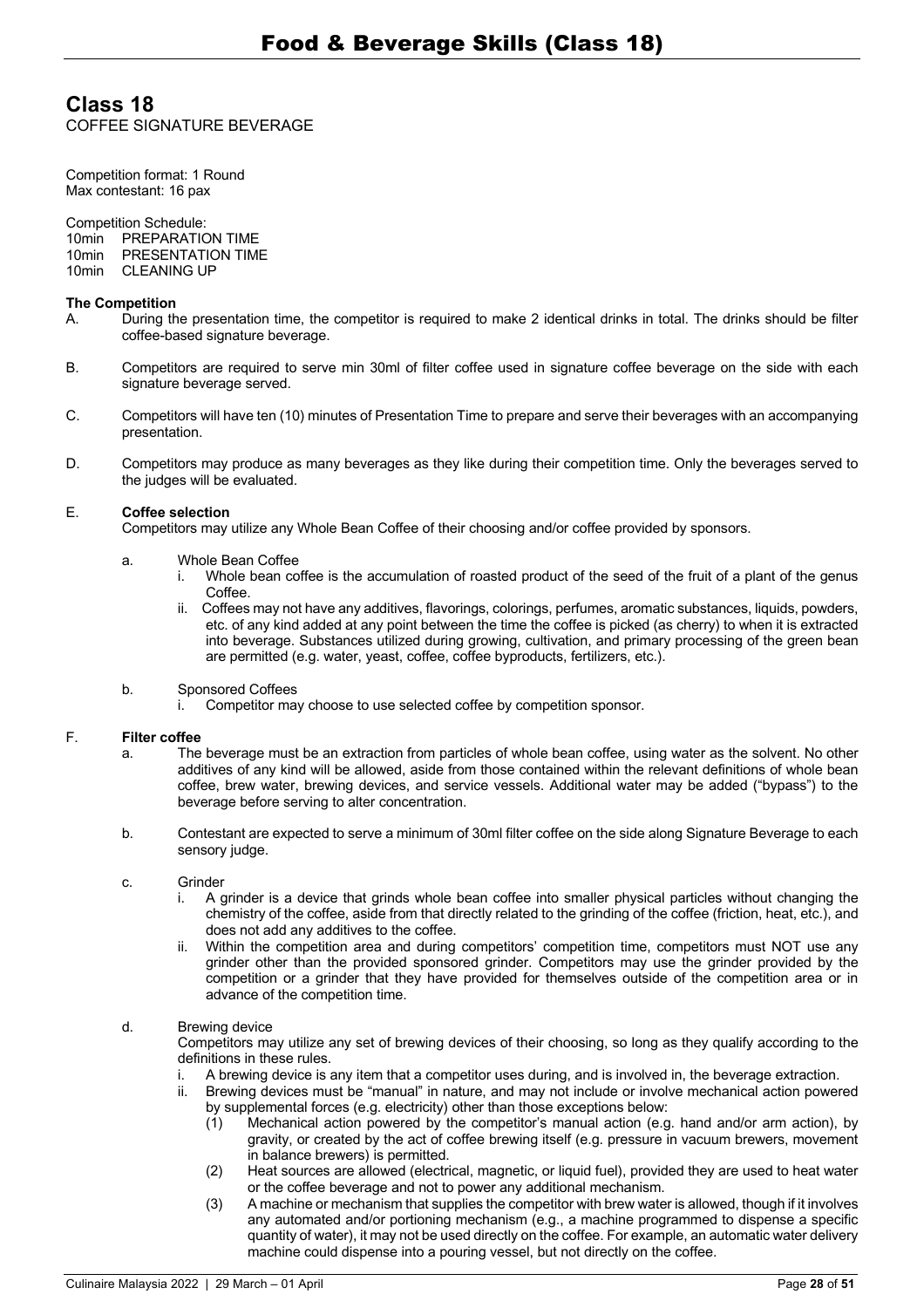- iii. Competitors must utilize their own brewing devices. While sponsors may make certain brewing devices available for competitor use, competitors are ultimately responsible for supplying their own brewing devices (including filtration media if applicable). The organizer cannot be held responsible for the operational or structural integrity of the brewing devices supplied. Competitors using those devices should thoroughly test and inspect them.
- iv. Competitors may utilize as many or as few brewing devices as they wish to produce the required two preparations within the allotted time.
- v. Brewing devices must not add any additive substances to the beverage whatsoever.

#### e. Hot Water Machine

Competitors may not change, adjust or replace any element, setting, or component of the hot water machine. Any changes or adjustments made may be grounds for disqualification decided upon by the stage manager and/or head judge. Any damage to the competition equipment due to misuse or abuse is grounds for disqualification.

#### G. **Syrups**

- a. Competitors are to refer to organizer regarding requirement of Flavour Syrup sponsor. Base on Head Noncompliant may result in disqualification or 0 score for "Signature Drink" section.
- b. Self-made syrups & flavours are allowed.

#### H. **Filter Coffee Signature Beverage**

- a. Competitors will prepare and serve two individual filter coffee-based signature beverage for 2 sensory judges, one to each of the two sensory judges using filter coffee brewed during presentation time.
- b. Competitors should brew the coffees during their performance time. Otherwise, a score of 0 will be given in the "Overall performance" section on the judges' scoresheet.
- c. The beverage can be served hot or cold.
- d. Competitors are responsible for providing their own ingredients, including coffee (except for the sponsored coffee(s) and/or ingredients).
- e. Beverages should not contain alcohol and /or controlled or illegal substances.
- f. Edible garnishes may be used but the drink must be drinkable. The "balance" and "overall impression" scores will be deducted if the drink is deemed more "edible" than "drinkable", at the head judge's discretion.
- g. Competitors may need to detail the ingredients of their beverages before and/or after their performance to organizer or judges. Organizer reserves the right to publish competitor's drink recipes after the conclusion of the competition (with credit given to the competitor whenever possible).

#### I. **Service Vessel**

- a. Service vessel is a cup, server, or other vessel in which the competitor serves the coffee beverage to the judges.
- b. There is no restriction on the material, shape, or size of the service vessels, though the judges should be able to pick it up and sip from it directly.

#### J. **Time Penalties**

- a. If the competitor has not finished their presentation during the allotted 7-minute period, they are allowed to proceed until the preparation or presentation is completed.
- b. After the 7 minutes has lapsed, 0.5 point shall be deducted for every 1 second over 7 minutes from the competitor's total score up to a maximum penalty of 30 points (1minute).
- c. Any competitor whose preparation or performance period exceeds 8 minutes will be disqualified

#### K. **Sponsored Brands**

- a. Within the competition area and during competitors' competition time, competitors must NOT show any other display of non-sponsorship brands.
- b. Failing so may result in disqualification or 0 score in "Overall Professionalism".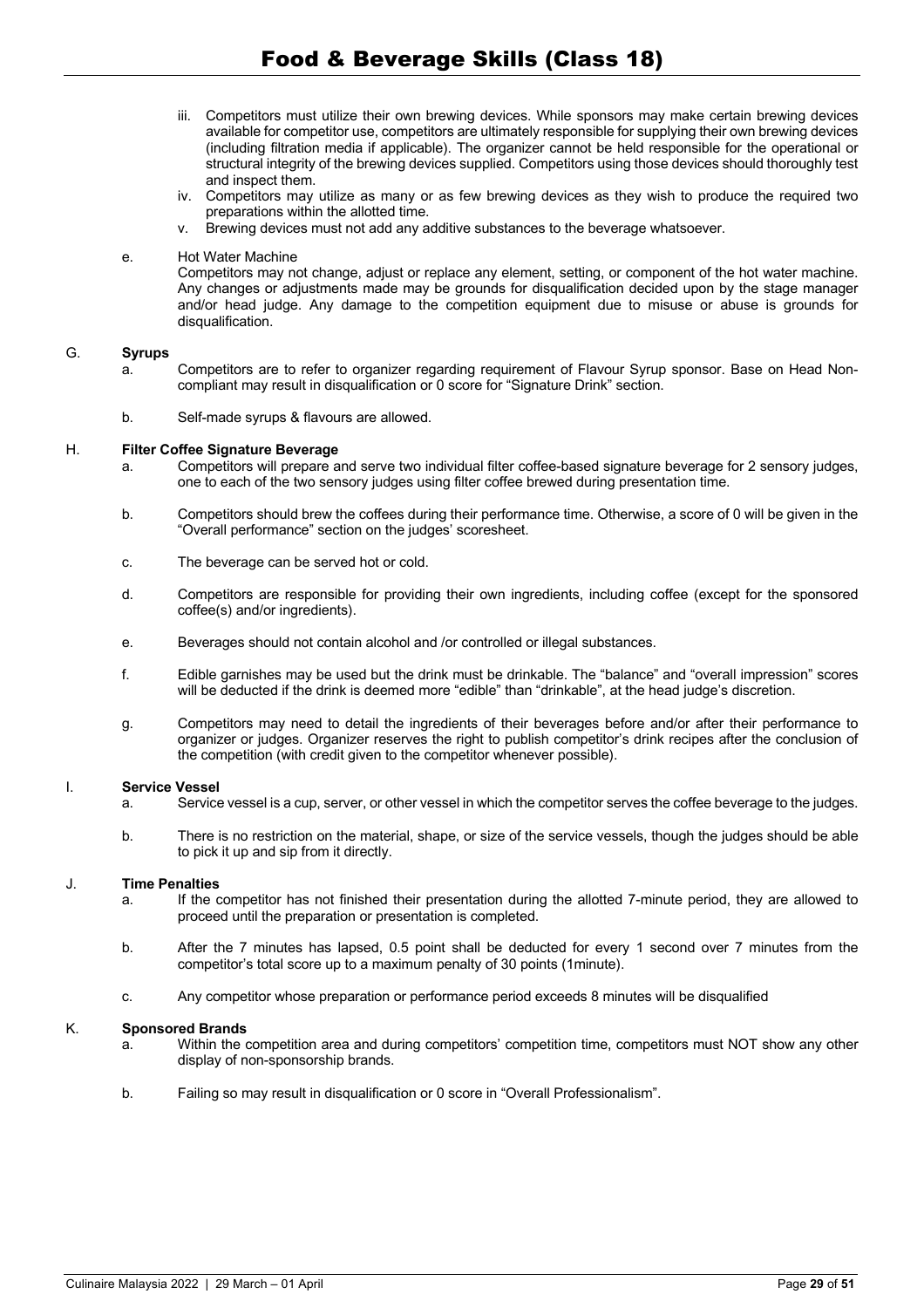# **Filter Coffee Signature Scoresheet**

| Judge:                                       | Date:  |               |
|----------------------------------------------|--------|---------------|
| <b>Competitor Name:</b>                      | Round: | Representing: |
| <b>Coffee Information / Station Start-up</b> |        |               |

#### **Signature Drink**

| $0$ to $6$ |                                              |
|------------|----------------------------------------------|
|            | Pleasant drinking temperature (hot or cold)  |
|            | Quality of coffee distinctly tasted in drink |
|            | Balanced and combination of flavours         |
|            | Body/mouthfeel of the drink                  |
|            | Creativity                                   |
|            | Commercially applicable                      |
|            | Overall impression taste                     |
|            |                                              |

––––– 42

## **Overall Professionalism**

| $0$ to $6$ |  |
|------------|--|
|            |  |
|            |  |
|            |  |
|            |  |

Overall performance General hygiene throughout the presentation Station management

––––– 18



**Taste Score** (Total of this scoresheet)

Evaluation Scale: Unacceptable = 0 Acceptable = 1 Average = 2 Good = 3

Very Good = 4 Excellent = 5 Extraordinary = 6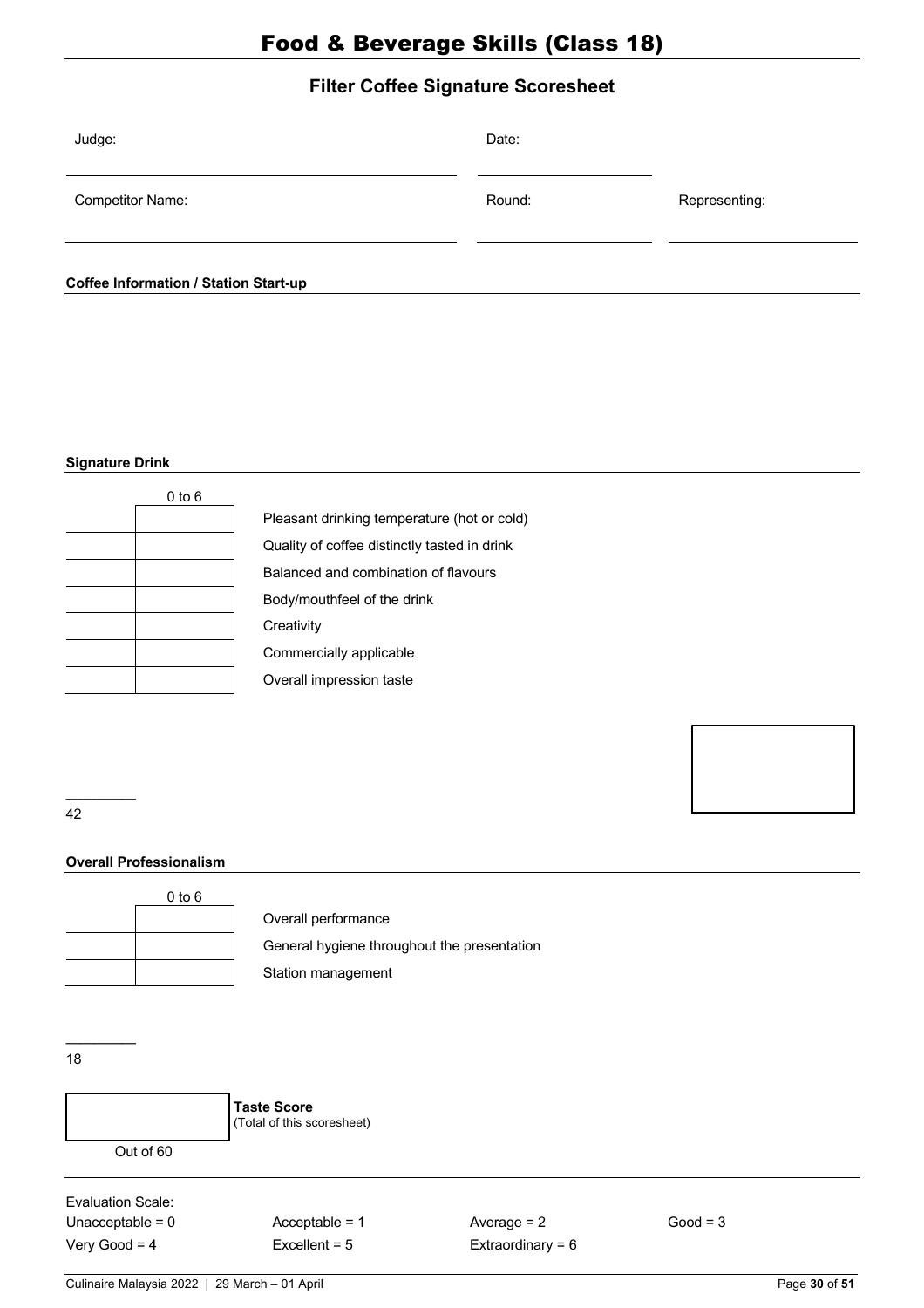## **Class 19** LATTE ART COMPETITION — ART BAR

Competition format: 1 Round Max contestant: 20 pax

Competition Schedule:<br> **5min** PREPARATIC **5min PREPARATION TIME**<br>**7min COMPETITION TIME 7min COMPETITION TIME**<br>**5min** CLEANING UP **CLEANING UP** 

#### **The Competition**

- A. Each competitor will produce 1 latte of their own design, utilizing free-pour techniques and/or etching. Surface decoration may also be used in moderation. Higher points should be awarded for creativity that highlights the full extent of the barista's skills (e.g., free-pour, etching, artistic talent, etc.).
- B. Competitors will have 5 minutes of preparation time before their 7 minutes of competition time begins.
- C. During the competition time, the competitor is required to produce their design and present it onto a designated location for the photographer or camera.
- D. The competitor may take as many attempts as they require to produce their beverage within the 7 minutes but must present only 1 drink to the photographer or camera.
- E. It is the competitor's responsibility to present the drink to the photographer while still fresh. The competitor must carry their drink to the designated photography area, and they are responsible for any spills or disturbance of the drink's appearance. Competitors are permitted to wipe spills from the cup and saucer with a clean cloth or napkin.
- F. A timekeeper will advise the competitor when there are 3 minutes, 1 minute, and 30 seconds of time remaining. Once the drink is presented to the photographer their time will be stopped.
- G. The photographs will be judged by a panel of 3 Visual judges
- H. The judges will assess the photographs of the latte/designer art based on:

#### a. **Visual Foam Quality**

Judges should visually assess the quality of the foam on the beverage for a bubble-free, smooth, glossy rich consistency

#### b. **Contrast between ingredients**

- i. High points will be awarded to patterns demonstrating sharp contrast between the surface of the beverage and the white milk foam.
- ii. Unintentional mixing/blurring of the contrast will reduce this score. Judges should consider areas of mixed crema and milk foam that are intentionally created by the competitor as a requirement of the desired pattern.

#### c. **Harmony, Size, and Position of Pattern**

- i. Competitors should align the pattern with the cup handle at 3 o'clock.<br>ii. Judges will review the size and position of the pattern and its relation
- Judges will review the size and position of the pattern and its relation to the cup. If the pattern involves several elements, the judges will review their position and balance.

## d. **Successfully Achieved Level of Difficulties**

- i. High scores will be awarded to difficult patterns successfully achieved.
- ii. If a competitor attempts a difficult pattern but fails to represent that pattern in the presented drink, then a low score should be expected.

#### e. **Overall Appealing Impression**

- i. Judges should review the look of the drink in its totality based on its personal impact on them. Judges will consider the creativity of the pattern. Highest points will be given for presenting a design that pushes the boundaries in latte art skills and techniques. Judges are looking to recognize fundamental latte art skills such as free-pouring and give higher points when these skills are taken to new levels and enhanced with further techniques.
- ii. To score this section it may be worth considering how a customer, rather than a coffee professional, may score the presented pattern.
- I. No photographs or picture of the pattern is required beforehand.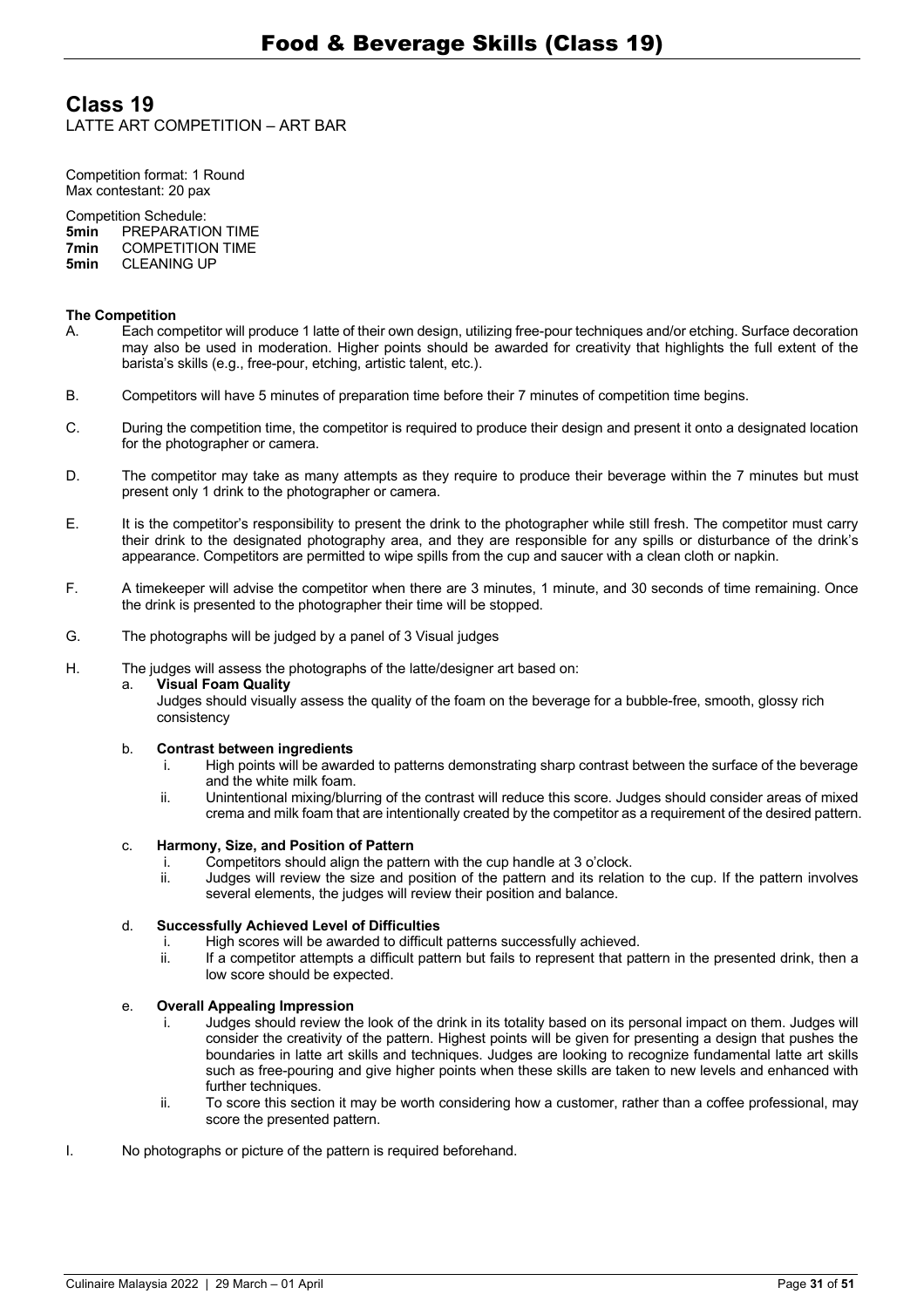#### J. Surface decorations

- a. Surface decorations such as chocolate powder, food colouring, or syrup are acceptable. These should not affect the main body of the drink and are permitted on the surface only. Use of food colouring or flavouring in the drink will result in 0 on all visual scores.
- b. Food colouring is limited to 1 colour and only to highlight the design. Use of more than 1 colour will result in 0 on all visual scores.
- c. Café ingredients (e.g., cinnamon, chocolate powder, or matcha) are also acceptable. Dusting the surface of the crema with chocolate powder before pouring in the milk is acceptable as it is considered that the chocolate largely remains on the surface of the final drink. Other garnishes not mentioned in the rules are prohibited.
- d. Competitors may use 1 café ingredient together with 1 food colouring.

#### K. Glass/Cups

- a. Competitors may use their own cup/glass in this section. The vessel should be representative of a vessel used in a café environment. All cups used should not inhibit service or drinking of the beverage.
- b. Competition glass/cup should have a volume between 190ml 300ml with a handle.
- c. Exterior cup decoration is prohibited. For example, the beverage is served in a dish rather than a cup/glass or inedible decorations have been used. If the Head Judge determines the cup does not meet these standards, then a 0 score will be given.
- L. Photographs may be used by organizer for promotion.
- M. Only competitors are allowed in the bar area during the preparation and competition times. Spectators, photographers, etc., are to be kept at a suitable distance as not to interfere with the working barista.
- N. Instructions or 'coaching' may not be provided to a competitor during their preparation & competition time under penalty of disqualification.
- O. Espresso Machine & Grinder
	- a. Competitors are required to use the grinders and machines provided for the competition. It will not be permissible to use your own. The grinders will be set to an approximate setting, but it is up to the barista to fine-tune this setting to their personal requirements within the 5 minutes preparation time.
	- b. No liquids or ingredients of any kind can be placed or poured on top of the espresso machine (e.g., no water in cups, no pouring or mixing liquids or ingredients, no warming ingredients).
	- c. If a competitor places or pours liquid or ingredients on top of the machine they will be disqualified.
	- d. Competitors may not change, adjust, or replace any element, setting, or component of the espresso machine. Any changes or adjustments made may be grounds for disqualification (e.g., the porta filters, insert baskets, temperature, pressure, steam wand tips, etc.). Any damage to the competition equipment due to misuse or abuse is grounds for disqualification at the discretion of the presiding head judge.
- P. Competitors are required to use the coffee and milk provided by the organizer. Competitors are not permitted to use their own.
- Q. Competitors are required to bring all additional necessary supplies for their presentation. Competitors should make allowances for breakage during travel and/or during the competition. Competitors are responsible for and in charge of their own equipment and accessories while at the competition. The organizer, volunteers, and event staff are not responsible for the safety of items left in the competitors' preparation or competition area. The list of supplies the competitor may bring include the following:
	- 1) Tamper<br>2) Shot gla
	- 2) Shot glasses<br>3) Steaming pite
	- Steaming pitchers
	- 4) Cups (for the Art Bar latte)<br>5) Saucers (Not required)
	- 5) Saucers (Not required)<br>6) Spoons (Not required)
	- Spoons (Not required)
	- 7) Any specific utensils required
	- 8) Bar towels/clean cloths (for practice and the competition)
- R. Organizer shall reserve the right to provide and play music during competitors' routines. Competitors may not supply or select their own music.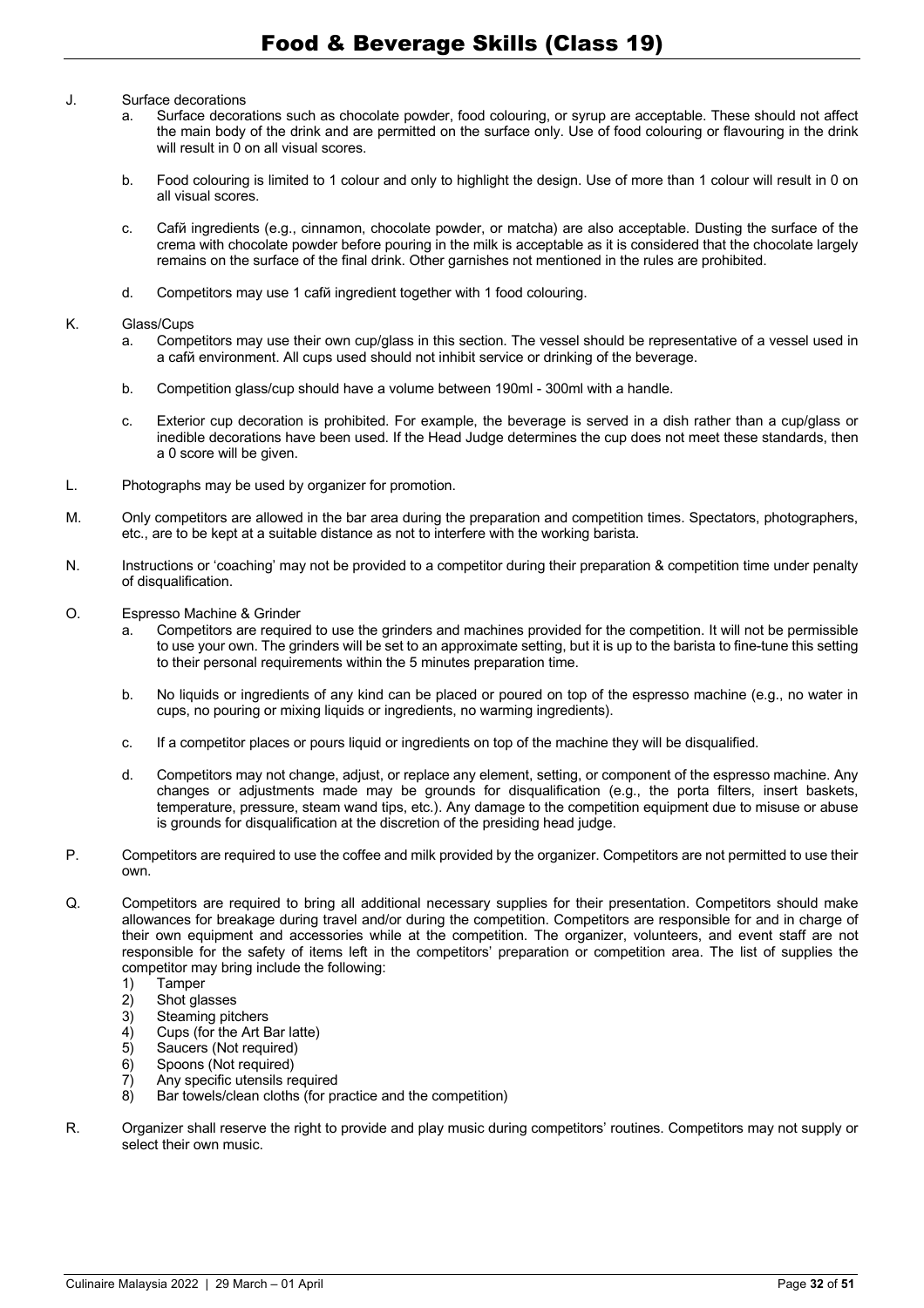- S. Competitors should be in the preparation/practice room a minimum of 45 minutes prior to their scheduled 5 minutes of Preparation Time. Any competitor who is not onsite at the start of their 5 minutes of preparation time may be disqualified. If the schedule is delayed, the competitor should still be prepared at their scheduled time.
- T. Technical issues
	- a. During the preparation and/or competition time if a competitor feels there is a technical problem with:
		- i. The espresso machine (including power, steam pressure, control system malfunction, lack of water or drain malfunction).
		- ii. The grinder.<br>iii. Any addition
		- Any additional electrical equipment (excluding the competition clock).

Then the competitor should raise their hand to call a "technical time out" and ask for the stage manager (during preparation time) or for the head judge (during competition time), and the time will be stopped. The official timekeeper will make note of time when "technical time out" is called. It is the head judge's responsibility to ensure the timekeeper is aware of making note of "technical time out" being called.

If the stage manager/head judge agrees there is a technical problem that can be easily resolved, they will decide the appropriate amount of time for the competitor to be credited. Once the technician has fixed the problem, the competitor's time will resume.

- b. If the technical problem cannot be resolved in a timely manner, the stage manager/head judge will make the decision on whether the competitor should wait to continue their performance or stop the performance and start again at a reallocated time.
	- i. If a competitor must stop their competition time, the competitor along with the head judge and stage manager will reschedule the competitor to compete in full again later.
	- ii. If it is determined that the technical issue is due to competitor error or the competitor's personal equipment, the head judge will determine if no additional time will be given to the competitor, and the preparation or competition time will resume without time being credited.
- c. Unfamiliarity with competition equipment is not grounds for a technical timeout.
- d. Inconsistency or variation between group heads requiring adjustment is only grounds for technical timeout during preparation time.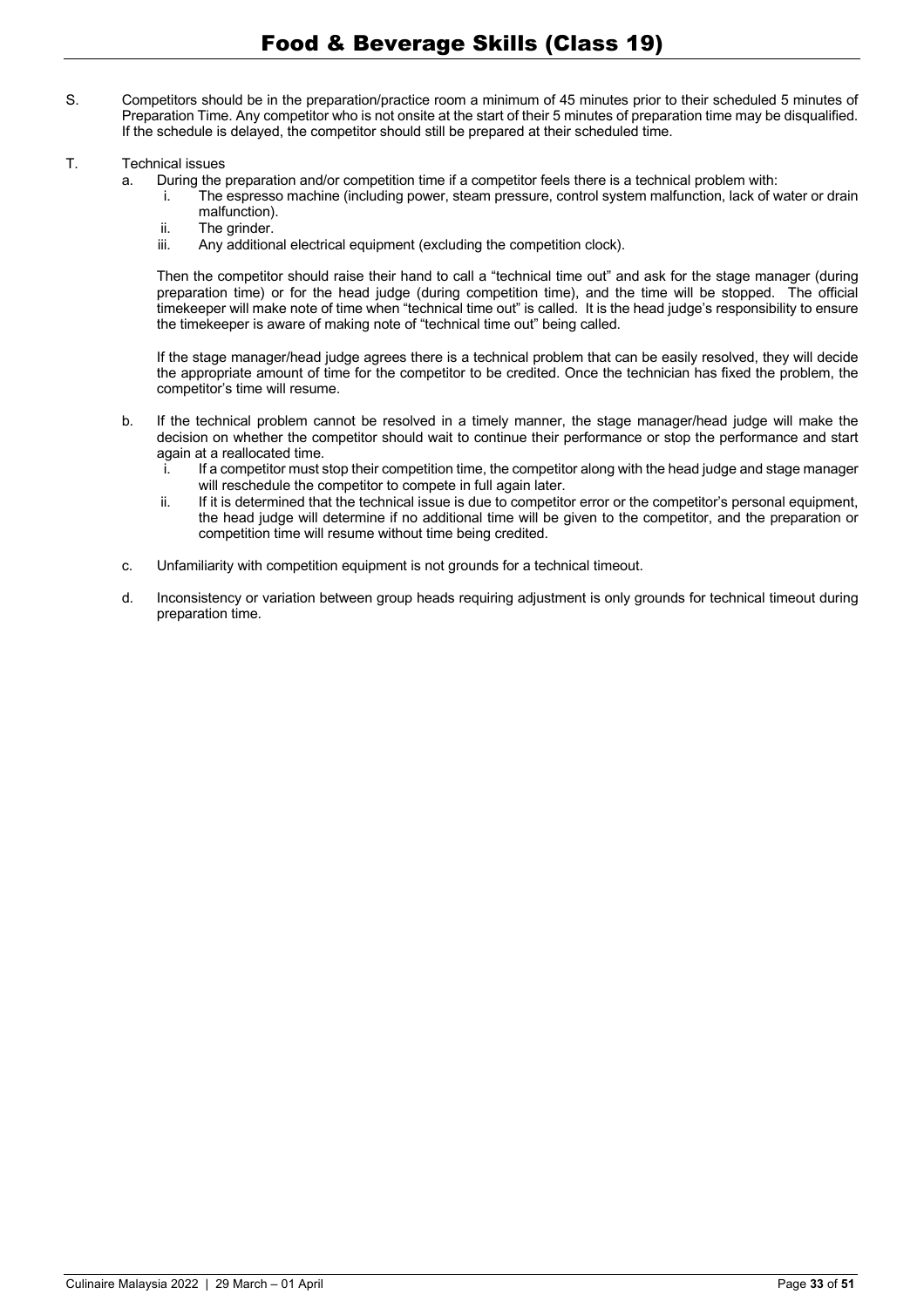# **Latte Art Competition Scoresheet**

| Judge:                  | Date:  |               |
|-------------------------|--------|---------------|
| <b>Competitor Name:</b> | Round: | Representing: |
| <b>Station Start-up</b> |        |               |

#### **Latte Art/Art Bar**

| $0$ to $6$ |
|------------|
|            |
|            |
|            |
|            |
|            |
|            |

| <b>Visual Foam Quality</b>                |
|-------------------------------------------|
| Contrast between ingredients              |
| Harmony, size and position of pattern     |
| Successfully achieved level of difficulty |
| Overall appealing impression              |
| Functional vessel used                    |

––––– 36

## **Overall Professionalism**



Overall performance

General hygiene throughout the presentation Station management

––––– 18

> **Taste Score** (Total of this scoresheet) Out of 54

Evaluation Scale: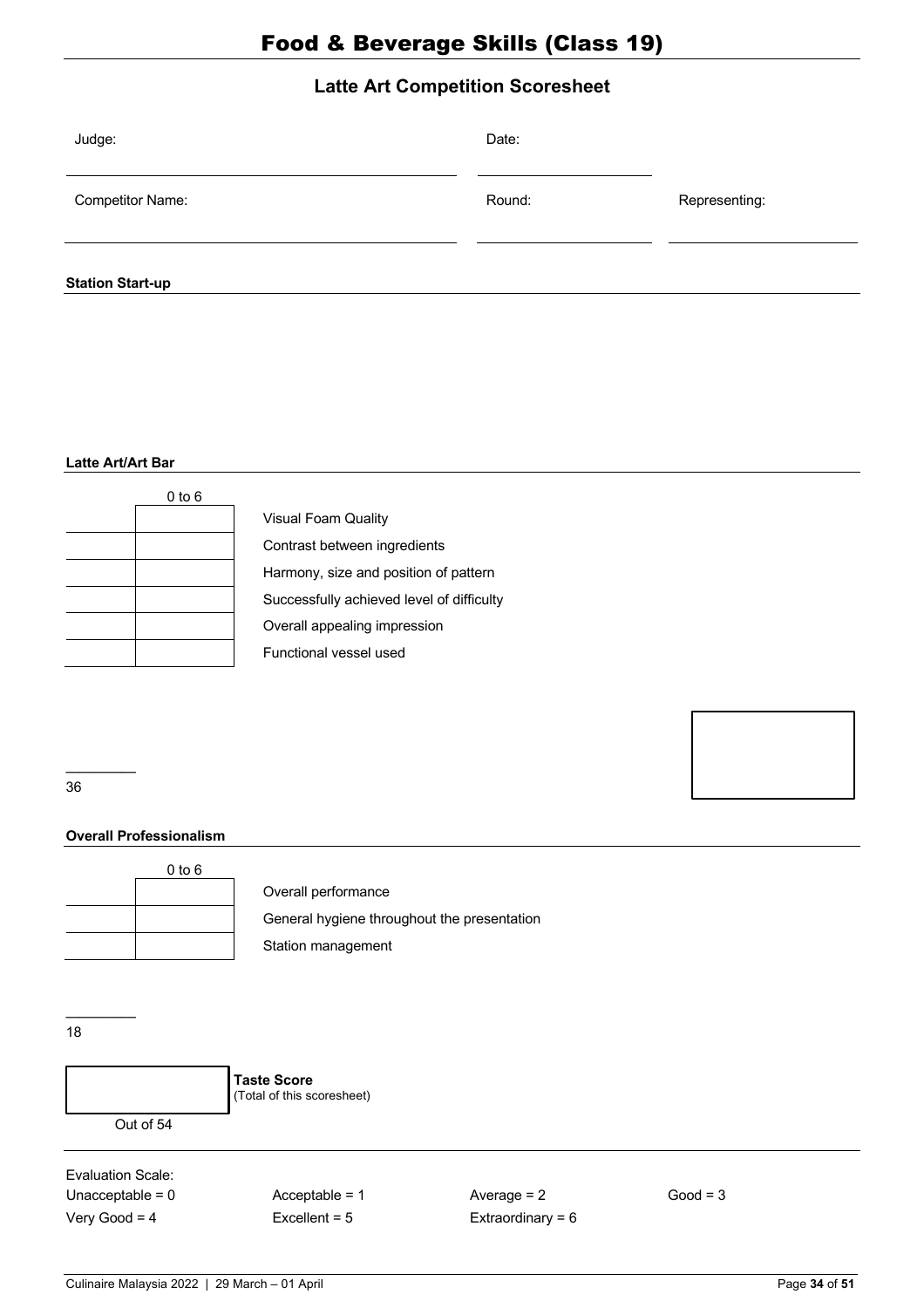#### **Note for Competitors:**

- 1. **Class 20**, each establishment is restricted to one entry in each class.
- 2. Please take note that priority will be given to competitors taking the most gold medals with compulsory minimum **1 Cold Display classes and either Individual Hot Cooking or Team Challenge classes**, thereby being eligible for the **Most Outstanding Chef Award**. The Organizing Committee reserves the right to determine the Most Outstanding Chef Award depending on the overall result.
- 3. No company name / logo should be visible to the judges during competition time. It may be included or placed on uniforms once judging is completed.
- 4. Competitors will be provided with identical facilities as far as possible. Each kitchen station will be equipped with a stove with 4 top burners, built-in oven, a sink and a fridge (to share). Please take note that you are allowed to bring your cooking utensils and ingredients. However, the items will be your own responsibility. More details, if any, will be provided in due course.
- 5. No pork and alcohol items are allowed.
- 6. Competitors must bring their own plates with length of diameter not more than **32cm**. The Organizing Committee reserves the right to disqualify the competitor if the rule is not adhered to.
- 7. No supplementary equipment will be available. It is the competitor's responsibility to bring all their required items.
- 8. The Organizer will not responsible for any damage and loss of the competitors' utensils, works and equipment.
- 9. Competitors should pay compensation for the loss and damage of the items provided by the Organizer.
- 10. Judging will take into account the condition of the kitchen after your turn.
- 11. The Organizing Committee reserves the right to revise the schedule of competition.
- 12. Competitors of Malaysia Tiger Cup class who wish to seek Judges' comments should meet the Judging Team Leader by appointment on the same competition day via the Secretariat at the Organizer's Office.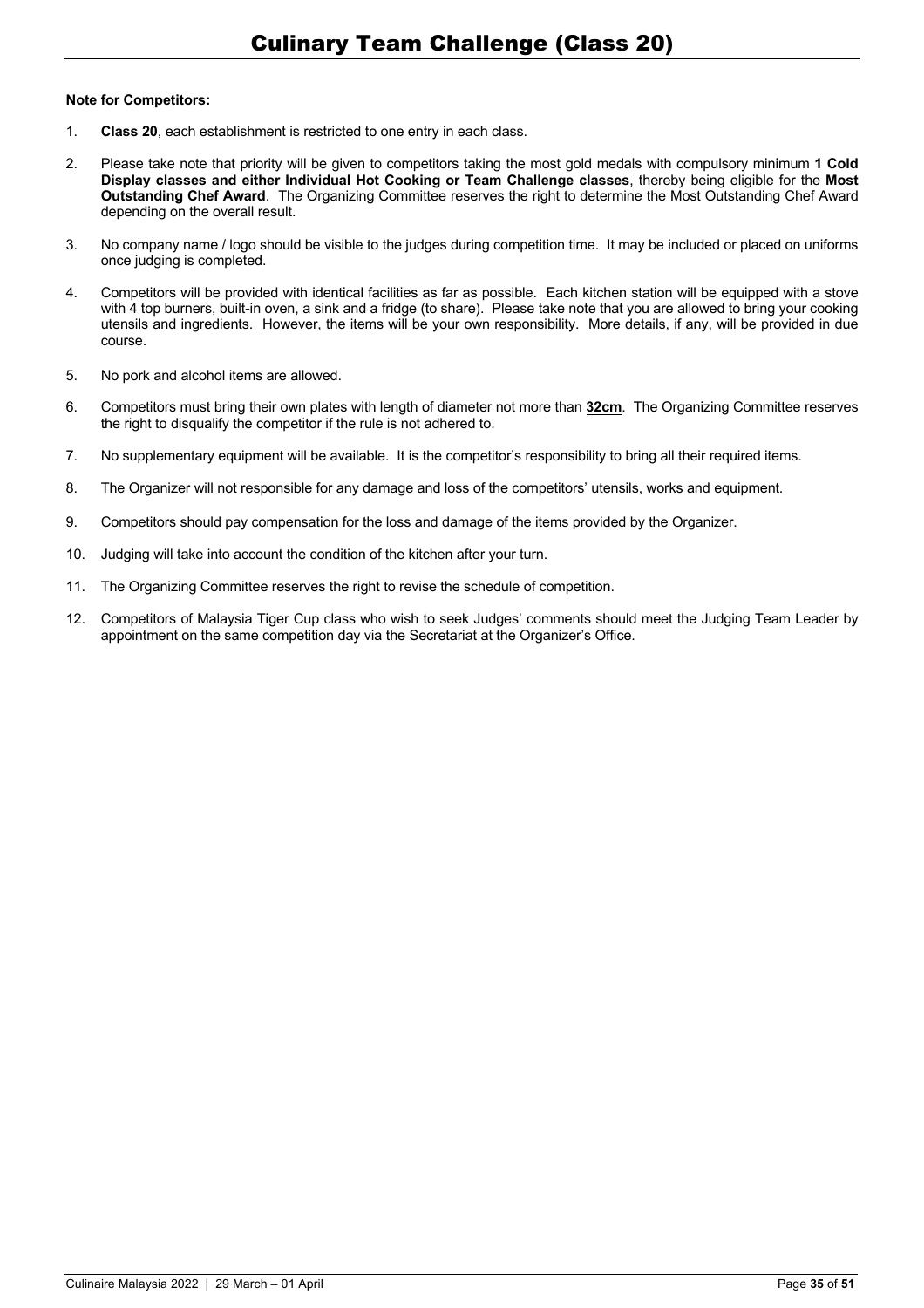The Tiger Cup challenge this year is on a series of different challenges all linked to local produce, sustainable ingredient and cooking and food preparation.

#### **Fresh & Sustainable – Malaysian Progressive Cuisine - "What we eat and how we cook impacts our health and well-being, as well as our planet"**

Team required to prepare a three-course menu that represent colourful and multi ethnic Malaysia Cuisine that showcase the flavours of the country.

#### **Team**

Malaysia Tiger Cup open to team from hotels, restaurants, culinary institutions, airlines, catering services or association from Malaysia.

Each team must comprise of:

a. 3 Chefs

#### **Three-Course Set Menu**

The dishes have **to be prepared completely 100%** in the competition kitchen.

To prepare a **3-course set menu**. Menu has to include appropriate dressings, sauces and condiments.

- 2 sets of recipe form required in the kitchen during competition.
- o 1 x appetizer (2 type of plant-based products provided by **HARVEST GOURMET®**)
- o 1x main course (13 types of MAGGI products provided by **MAGGI® Professional)**
- o 1 x dessert (3 types of Nestlé **KITKAT**® products and 1 **Nestlé Professional Cocoa Hazelnut Spread** provided by Nestlé Professional)

**HARVEST GOURMET®** by Nestle Professional will provide 2 type of plant-based range products. It is **compulsory** to be used for appetizer course.

Products as below:

- 1. Harvest Gourmet Stir Fry Mince
- 2. Harvest Gourmet Chargrilled Pieces

HARVEST GOURMET® Stir Fry Mince and HARVEST GOURMET® Chargrilled Pieces information, please log on to https://www.nestleprofessional.com.my/harvest-gourmet.

**MAGGI® Professional** by Nestlé Professional will provide 13 types of savoury solution range products. It is **compulsory** to be used for main course.

Products as below:

- *1. MAGGI Chicken Stock 1kg*
- *2. MAGGI Concentrated Chicken Stock 1.2kg*
- *3. MAGGI Panggang Sauce 1.2kg*
- *4. MAGGI Tomyam Paste 1kg*
- *5. MAGGI Prawn Mee Paste 1kg*
- *6. MAGGI Chilli Sauce 3.3kg*
- *7. MAGGI Tomato Ketchup 3.3kg*
- *8. BUITONI Coulis de Tomate 3kg*
- *9. MAGGI Tomato Paste 4.5kg*
- *10. MAGGI Imperial Oyster Sauce 3.3kg*
- *11. MAGGI Beef Stock 1kg*
- *12. MAGGI Ikan Bilis 1kg*
- *13. MAGGI Demi-Glace / Basic Brown Sauce 1kg*

For information on the SKUs above, head on to https://www.nestleprofessional.com.my/food/maggi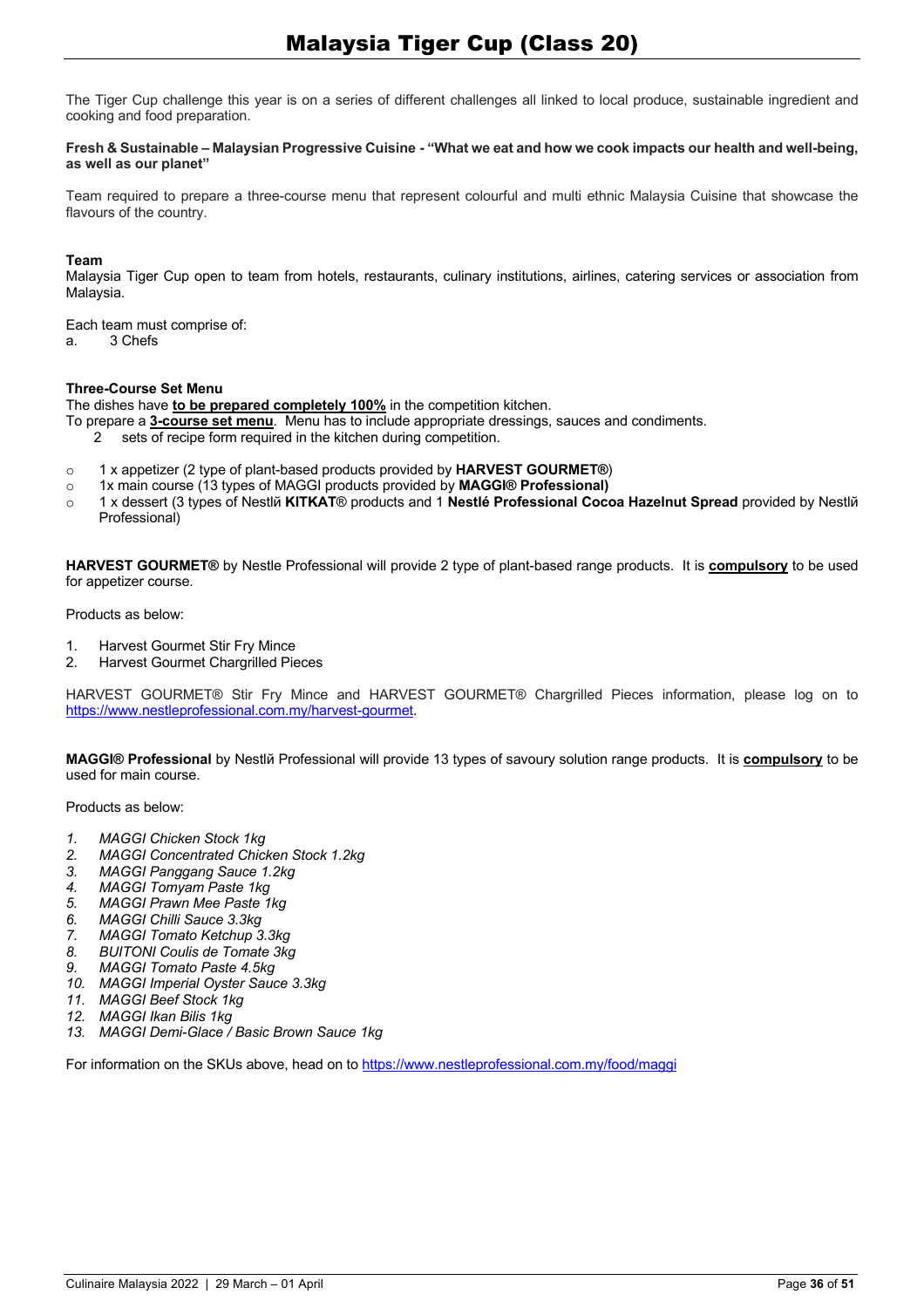Nestlň KITKAT® / Nestlň Professional Cocoa & Hazelnut Spread by Nestlň Professional will provide 4 types of dessert range products. It is **compulsory** to be used for dessert course.

Products as below:

- 1. Nestlй KITKAT<sup>®</sup> Spread 3kg
- 2. Nestlé KITKAT® 2Fingers
- 3. Nestlй KITKAT® KitKat Bites 240g<br>4. Nestlй Professional Cocoa Hazelni
- 4. Nestlй Professional Cocoa Hazelnut Spread 5kg<br>5. Nestlй Professional Full Cream Milk 11
- 5. Nestlé Professional Full Cream Milk 1L

For information on the SKUs above, head on to https://www.nestleprofessional.com.my https://www.nestleprofessional.com.sg/nestle-confectionery/kitkat-spread-3kg

Teams shall prepare their own ingredients and to cook **8 sets** of appetizer, main course and dessert served individually **within 2 hours** where:

- a) 1 set for display and photography
- b) 1 set for Judges' tasting
- c) 6 sets for diners

Each team required to prepare menu card for diners' table (6 persons per table). Competitors must bring their own plates with length of diameter not more than **32cm**.

#### **Kitchen Equipment**

Standard kitchen equipment will be provided by Organizer. Team to bring own ingredients and small kitchen equipment/utensil.

#### **Competition schedule**

| <b>Briefing</b>                       | $: 10$ minutes  |
|---------------------------------------|-----------------|
| Food Safety & Hygiene SOP: 10 minutes |                 |
| Live cooking and tasting              | $: 120$ minutes |

After live hot cooking begins, by 80 minutes serving the 1<sup>st</sup> course, follow by every 20 minutes serving the subsequent dishes. Dessert will be serving at 120 minutes.

#### **Permitted Food to be brought into Competition Kitchen**

- a) **Basic stocks** are allow but not reduced or seasoned these are to be presented to the jury in cold and warm format for tasting
- b) **Salad** can be cleaned and washed not mixed or cut
- c) **Vegetables and fruits** can be cleaned, cut & trimmed (any shape) **BUT** must be raw
- d) **Fruit and vegetable purees** are permitted but must not be seasoned or finished item
- a. No glaze or concentrated juices
- b. Dried fruit / or vegetable powder permitted
- c. Dehydrated fruit or sheets permitted
- e) **Vegetable ash and home-made spice mixture** are permitted
- f) **Fish** can be gutted, scaled can be filleted if required **BUT** must be raw
- g) **Shellfish/crustaceans** can be cleaned but raw can be removed from their shell
- **h) Meat/Poultry/Game** can be deboned not portioned, trimmed
- i) **Proteins** cannot be minced. Mincing must be done in the kitchen
- j) **Liver and sweetbreads** can be brought in soaked in milk, but not seasoned or flavoured
- k) **Smoked fish, prosciutto, chorizo, bacon** are allowed as long as they are further processed in the kitchen
- l) **Pasta dough** allowed brought in, can be flavoured and rolled into sheets but not portioned and not cooked
- m) **Pastry sponge, biscuits** can be brought in but not cut or stenciled
- n) **Macaroons or macarons** need to be made on premise
- o) **Decor elements** 100% made on site
- a. No titanium dioxide no metallic powder no artificial food colours are permitted
- p) **Eggs** can be separated, and pasteurized
- q) **Dry ingredients** can be pre-measured
- r) **Flavoured oils and butter** are allowed

*\*\* Competitors who violates the above rules will be penalized up to 10% point deduction from their final score.*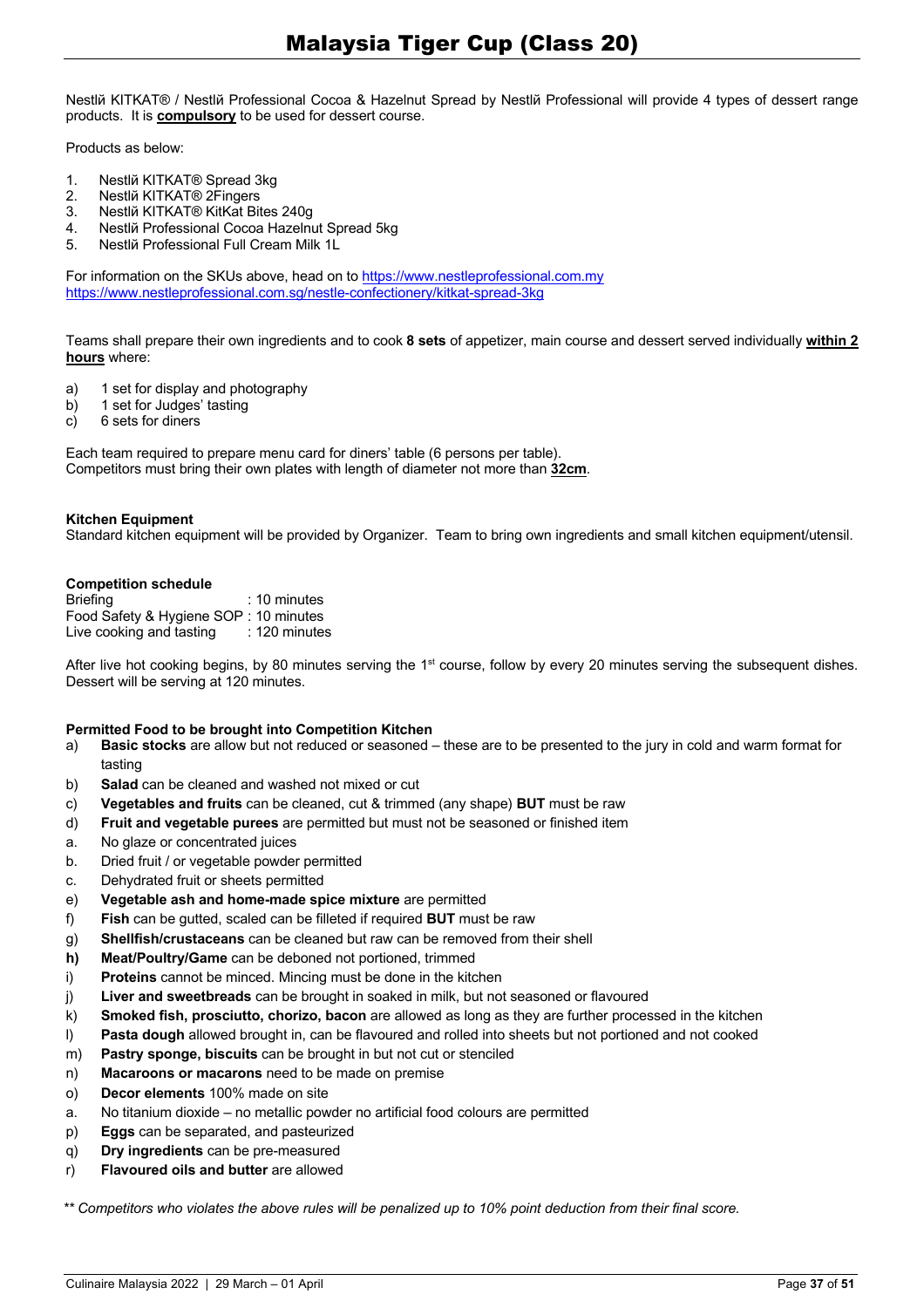#### **Nestle Professional Prizes**



Champion Malaysia Tiger Cup - RM3000.00 & Trophy 1st Runner Malaysia Tiger Cup - RM2000.00 & Trophy 2<sup>nd</sup> Runner Malaysia Tiger Cup - RM1000.00 & Trophy

## **JUDGING CRITERIA (CLASS 20)**

| Mise-en-place                           | 5 points  |
|-----------------------------------------|-----------|
| <b>Service</b>                          | 5 points  |
| <b>Presentation</b>                     | 10 points |
| <b>Hygiene and Food Waste</b>           | 10 points |
| <b>Correct Professional Preparation</b> | 20 points |
| <b>Work Skills</b>                      |           |
| Techniques                              |           |
| Workflow                                |           |
| <b>Taste</b>                            | 50 points |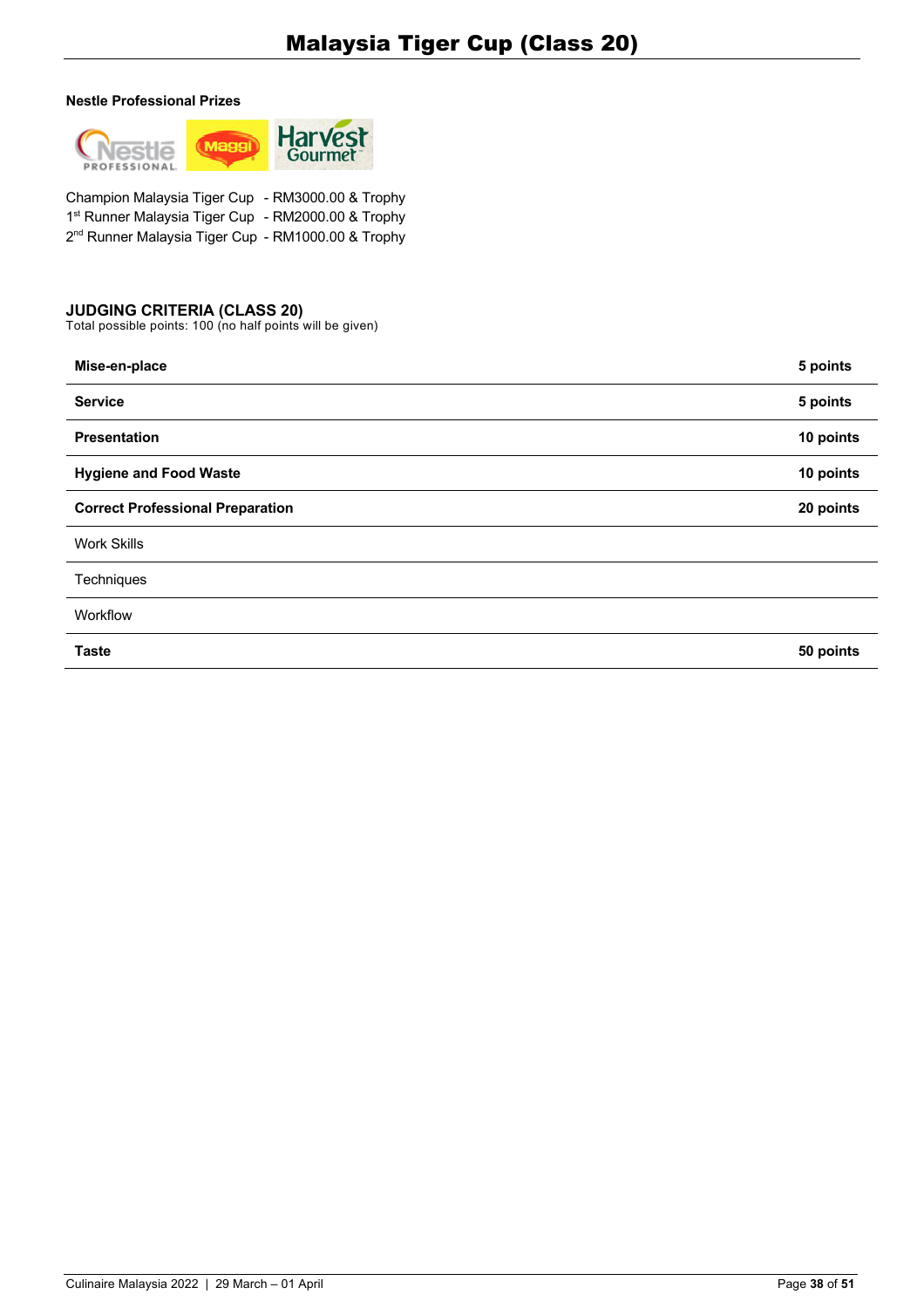## **Flavour Syrup**

The Organizer will provide a list of approved flavoured syrups for use. The list will update in Culinaire Malaysia 2022 website https://culinairemalaysia.com/rule-book/

#### **Fiche Technique - Standard Recipe Sheet**

Each team to prepare:

- 1) Five (05) sets Fiche Technique (standard recipe) with pictures and detailed method of step-by-step preparation for each food and beverage item on the menu
- 2) For Judges reference and to be placed on the display table.
- 3) Fiche Technique is to be applied using the standard form provided by the Organiser of Culinaire Malaysia. The form can be obtained from www.culinairemalaysia.com/rule-book/
- 4) Fiche Technique must also be used for cost breakdown for each ingredient used, total cost per portion, overall cost, recommended selling price per serving & food cost
- 5) The completed form applying Fiche Technique must be submitted to judges during the briefing session on competition day.
- 6) Failure to do so or incomplete forms may subject to minimum overall deduction of 10 points from the overall score.

#### **Disqualification**

The Judges reserves the right to disqualify the team should any of the following occur:

- 1) Non-compliance to any part of the competition
- 2) Use of non-halal items, stale, rotten or expired products in preparation of food and beverage
- 3) Communicating with external parties during the competition
- 4) Use of mobile phone and/or devices during the competition
- 5) Judges' decision is final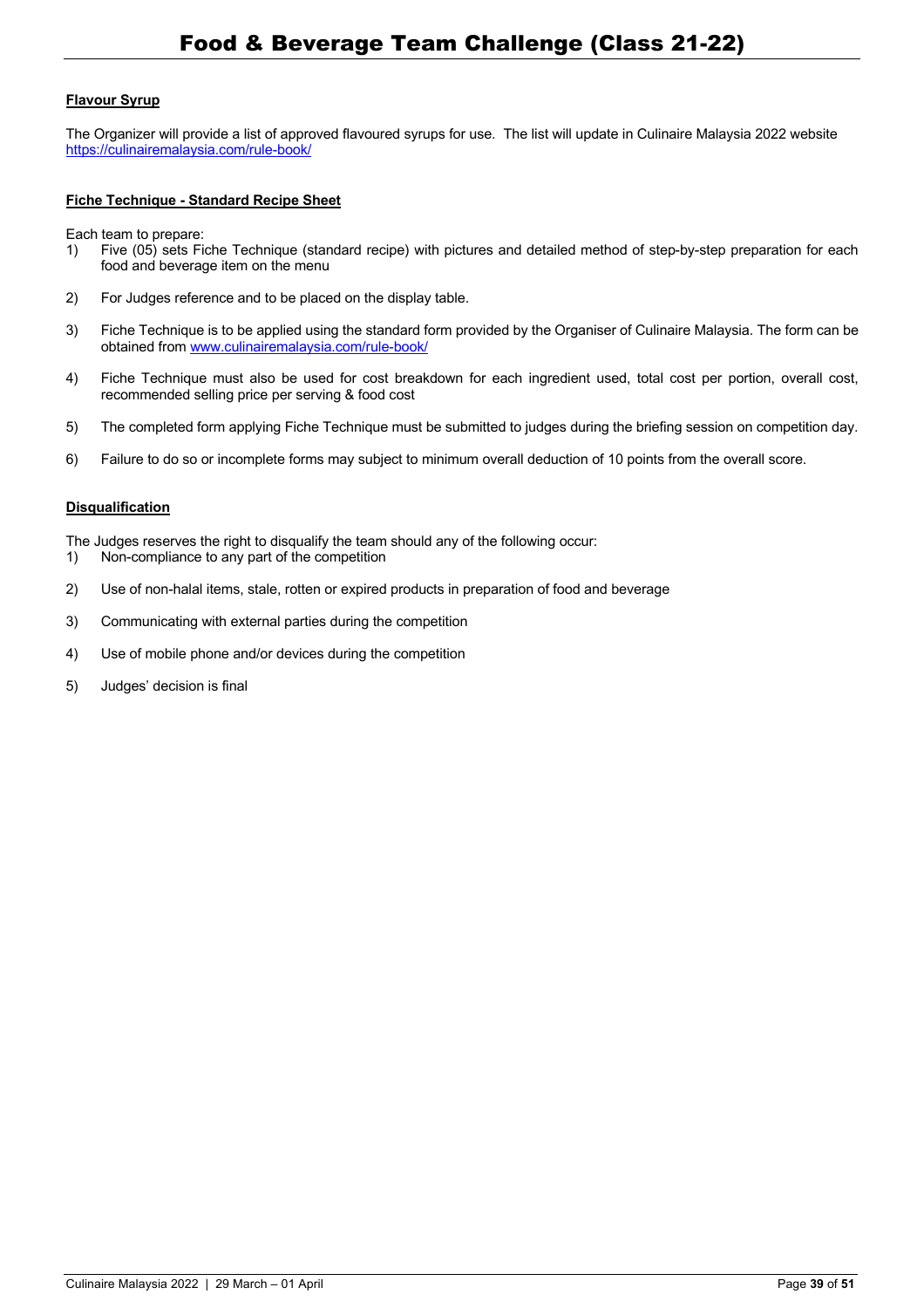# **Class 21**

MALAYSIA ALL TIME SNACKS FAVOURITES - PROFESSIONAL

The objective of this competition category is to observe participants working as a TEAM, applying their communication and leadership skills, technique and knowledge in pairing the food with beverage. Participation is open to individuals who are working in Hotels, Restaurants, Cafes, Airlines, Hospitals and any Food and Beverage establishment.

Each establishment can send in one (01) team.

It is a TEAM Challenge of 3 members — Service personnel (01), Bartender (01) and assistant chef (01).

Please take note Supervisor/CDP and above are NOT allowed to take part. Establishment logo CANNOT be displayed on the attire worn during the competition. There are four parts to this competition — food & beverage, table set up, service and standard recipe sheet according to Fiche Technique.

#### **Section 1A – Food Preparation – pre prepared**

- All items must be pre-prepared at own establishment and final minor product completion on site
- To prepare three (03) different bite-size MALAYSIAN pastry and sweets
- Each team must prepare food for:
	- o Four (04) diners with second helping
	- o Judges tasting: 10 items each items
	- o One (01) complete set for display
- All ingredients used for Food and Beverage preparation must be **HALAL**. Ingredients containing animal by products, alcohol i.e. beer, wine, spirit, stale, rotten, and expired products CANNOT be used - **All ingredients must be brought in by the participating team.**

#### **Section 1B – Beverage Preparation**

- To offer a good selection of different categories of tea and coffee from different origins (different producer nations).
- Service personnel must showcase Art of Brewing Tea/Coffee in front of diners
- Tea/coffee must be served according to the recommended temperature (eg. herbal tea should be served between 208-212 degree Fahrenheit)
- Compulsory to offer guest a selection of two (02) types of drinking water throughout service either chilled or at room temperature
- Each team must prepare beverages for:
	- o Four (04) diners with second helping
	- $\circ$  Five (05) judges with second helping
	- $\circ$  One (01) complete set for display

#### **Section 2 – Table Set Up**

- Size of the table must be 3ft x 3ft
- Table must be placed with a piece of stained table cloth
- Participant will be asked to demonstrate the art of removing and replacing the stained table cloth simultaneously (part 1)
- All service crockery, cutlery & glassware is to be organized on the mise-en-place table
- Table set up with appropriate service crockery, cutlery & glassware as per the menu once Part 1 is completed
- Napkin folding will be judged, and must be folded during the set-up time
- Centre piece should not exceed 9" or 23cm in height

## Note:

- A copy of the menu must be placed on the display table
- Presentation of physical menu to diners is at the discretion of the team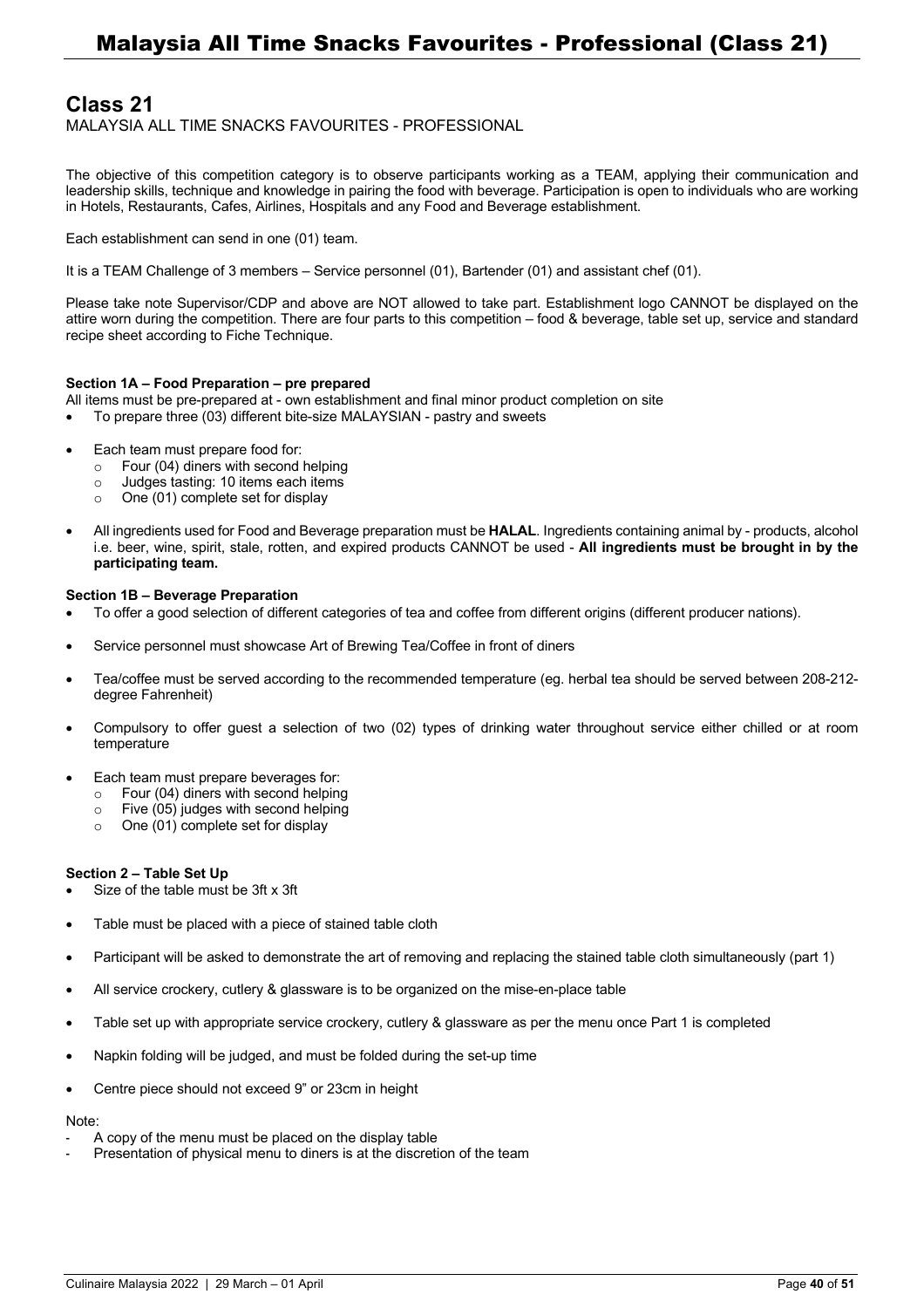#### **Section 3 – Service Etiquette**

- 60 minutes silver/Gueridon service
- Showcase established standard and best practices of silver service dining sequence

#### Requirements:

- 1) To ensure table set up is according to menu<br>2) To ensure flow of service is smooth and effic
- To ensure flow of service is smooth and efficient
- Service personnel to execute Silver service
	- o Tea
- Service personnel to brew tea using Gueridon service
	- Grooming standards must be observed at all times
		- Positive attitude
		- Efficiency of service
		- To provide each judge with appropriate cutleries, crockeries, glassware & napkins for tasting

#### **Section 4 – Fiche Technique – Standard Recipe Sheet**

- Each team to prepare:
	- $\circ$  Five (05) sets Fiche Technique (standard recipe) with pictures and detailed method of step-by-step preparation for each food and beverage item on the menu
	- o For Judges reference and to be placed on the display table.
	- $\circ$  Fiche Technique is to be applied using the standard form provided by the Organiser of Culinaire Malaysia. The form can be obtained from www.culinairemalaysia.com/rule-book/
	- o Fiche Technique must also be used for cost breakdown for each ingredient used, total cost per portion, total overall cost, recommended selling price per serving & food cost
	- o The completed form applying Fiche Technique must be submitted to judges during the briefing session on competition day.
	- o Failure to do so or incomplete forms may subject to minimum overall deduction of 10 points from the overall score.
- You are required to bring:
	- o All cutleries, crockeries, glassware, napkins
	- $\circ$  And any other items required for preparation and set up to execute this competition category effectively and efficiently

#### **Delivery & Cleaning Up**

- Team manager and colleagues may assist in unloading to mise-en-place area only. Strictly no assistance in unpacking the items at competition area.
- Each team will be given 60 minutes to clear the competition area once the competition is over. Failure to do so will result in deduction of 10 points. The organizer reserves the right to dispose of everything
- The organizer will not be responsible for any breakages or losses before, during and after the competition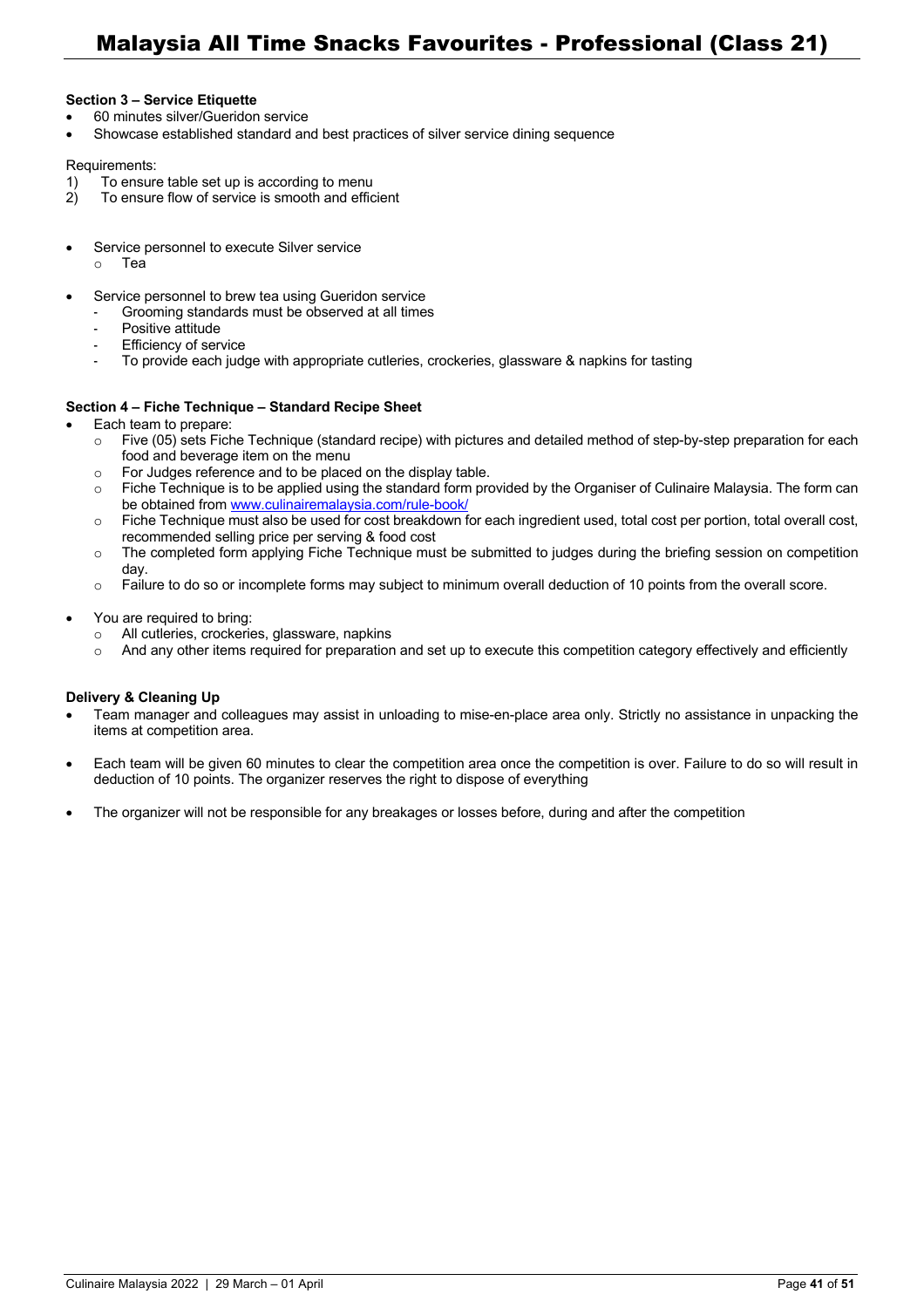## **JUDGING CRITERIA (CLASS 21)**

#### **Food – Presentation and Taste**

| Suitable temperature                                                                                                                                                                                                                                                             | 04 points |
|----------------------------------------------------------------------------------------------------------------------------------------------------------------------------------------------------------------------------------------------------------------------------------|-----------|
| Originality/Flair                                                                                                                                                                                                                                                                | 04 points |
| Appropriate and true to menu description                                                                                                                                                                                                                                         | 04 points |
| Portion size                                                                                                                                                                                                                                                                     | 04 points |
| Complete dish, neat arrangement                                                                                                                                                                                                                                                  | 04 points |
| <b>Balance texture</b>                                                                                                                                                                                                                                                           | 04 points |
| Balance harmony of flavour                                                                                                                                                                                                                                                       | 04 points |
| <b>Food and Beverage Service</b>                                                                                                                                                                                                                                                 |           |
| Hygiene & Cleanliness                                                                                                                                                                                                                                                            | 04 points |
| Service personnel well groomed                                                                                                                                                                                                                                                   | 04 points |
| Work station set up                                                                                                                                                                                                                                                              | 04 points |
| Crockery, dйcor & other tableware                                                                                                                                                                                                                                                | 04 points |
| All linen (table cloths, napkins, etc) clean, unstained, ironed                                                                                                                                                                                                                  | 04 points |
| Spotless and stainless crockeries, glassware, etc on the dining table                                                                                                                                                                                                            | 04 points |
| Centre piece                                                                                                                                                                                                                                                                     | 04 points |
| Skill of removing and replacing the stained table cloth simultaneously                                                                                                                                                                                                           | 04 points |
| Attractive and informative menu                                                                                                                                                                                                                                                  | 04 points |
| <b>Staff Attitude</b>                                                                                                                                                                                                                                                            |           |
| Arrival – friendly, helpful, attentive, well presented and welcoming                                                                                                                                                                                                             | 02 points |
| Departure - equally important as arrival                                                                                                                                                                                                                                         | 02 points |
| <b>Efficiency of Service</b>                                                                                                                                                                                                                                                     |           |
| Menu knowledge - able to describe what is served                                                                                                                                                                                                                                 | 05 points |
| Attentiveness, eye contact, clear communication skills                                                                                                                                                                                                                           | 05 points |
| Efficient execution of silver service/gueridon service/table service                                                                                                                                                                                                             | 08 points |
| <b>Service of Tea/Coffee</b>                                                                                                                                                                                                                                                     |           |
| Tea/coffee brewing, appearance, temperature, flavour and strength                                                                                                                                                                                                                | 08 points |
| Some guests will prefer to add milk, sugar or honey and should never be made to feel uncomfortable by so doing<br>and even though some teas may be chosen - ie. green/oolong/white which do not require them and staff should<br>be capable of recommending and advising of this | 03 points |
| Sweetener, other milks, lemon and additional hot water should always be available on request and, ideally, be<br>stated on the menu                                                                                                                                              | 03 points |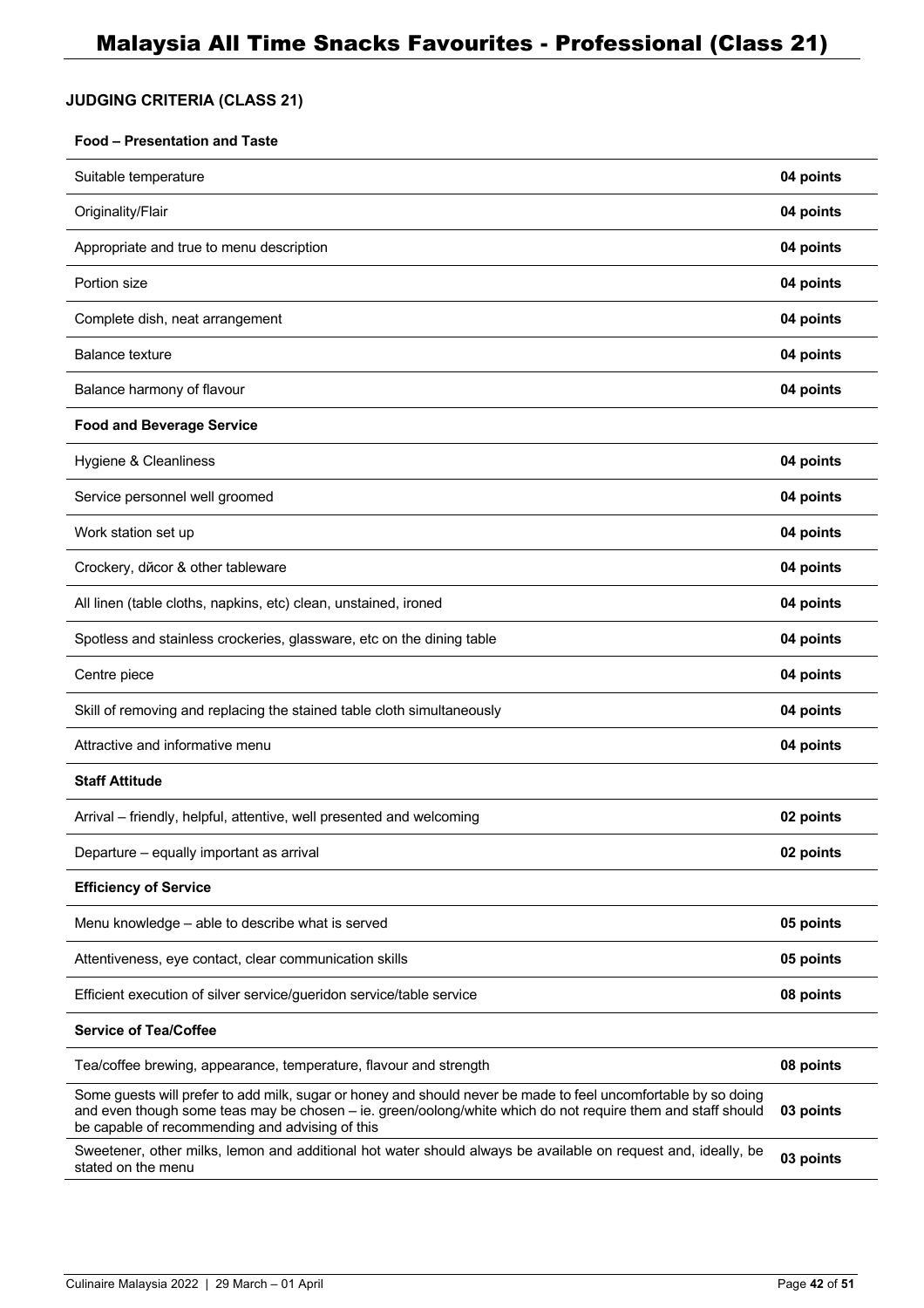# **Class 22**

MALAYSIA ALL TIME SNACKS FAVOURITES - JUNIOR

The objective of this competition category is to observe participants working as a TEAM, applying their communication and leadership skills, technique and knowledge in pairing the food with beverage. Participation is open to individuals who are working in Hotels, Restaurants, Cafes, Airlines, Hospitals and any Food and Beverage establishment.

Each establishment can send in one (01) team.

It is a TEAM Challenge of 3 members — Service personnel (01), Bartender (01) and assistant chef (01).

Please take note Supervisor/CDP and above are NOT allowed to take part. Establishment logo CANNOT be displayed on the attire worn during the competition. There are four parts to this competition — food & beverage, table set up, service and standard recipe sheet according to Fiche Technique.

#### **Section 1A – Food Preparation – pre prepared**

- All items must be pre-prepared at own establishment and final minor product completion on site
- To prepare three (03) different bite-size MALAYSIAN pastry and sweets
- Each team must prepare food for:
	- o Four (04) diners with second helping
	- o Judges tasting: 10 items each items
	- $\circ$  One (01) complete set for display
- All ingredients used for Food and Beverage preparation must be **HALAL**. Ingredients containing animal by products, alcohol i.e. beer, wine, spirit, stale, rotten, and expired products CANNOT be used - **All ingredients must be brought in by the participating team.**

#### **Section 1B – Beverage Preparation**

- To offer a good selection of different categories of tea and coffee from different origins (different producer nations).
- Service personnel must showcase Art of Brewing Tea/Coffee in front of diners
- Tea/coffee must be served according to the recommended temperature (eg. herbal tea should be served between 208-212 degree Fahrenheit)
- Compulsory to offer guest a selection of two (02) types of drinking water throughout service either chilled or at room temperature
- Each team must prepare beverages for:
	- o Four (04) diners with second helping
	- o Five (05) judges with second helping
	- $\circ$  One (01) complete set for display

#### **Section 2 – Table Set Up**

- Size of the table must be 3ft x 3ft
- Table must be placed with a piece of stained table cloth
- Participant will be asked to demonstrate the art of removing and replacing the stained table cloth simultaneously (part 1)
- All service crockery, cutlery & glassware is to be organized on the mise-en-place table
- Table set up with appropriate service crockery, cutlery & glassware as per the menu once Part 1 is completed
- Napkin folding will be judged, and must be folded during the set-up time
- Centre piece should not exceed 9" or 23cm in height

## Note:

- A copy of the menu must be placed on the display table
- Presentation of physical menu to diners is at the discretion of the team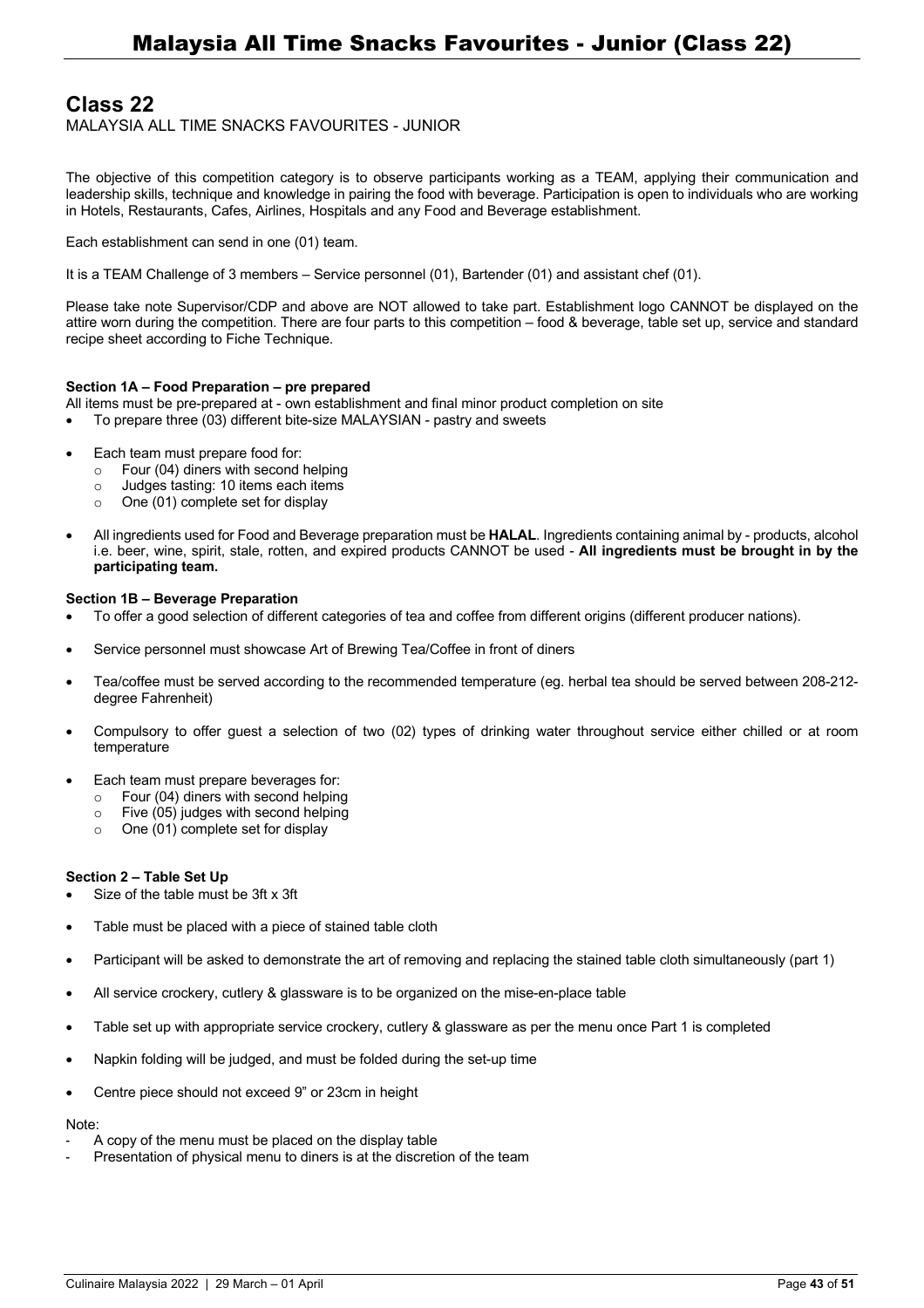#### **Section 3 – Service Etiquette**

- 60 minutes silver/Gueridon service
- Showcase established standard and best practices of silver service dining sequence

#### Requirements:

- 1) To ensure table set up is according to menu<br>2) To ensure flow of service is smooth and effice
- To ensure flow of service is smooth and efficient
- Service personnel to execute Silver service
	- o Tea
- Service personnel to brew tea using Gueridon service
	- Grooming standards must be observed at all times
		- Positive attitude
		- Efficiency of service
		- To provide each judge with appropriate cutleries, crockeries, glassware & napkins for tasting

#### **Section 4 – Fiche Technique – Standard Recipe Sheet**

- Each team to prepare:
	- $\circ$  Five (05) sets Fiche Technique (standard recipe) with pictures and detailed method of step-by-step preparation for each food and beverage item on the menu
	- o For Judges reference and to be placed on the display table.
	- $\circ$  Fiche Technique is to be applied using the standard form provided by the Organiser of Culinaire Malaysia. The form can be obtained from www.culinairemalaysia.com/rule-book/
	- o Fiche Technique must also be used for cost breakdown for each ingredient used, total cost per portion, total overall cost, recommended selling price per serving & food cost
	- o The completed form applying Fiche Technique must be submitted to judges during the briefing session on competition day.
	- o Failure to do so or incomplete forms may subject to minimum overall deduction of 10 points from the overall score.
- You are required to bring:
	- o All cutleries, crockeries, glassware, napkins
	- o And any other items required for preparation and set up to execute this competition category effectively and efficiently

#### **Delivery & Cleaning Up**

- Team manager and colleagues may assist in unloading to mise-en-place area only. Strictly no assistance in unpacking the items at competition area.
- Each team will be given 60 minutes to clear the competition area once the competition is over. Failure to do so will result in deduction of 10 points. The organizer reserves the right to dispose of everything
- The organizer will not be responsible for any breakages or losses before, during and after the competition

#### **The Organizer will provide the following**

- One (01) dining table 3ft x 3ft
- Four (04) dining chairs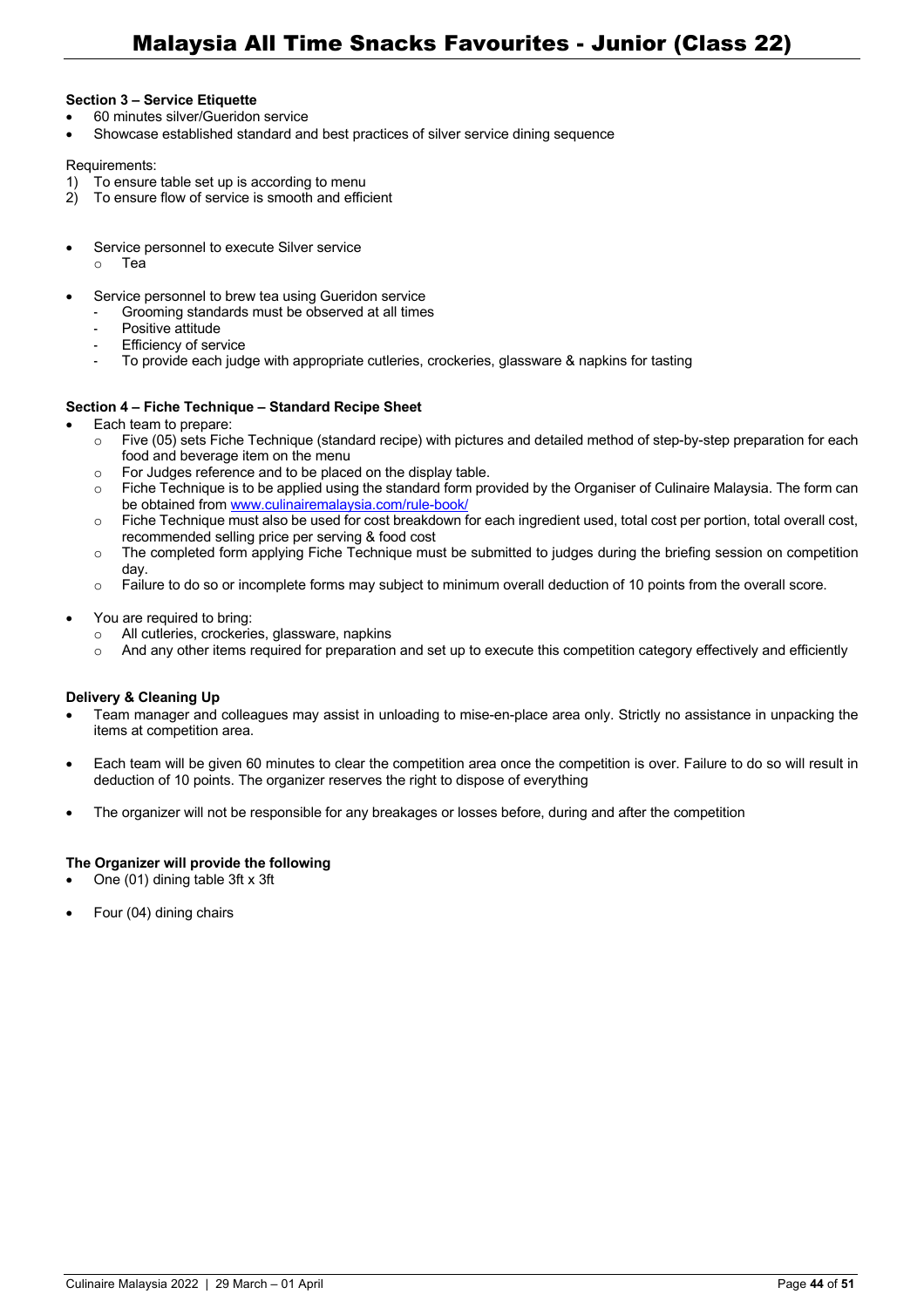# **JUDGING CRITERIA (CLASS 22)**

#### **Food – Presentation and Taste**

| Suitable temperature                                                                                                                                                                                                                                                             | 04 points |
|----------------------------------------------------------------------------------------------------------------------------------------------------------------------------------------------------------------------------------------------------------------------------------|-----------|
| Originality/Flair                                                                                                                                                                                                                                                                | 04 points |
| Appropriate and true to menu description                                                                                                                                                                                                                                         | 04 points |
| Portion size                                                                                                                                                                                                                                                                     | 04 points |
| Complete dish, neat arrangement                                                                                                                                                                                                                                                  | 04 points |
| Balance texture                                                                                                                                                                                                                                                                  | 04 points |
| Balance harmony of flavour                                                                                                                                                                                                                                                       | 04 points |
| <b>Food and Beverage Service</b>                                                                                                                                                                                                                                                 |           |
| Hygiene & Cleanliness                                                                                                                                                                                                                                                            | 04 points |
| Service personnel well groomed                                                                                                                                                                                                                                                   | 04 points |
| Work station set up                                                                                                                                                                                                                                                              | 04 points |
| Crockery, dйcor & other tableware                                                                                                                                                                                                                                                | 04 points |
| All linen (table cloths, napkins, etc) clean, unstained, ironed                                                                                                                                                                                                                  | 04 points |
| Spotless and stainless crockeries, glassware, etc on the dining table                                                                                                                                                                                                            | 04 points |
| Centre piece                                                                                                                                                                                                                                                                     | 04 points |
| Skill of removing and replacing the stained table cloth simultaneously                                                                                                                                                                                                           | 04 points |
| Attractive and informative menu                                                                                                                                                                                                                                                  | 04 points |
| <b>Staff Attitude</b>                                                                                                                                                                                                                                                            |           |
| Arrival – friendly, helpful, attentive, well presented and welcoming                                                                                                                                                                                                             | 02 points |
| Departure - equally important as arrival                                                                                                                                                                                                                                         | 02 points |
| <b>Efficiency of Service</b>                                                                                                                                                                                                                                                     |           |
| Menu knowledge - able to describe what is served                                                                                                                                                                                                                                 | 05 points |
| Attentiveness, eye contact, clear communication skills                                                                                                                                                                                                                           | 05 points |
| Efficient execution of silver service/gueridon service/table service                                                                                                                                                                                                             | 08 points |
| <b>Service of Tea/Coffee</b>                                                                                                                                                                                                                                                     |           |
| Tea/coffee brewing, appearance, temperature, flavour and strength                                                                                                                                                                                                                | 08 points |
| Some guests will prefer to add milk, sugar or honey and should never be made to feel uncomfortable by so doing<br>and even though some teas may be chosen - ie. green/oolong/white which do not require them and staff should<br>be capable of recommending and advising of this | 03 points |
| Sweetener, other milks, lemon and additional hot water should always be available on request and, ideally, be<br>stated on the menu                                                                                                                                              | 03 points |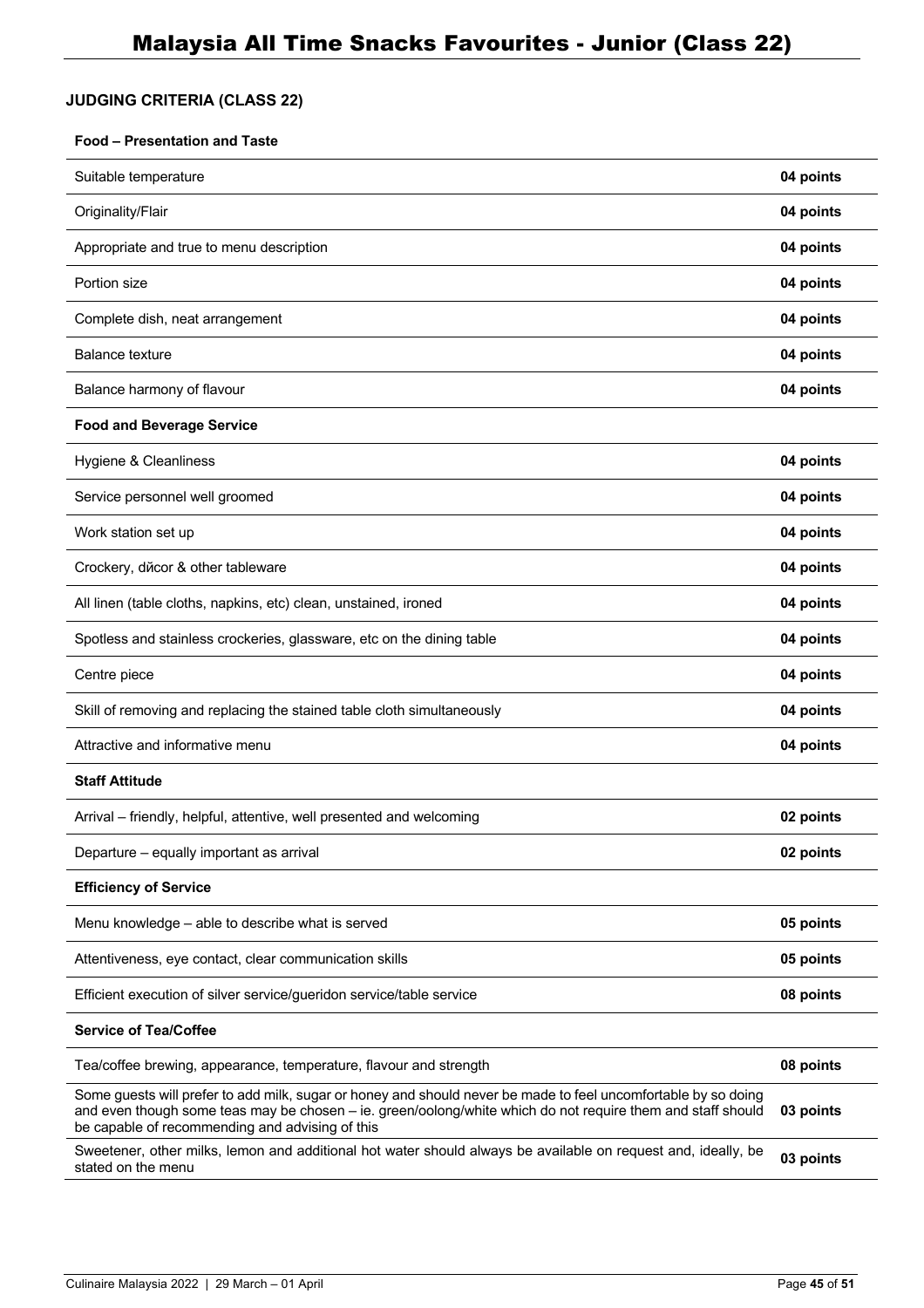#### **Medals and Certificates of Awards**

The respective medals will be awarded when the following points are attained. No half points will be awarded.

The Organizer reserves the right to withhold presentation of any awards should scores deem it necessary.

#### Criteria for Medals

| Gold with Distinction      | $: 100$ points     |
|----------------------------|--------------------|
| Gold                       | $: 90 - 99$ points |
| Silver                     | $: 80 - 89$ points |
| <b>Bronze</b>              | $: 70 - 79$ points |
| Diploma (certificate only) | $:60-69$ points    |

#### **Medals Presentation**

- 1. All Winners will be announced at the end of each competition day at the Medal's Board and medals will be given away daily for each category.
- 2. Any Individuals or Teams who are not present to receive their medal on the day, can do so by collecting it at the Registration Counter on daily basis.

#### **Awards Announcement**

MAH Culinaire Malaysia 2022 Secretariat will notify via telephone the successful Individual or Team Leader/Manager to attend the Culinaire Malaysia 2022 Closing Dinner and Awards Presentation on Friday, 01 April 2022 at 1600hrs (04.00PM)

The trophies/plaques will be presented to **Malaysian Citizen** on the following:

#### **Most Outstanding Chef**

Presented to the individual chef who accumulates the highest points in his/her most gold medals award with compulsory 1 gold in cold display classes and 1 gold in hot cooking (either is individual or team challenge) classes.

#### **Most Outstanding Pastry Chef**

Presented to the individual chef who accumulates the highest points in his/her best three (3) classes in the Patisserie category (class 5-9). Must have received at least one gold medal in one of the classes entered; otherwise no award for this category.

*Points accumulated from any other classes will not be included for this award.*

#### **Most Outstanding Artist**

Presented to the individual artist who accumulates the highest points in all two (2) Artistic classes (class 10-11).

*Points accumulated from any other classes will not be included for this award.*

#### **Most Outstanding Apprentice**

Presented to the individual apprentice who accumulates the highest points in two (2) apprentice classes (class 4 and class  $14)$ 

*Points accumulated from any other classes will not be included for this award.*

#### **Malaysia Tiger Cup (Class 20)**

The team scoring the highest points will be awarded the Malaysia Tiger Cup. The two Runner-Up Teams will also receive an award.



Champion Malaysia Tiger Cup : RM3000.00 & Trophy 1<sup>st</sup> Runner Malaysia Tiger Cup : RM2000.00 & Trophy 2nd Runner Malaysia Tiger Cup: RM1000.00 & Trophy

#### **Most Outstanding Team in Culinary**

To qualify for this award, a hotel or organization must send a minimum of 5 competitors from the same organization participating in not less than 5 different classes. The Most Outstanding Establishment is the team who scores the highest points in their best 5 different classes.

#### **Most Outstanding Mixology**

- Presented to the individual contestant who accumulates the highest points in his/her best two (2) classes - Mixology -Cocktail Challenge and Mocktail Challenge.
- Points accumulated from any other classes will not be included for this award.
- The award will be given to individual who won a GOLD medal in each category. If there are two (2) or three (3) individual with the same score, the highest points for GOLD medal winner will be awarded the Award.
- In the event there are two  $(2)$  or three  $(3)$  individual with the same highest score, the winner with the highest score in Techniques, Skills and Knowledge will be awarded the Award.

#### **Most Outstanding Coffee Connoisseur**

- Presented to the individual participant with the highest points in his/her class Coffee Signature and Latte Art Championship.
- Points accumulated from any other classes will not be included for this award.
- The award will be given to individual participant who won a GOLD medal in each category. If there are two (2) or three (3) individual with the same score, the highest points for GOLD medal winner will be awarded the Award.
- In the event there are two  $(2)$  or three  $(3)$  individual with the same highest score, the winner with the highest score in Techniques, Skills and Knowledge will be awarded the Award.

#### **Most Outstanding Team in Catering Services**

- To qualify for this award, a hotel or organization must send a minimum of five (5) competitors from the same organization participating in not less than four (4) different classes in F&B Service Categories.
- Presented to Individual and Team from a single establishment who accumulates the highest points in their best three (3) classes — Cocktail, Mocktail, Malaysia all-time favourite (Professional or Junior)
- The award will be given to Individual and Team from a single establishment who won a GOLD medal in each category. If there are two (2) or three (3) individuals/teams with the same score, the highest points for GOLD medal winner will be awarded the Award.
- In the event there are two  $(2)$  or three  $(3)$  individual with the same highest score, the winner with the highest score in Techniques, Skills and Knowledge will be awarded the Award.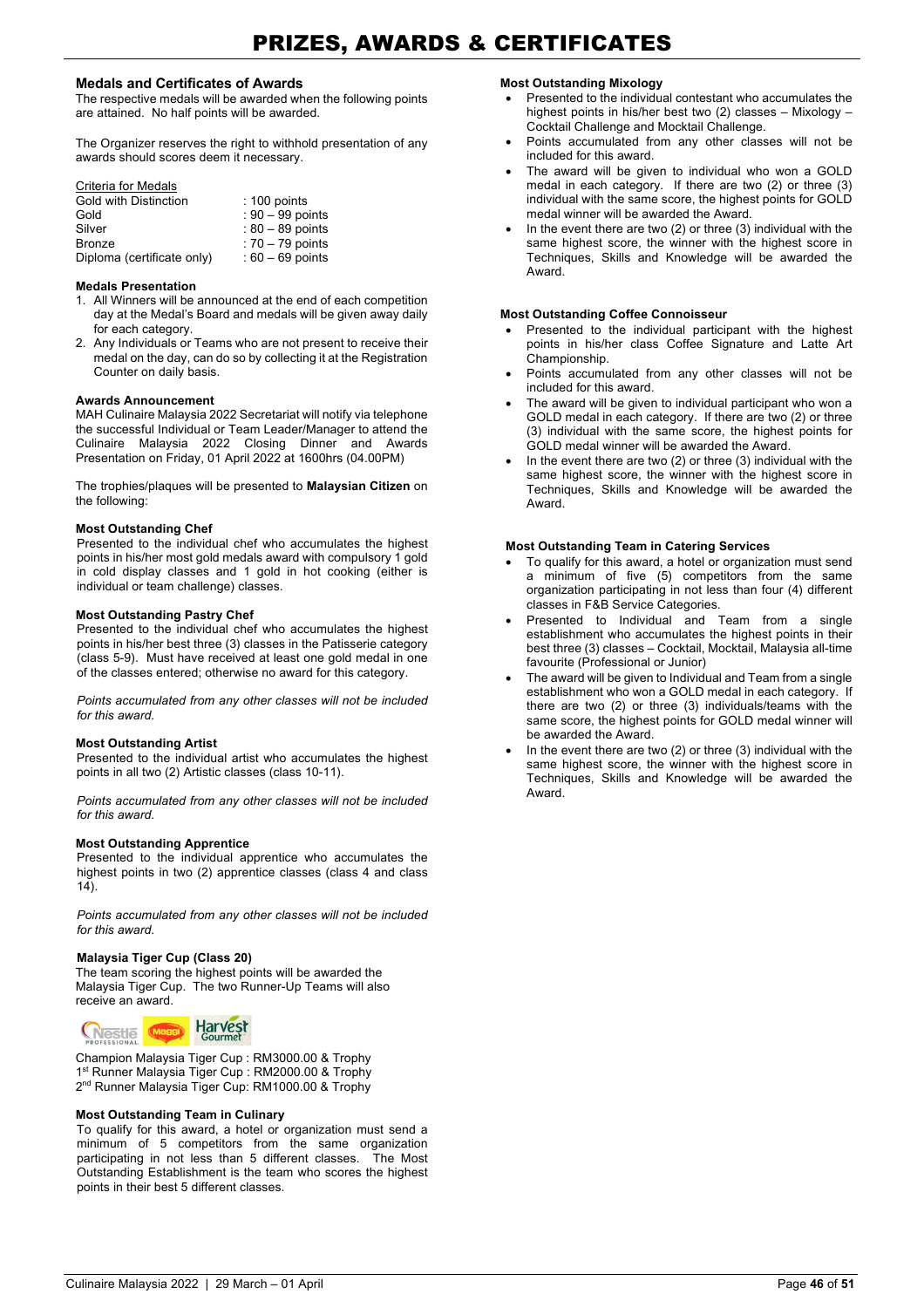**These rules must be read before submitting competition Registration Forms.**

- 1. Every exhibit must be the bona fide work of the individual or team competitor and must not have been entered in other competitions.
- 2. Submission of a completed Registration Form shall constitute of and agreement to abide by the Rules & Regulations of the Culinaire Malaysia 2022.
- 3. An individual competitor can participate in as many classes as he/she wishes but is restricted to one (1) entry in any one class. Individual Hot Cooking classes (class 12 - 15) can accept only one (1) entry per competitor from this combined group of classes.
- 4. No change of classes will be allowed. Please notify the Organizer should you wish to cancel. Early notification may allow an unsuccessful competitor to prepare for competition. At the event, absentees without written pre-notification to the Organizer will have their future applications re-considered. Empty spaces at display tables are unsightly and non-attendance at the popular Individual Hot Cooking are frowned upon. Thank you for your consideration.
- 5. To avoid having their applications withdrawn from the competition without notice, it is competitors' responsibility to advise the Organizer should they change employers or personal address/contact details. It is difficult to keep a competitor on the list if we are unable to contact him/her Company registering and paying for competitors have the right to replace staff who leave their employ.
- 6. Competitors registering for more than one class need to register with the Secretariat at site only once (on the day of their last class) to collect their Certification of Participation. Uncollected certificates will be disposed within three (3) weeks.
- 7. The competition display areas within the Competition Hall will be open to competitors from 0300hrs (no earlier) and end at 0700hrs for judging. All packing/exhibit debris must be removed from the Competition Hall before judging begins.
- 8. Competitors and their assistants are strictly not allowed to leave belongings on exhibition booths, or use furniture there for lounging during the set-up and judging hours.
- 9. No removal of display exhibits is allowed before 1800hrs on the first 3 days of the show and 1500hrs on the last day. Competitors are to be present at their allocated display area before closing time to prepare for removal of their exhibits. The Organizer reserves the right to dispose of uncollected exhibits after the stipulated times.
- 10. Entries for the Individual classes and Team Hot Cooking classes are accepted on a first-come-first-served basis. Applicants for these classes should select another class on the Registration Form in the event they are unsuccessful for their first choice. They can also choose to have their entry fee refunded in this case and if they do not wish to select an alternative class. Please take note that with limited kitchen stations, these classes are usually filled before the official closing date.
- 11. All Classes competitors must report to the respective registration counter at least 30 minutes before their appointed time. Should there be a station available, it may be allotted to early arrivals. Competitors who are not present at their scheduled time will be considered no-shows and will be disqualified.
- 12. Fees will not be refunded if the competition is cancelled for reasons beyond the Organizer's control or if entries are withdrawn by competitors. This is cover administration costs. Substitute competitors may be accepted up to four (4) weeks before the events and no later.
- 13. Chef's attire is requested for all events. For Hot Cooking, no company name/logo should be visible to the judges during judging. It may be included or placed on uniforms once judging is completed.
- 14. No pork and alcohol items are allowed.
- 15. Competitors who bring their exhibits on the wrong day will not have them judged. Please refer to the final schedule for your competition date. This will be sent to you in due course.
- 16. Competitors are to note that points will be deducted if the complete display is not kept within the space limit specified for the classes.
- 17. Official ingredients/recipe forms will be sent to individual competitors. These must be placed by the side of exhibits/dishes if the rules require it. The Organizer does not require copies, but reserves the right to request them.
- 18. The Organizer reserves all rights to the recipes used and photographs taken at the event. Any publication, re-production or copying of the recipes can only be made with their approval.
- 19. Medals will be given out daily before 1800hrs. Competitors should be present in complete professional attire. **All medal winners must be present for the grand prize presentation on the last day of the competition in professional attire**. Any trophy/medal/certificate that is not accepted at the ceremony will be forfeited three (3) weeks after the event.
- 20. Only **Malaysian citizens** will qualify for the Most Outstanding Award.
- 21. The Organizer reserves the right to remove display exhibits if deterioration beyond acceptable standards has taken place.
- 22. To avoid disqualification, entries in showcases must be accessible to Judges.
- 23. The Organizer will not be held responsible for any damage to or loss of exhibits, equipment, utensils or personal effects of competitors.
- 24. All establishments should have food shop licence with permission to cater, issued by Malaysian's Ministry of Health.
- 25. Competitors contravening any of the Rules and Regulations of the event may be disqualified.
- 26. The Organizer reserves the right to rescind, modify or add on any of the above Rules and Regulations and their interpretation of these are final. They also reserve the right to limit the number of entries per class or amend a competition section, modify any rules, cancel any class or competition, or cancel/postpone the whole competition event should it be deemed necessary
- 27. Competitors who are in doubt of the interpretation of the criteria are advised to contact the Organizer at:

Culinaire Malaysia 2022 Secretariat C5-3, Wisma MAH, Jalan Ampang Utama 1/1, One Ampang Avenue, 68000 Ampang, Selangor Malaysia Tel : +603 4251 8477 Fax: +603 4252 8477 Email: **culinaire@hotels.org.my**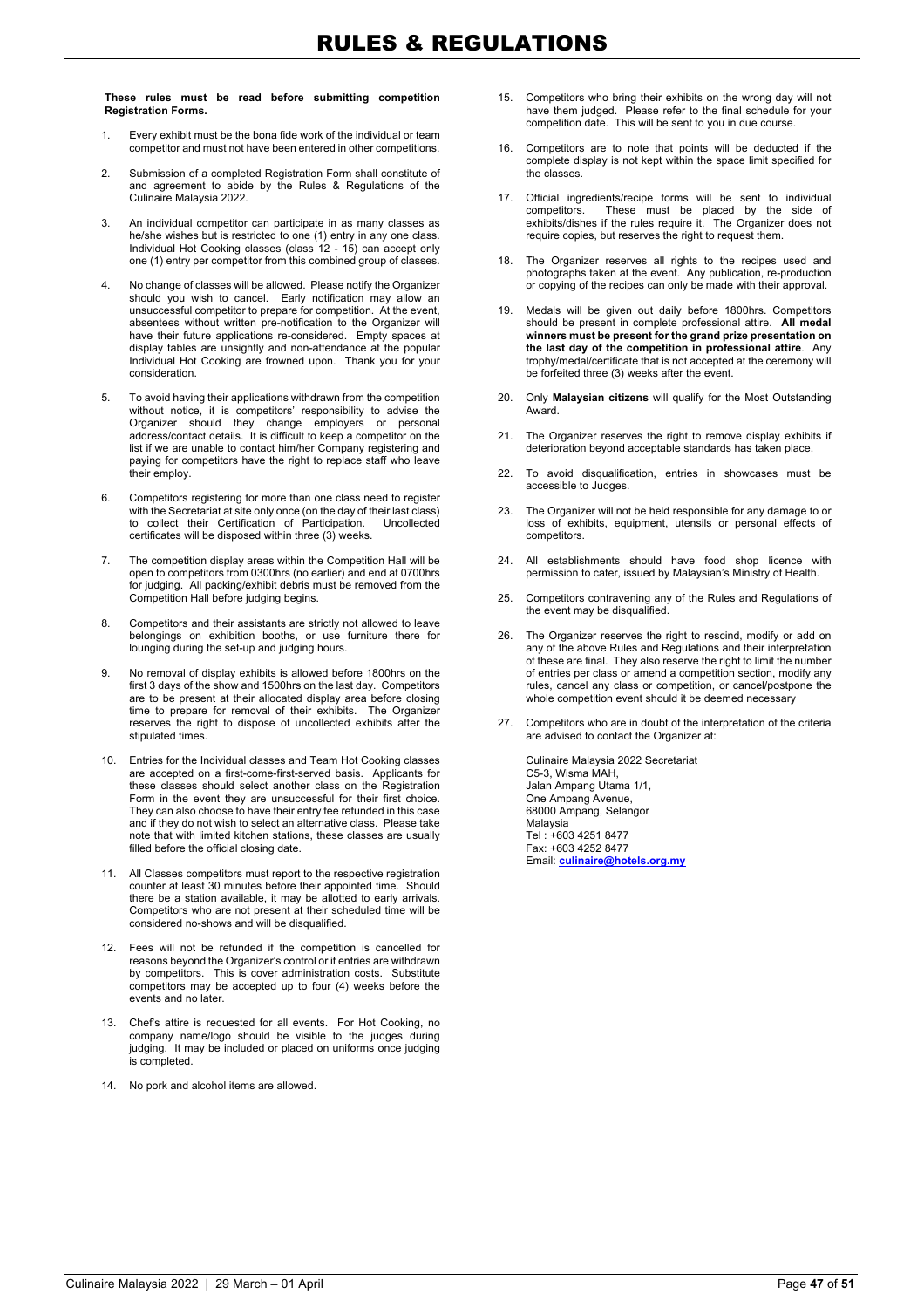#### CULINAIRE MALAYSIA 2022

# **CULINAIRE MALAYSIA 2022**<br>INDIVIDUAL CLASS

## Closing Date: 13 February 2022

Each competitor is restricted to one (1) entry per class. Entry fees should accompany applications and are not refundable unless the class is full. **Applications received without entry fees may not be processed. Faxed entries should be accompanied by a copy of your bank draft/cheque/postal order/money order.**

All entries are acceptance on first-come-first-served basis. Please refer to the rules and regulations in the Culinaire Malaysia 2022 Rule Book.

Please type for legibility or write clearly in capital letters and complete all relevant sections.

| <b>Organisation Name</b>                                          |                                                                                                                                                   |  | Country                      |                                                                                                                                                                                                                               |
|-------------------------------------------------------------------|---------------------------------------------------------------------------------------------------------------------------------------------------|--|------------------------------|-------------------------------------------------------------------------------------------------------------------------------------------------------------------------------------------------------------------------------|
| Address                                                           |                                                                                                                                                   |  | <b>Organisation Tel No.:</b> |                                                                                                                                                                                                                               |
|                                                                   |                                                                                                                                                   |  | <b>Organisation Email:</b>   |                                                                                                                                                                                                                               |
| <b>Name of Competitor:</b>                                        |                                                                                                                                                   |  |                              |                                                                                                                                                                                                                               |
| IC / Passport No.:                                                |                                                                                                                                                   |  | Age:                         |                                                                                                                                                                                                                               |
| Position:                                                         |                                                                                                                                                   |  | <b>Nationality:</b>          |                                                                                                                                                                                                                               |
| Email:                                                            |                                                                                                                                                   |  | <b>Mobile No.:</b>           |                                                                                                                                                                                                                               |
|                                                                   | Please register me for the following classes (please mark 'X'):                                                                                   |  |                              |                                                                                                                                                                                                                               |
|                                                                   | <b>CULINARY ART DISPLAYS (RM180.00 PER CLASS)</b>                                                                                                 |  | Class 2                      | Modern Chinese 4-course Set Menu                                                                                                                                                                                              |
| Class 1<br>Class 3                                                | Selection of Tapas<br>5-course Western Set Menu                                                                                                   |  | Class 4                      |                                                                                                                                                                                                                               |
|                                                                   |                                                                                                                                                   |  |                              | Apprentice 4-course Western Set Menu                                                                                                                                                                                          |
|                                                                   | PATISSERIE (RM180.00 PER CLASS)                                                                                                                   |  |                              |                                                                                                                                                                                                                               |
| Class <sub>5</sub>                                                | <b>Plated Desserts</b>                                                                                                                            |  | Class 6                      | <b>Petit Fours or Pralines</b>                                                                                                                                                                                                |
| Class 7                                                           | Free Style Confectionery                                                                                                                          |  | Class 8                      | Elegance Stylish Wedding Cake                                                                                                                                                                                                 |
| Class 9                                                           | Dress the Cake                                                                                                                                    |  |                              |                                                                                                                                                                                                                               |
|                                                                   | ARTISTIC (RM180.00 PER CLASS)                                                                                                                     |  |                              |                                                                                                                                                                                                                               |
| Class 10                                                          | <b>Stylish Buffet Showpiece</b>                                                                                                                   |  | Class 11                     | Ice Breakers                                                                                                                                                                                                                  |
|                                                                   |                                                                                                                                                   |  |                              |                                                                                                                                                                                                                               |
|                                                                   | INDIVIDUAL HOT COOKING (RM250.00 PER CLASS)                                                                                                       |  |                              |                                                                                                                                                                                                                               |
|                                                                   | Class 12 - Fish/Seafood Main Course (Western Cuisine) - Select One Only                                                                           |  |                              |                                                                                                                                                                                                                               |
| Class 12A                                                         | Cod fish                                                                                                                                          |  | Class 12B                    | Seafood                                                                                                                                                                                                                       |
|                                                                   | Class 13 - Meat/Poultry Main Course (Western Cuisine) - Select One Only                                                                           |  |                              |                                                                                                                                                                                                                               |
| Class 13A                                                         | Beef                                                                                                                                              |  | Class 13 <b>B</b>            | Lamb                                                                                                                                                                                                                          |
| Class 13C                                                         | Chicken                                                                                                                                           |  | Class 13D                    | Duck                                                                                                                                                                                                                          |
| Class 14                                                          | Apprentice Halibut Main Course (Western Cuisine)                                                                                                  |  | Class 15                     | Harvest Gourmet Plant-based Protein Main Course<br>(Western Cuisine)                                                                                                                                                          |
|                                                                   | FOOD & BEVERAGE SKILLS (RM200.00 PER CLASS)                                                                                                       |  |                              |                                                                                                                                                                                                                               |
| Class 16                                                          | Mixology Challenge - Cocktail                                                                                                                     |  | Class 17                     | Mixology Challenge - Mocktail                                                                                                                                                                                                 |
| Class 18                                                          | Coffee Signature Beverage                                                                                                                         |  | Class 19                     | Latte Art Competition                                                                                                                                                                                                         |
|                                                                   |                                                                                                                                                   |  |                              |                                                                                                                                                                                                                               |
|                                                                   | <b>MODE OF PAYMENT</b>                                                                                                                            |  |                              |                                                                                                                                                                                                                               |
|                                                                   | I enclosed our bank draft/cheque/postal order/money order for RM                                                                                  |  |                              | made payable to:                                                                                                                                                                                                              |
|                                                                   | MALAYSIAN ASSOCIATION OF HOTELS (A/C NO: 5144-2220-1007 MAYBANK BERHAD)                                                                           |  |                              |                                                                                                                                                                                                                               |
|                                                                   | The fee above is subject to 2% charges for every Foreign Remittance.                                                                              |  |                              |                                                                                                                                                                                                                               |
|                                                                   | Submission of a complete Registration Form shall constitute of an agreement to abide by the Rules and Regulations of the Culinaire Malaysia 2022. |  |                              | The Organizing Committee will not accept any cash by mail. Receipt will only be issued upon clearance of payment. Please photocopy if extra forms are needed.                                                                 |
|                                                                   |                                                                                                                                                   |  |                              |                                                                                                                                                                                                                               |
|                                                                   |                                                                                                                                                   |  |                              | <b>For Office Use Only</b>                                                                                                                                                                                                    |
|                                                                   | Authorised Signature / Competitor Signature                                                                                                       |  |                              | Application Received On: ____________________                                                                                                                                                                                 |
|                                                                   |                                                                                                                                                   |  |                              |                                                                                                                                                                                                                               |
| Please send the completed Registration Form with entry fee(s) to: |                                                                                                                                                   |  |                              |                                                                                                                                                                                                                               |
|                                                                   | <b>Culinaire Malaysia 2022 Secretariat</b><br>C5-3, Wisma MAH, Jalan Ampang Utama 1/1                                                             |  |                              |                                                                                                                                                                                                                               |
| Tel: +603 4251 8477<br>Email: culinaire@hotels.org.my             | One Ampang Avenue, 68000 Ampang, Selangor, Malaysia.<br>Fax: +603 4252 8477<br>Website: www.culinairemalaysia.com                                 |  |                              | Contestant No.: New York Street, No.: New York Street, No.: New York Street, No.: New York Street, New York Street, New York Street, New York Street, New York Street, New York Street, New York Street, New York Street, New |

Culinaire Malaysia 2022 | 29 March — 01 April Page **48** of **51**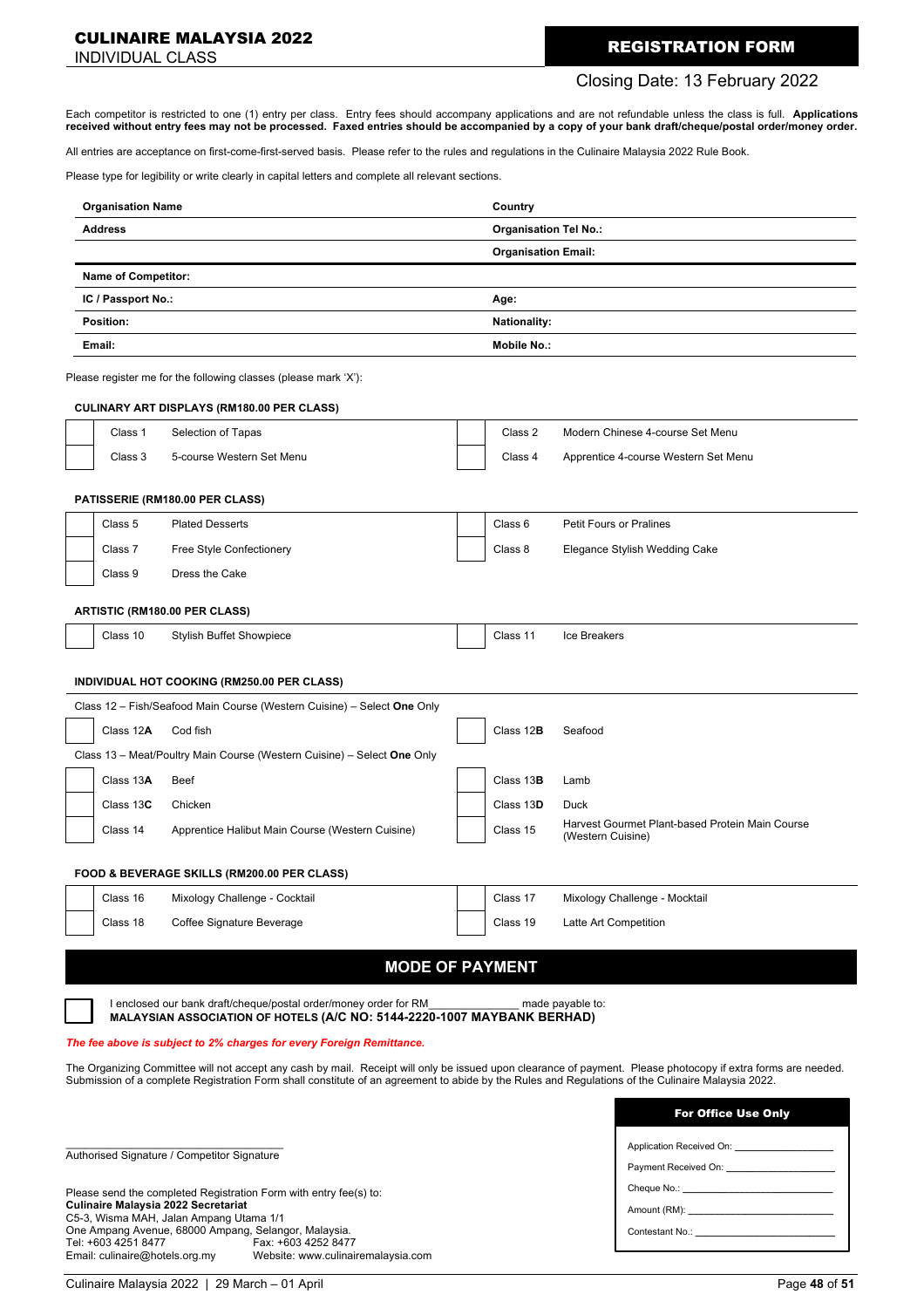#### CULINAIRE MALAYSIA 2022

# **CULINAIRE MALAYSIA 2022**<br>TEAM CHALLENGE

#### Closing Date: 13 February 2022

Each establishment is restricted to one (1) entry per class. Registration fees should accompany applications and are not refundable unless the class is full. **Applications received without fees may not be processed. Faxed entries should be accompanied by a copy of your cheque/bank order.**

The Organizing Committee reserve the right to limit the number of entries in any class and this will be done on first-come-first-served basis. Please refer to the rules and regulations in the Culinaire Malaysia 2022 Rule Book.

Please type for legibility or write clearly in capital letters and complete all relevant sections.

| <b>Organisation Name:</b>                                      | Country:                    |
|----------------------------------------------------------------|-----------------------------|
| Organisation<br>Address:                                       | <b>Organisation Tel No:</b> |
|                                                                | <b>Organisation Email:</b>  |
| Name of Team:                                                  | <b>Nationality:</b>         |
| Team Manager/Team Captain Name:                                |                             |
| IC / Passport No:                                              |                             |
| Tel No:                                                        | Email:                      |
| <b>Group Coordinator Name</b><br>(If differ from Team Manager) |                             |
| Tel No:                                                        | Email:                      |

Please register me for the following class (please mark 'X'):

#### **CULINARY TEAM CHALLENGE (RM1000.00 PER CLASS)**

Class 20 Malaysia Tiger Cup

#### **F&B TEAM CHALLENGE (RM800.00 PER CLASS)**

Class 21 Malaysia All Time Snacks Favourites — Professional

Class 22 Malaysia All Time Snacks Favourites — Junior

| <b>TEAM MEMBER</b> | <b>NAME</b> | <b>POSITION</b> |
|--------------------|-------------|-----------------|
| Member 1           |             |                 |
| Member 2           |             |                 |
| Member 3           |             |                 |

## **MODE OF PAYMENT**

We enclosed our bank draft/cheque/postal order/money order for RM\_\_\_\_\_\_\_\_\_\_\_\_\_\_ made payable to: **MALAYSIAN ASSOCIATION OF HOTELS (A/C NO: 5144-2220-1007 MAYBANK BERHAD)**

#### *The fee above is subject 2% charges for every Foreign Remittance.*

The Organizing Committee will not accept any cash by mail. Receipt will only be issued upon clearance of payment. Please photocopy if extra forms are needed. Submission of a complete Registration Form shall constitute of an agreement to abide by the Rules and Regulations of the Culinaire Malaysia 2022.

Team Manager / Group Coordinator

\_\_\_\_\_\_\_\_\_\_\_\_\_\_\_\_\_\_\_\_\_\_\_\_\_\_\_\_\_\_\_\_\_\_\_\_

Please send the completed Registration Form with entry fee(s) to: **Culinaire Malaysia 2022 Secretariat** C5-3, Wisma MAH, Jalan Ampang Utama 1/1 One Ampang Avenue, 68000 Ampang, Selangor, Malaysia. Fax: +603 4252 8477 Email: culinaire@hotels.org.my Website: www.culinairemalaysia.com

| <b>For Office Use Only</b> |  |  |
|----------------------------|--|--|
|                            |  |  |

| Payment Received On: Next State Control of the State Control of the State Control of the State Control of the State Control of the State Control of the State Control of the State Control of the State Control of the State C |  |
|--------------------------------------------------------------------------------------------------------------------------------------------------------------------------------------------------------------------------------|--|
|                                                                                                                                                                                                                                |  |
| Amount (RM): New York Contract of the Contract of the Contract of the Contract of the Contract of the Contract of the Contract of the Contract of the Contract of the Contract of the Contract of the Contract of the Contract |  |
| Contestant No.:                                                                                                                                                                                                                |  |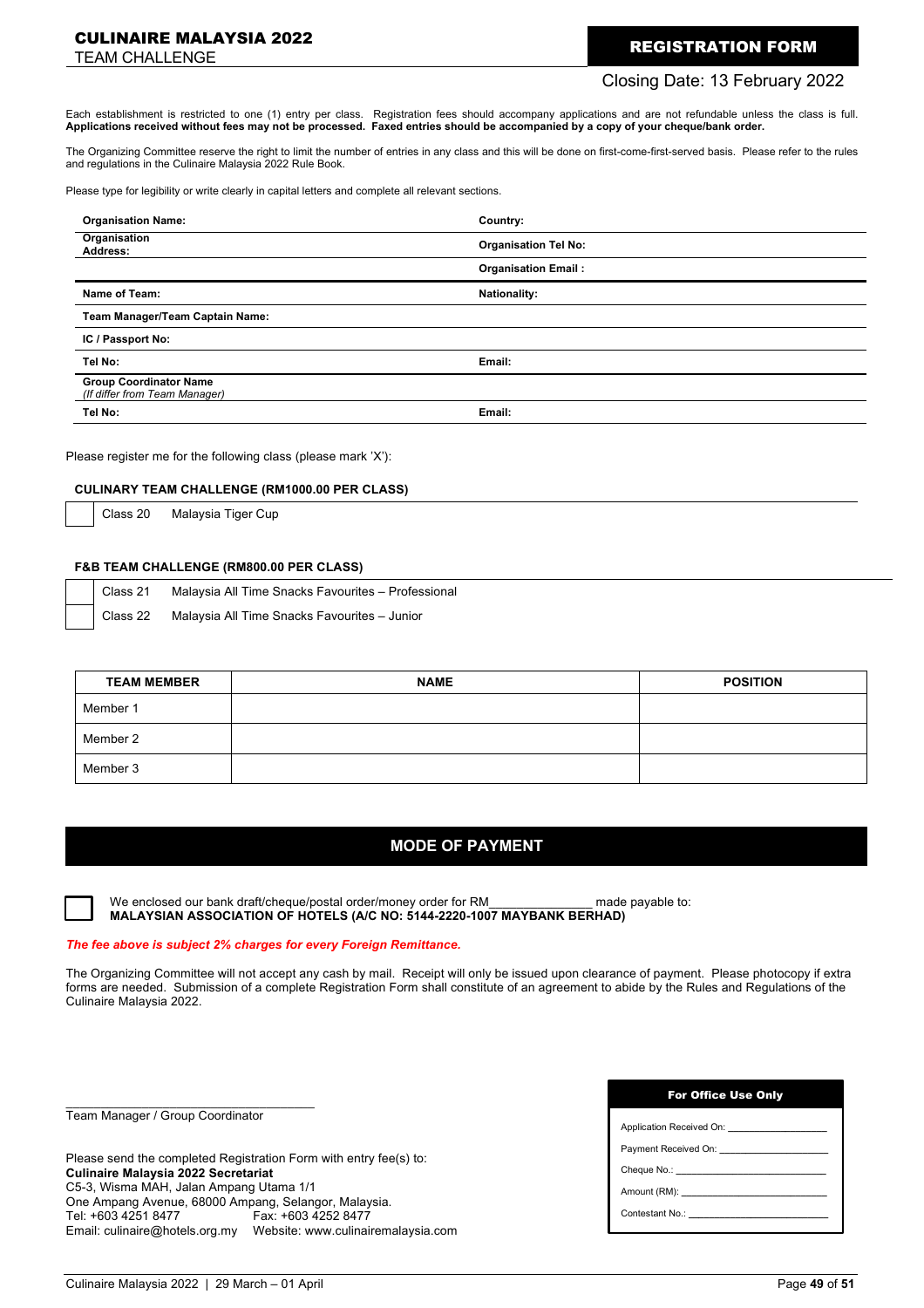# CULINARY RECIPE FORM – INDIVIDUAL & TEAM

# CLASS NO:

| Contestant No. | No. of Serving (Pax) |
|----------------|----------------------|
| Dish Name      |                      |

| Quantity | Ingredients | Quantity | Ingredients |
|----------|-------------|----------|-------------|
|          |             |          |             |
|          |             |          |             |
|          |             |          |             |
|          |             |          |             |
|          |             |          |             |
|          |             |          |             |
|          |             |          |             |
|          |             |          |             |
|          |             |          |             |
|          |             |          |             |
|          |             |          |             |
|          |             |          |             |
|          |             |          |             |
|          |             |          |             |

| <b>Method</b> |
|---------------|
|               |
|               |
|               |
|               |
|               |
|               |
|               |
|               |
|               |
|               |
|               |
|               |
|               |
|               |
|               |
|               |
|               |
|               |
|               |
|               |

Please photocopy if extra forms are required.